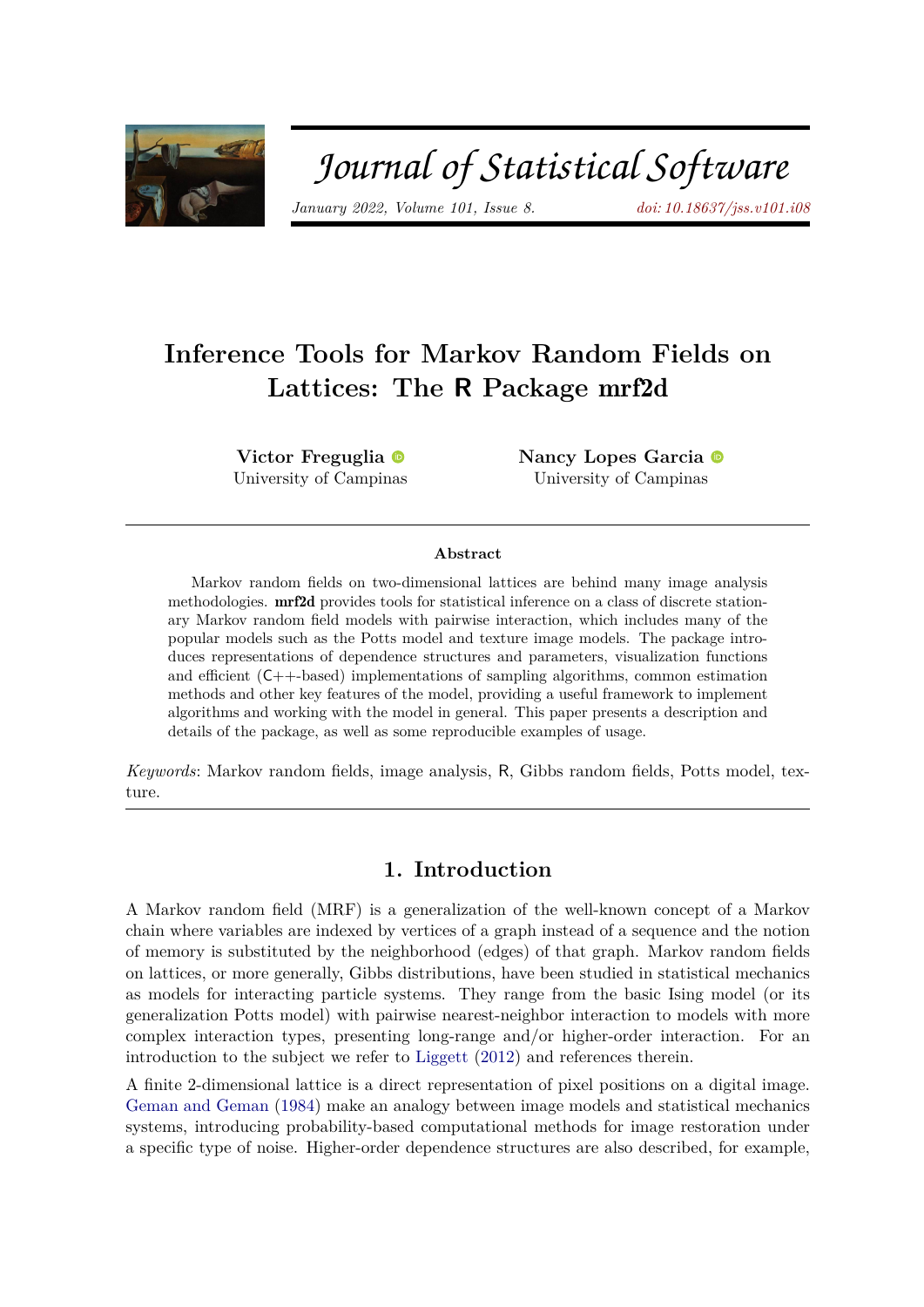interactions with pixels more distant than nearest-neighbors. [Cross and Jain](#page-28-0) [\(1983\)](#page-28-0) use MRFs with special interaction structures to model texture images.

Many modern image analysis methodologies in statistics and machine learning are grounded on Markov random field theory and the local dependence characteristic of image data. Common tasks in image analysis involve image segmentation [\(Zhang, Brady, and Smith](#page-31-0) [2001;](#page-31-0) [Kato](#page-29-1) [and Pong](#page-29-1) [2006;](#page-29-1) [Roche, Ribes, Bach-Cuadra, and Krüger](#page-30-1) [2011;](#page-30-1) [Cao, Zhou, Xu, Meng, Xu,](#page-28-1) [and Paisley](#page-28-1) [2018;](#page-28-1) [Ghamisi](#page-29-2) *et al.* [2018\)](#page-29-2), texture synthesis [\(Gimel'farb](#page-29-3) [1996;](#page-29-3) [Freeman and Liu](#page-28-2) [2011;](#page-28-2) [Versteegen, Gimel'farb, and Riddle](#page-31-1) [2016\)](#page-31-1) and statistical modeling [\(Derin and Elliott](#page-28-3) [1987;](#page-28-3) [Guillot, Rajaratnam, and Emile-Geay](#page-29-4) [2015;](#page-29-4) [Freguglia, Garcia, and Bicas](#page-29-5) [2020\)](#page-29-5) all of which can be achieved with the use of MRFs. Some basic references are [Blake, Kohli, and](#page-28-4) [Rother](#page-28-4) [\(2011\)](#page-28-4) and [Kato and Zerubia](#page-29-6) [\(2012\)](#page-29-6).

In this paper, when we refer to a MRF, we consider the particular case where variables are indexed by points of a 2-dimensional lattice, not a general graph structure. The regular grid naturally creates a spatial structure and notions of distance and direction for the variables, allowing models to be specified based on this spatial structure (see [Besag](#page-27-0) [1974,](#page-27-0) for examples).

Parametric inference based on maximum likelihood for such models is difficult, even for the simple models, because of the intractable constant that appears in the likelihood. Inference for the simplest non-trivial case of the Ising model was first studied by [Pickard](#page-30-2) [\(1987\)](#page-30-2) and continues to present challenges, see for example [Bhattacharya and Mukherjee](#page-28-5) [\(2018\)](#page-28-5). On the other hand, while there is a continuous development of methodologies used in MRFs in the theoretical field, implementing new algorithms is a challenge in practice, mostly due to the high-dimensionality of the problem and the complexity of the data structures required to represent the data in this type of problem. An overview of this topic, mainly from the Bayesian perspective, can be found in [Winkler](#page-31-2) [\(2012\)](#page-31-2).

Most methodologies developed are based on Monte Carlo Markov chain methods, thus simple tasks like evaluating pairs of pixels or sampling individual pixels need to be repeated millions or billions of times in iterative methods, depending on the image size, making an efficient implementation of such methods one of the main demands for researchers of the topic.

R (R [Core Team](#page-30-3) [2021\)](#page-30-3) is one of the most used programming languages among statistics researchers, what makes the existence of good packages important for any field of statistics. In a general context (considering the definition of MRFs with general undirected graphs), packages like graph [\(Gentleman, Whalen, Huber, and Falcon](#page-29-7) [2021\)](#page-29-7) and network [\(Butts](#page-28-6) [2008\)](#page-28-6) provides tools for representation and manipulation of graph structures which can be used for constructing and visualizing graph-based models. Different versions of graph-based MRFs appear in many packages. For example, the **CRF** package [\(Wu](#page-31-3) [2019\)](#page-31-3) has inferential tools Markov random fields with pairwise and unary interactions and their hidden MRF version, MRFcov [\(Clark, Wells, and Lindberg](#page-28-7) [2018\)](#page-28-7) allows inference for the interaction parameter of between nodes of a graph considering covariates and gamlss.spatial [\(De Bastiani, Rigby,](#page-28-8) [Stasinopoulous, Cysneiros, and Uribe-Opazo](#page-28-8) [2018\)](#page-28-8) allows fitting Gaussian Markov random fields in a spatial context, similar to INLA [\(Rue, Martino, and Chopin](#page-30-4) [2009\)](#page-30-4) and mgcv [\(Wood](#page-31-4) [2017\)](#page-31-4).

Outside of the R ecosystem, there are powerful software in  $C_{++}$  used for image analysis related to Markov random fields, such as the DGM library [\(Kosov](#page-30-5) [2013\)](#page-30-5) and densecrf [\(Krähenbühl](#page-30-6) [and Koltun](#page-30-6) [2011\)](#page-30-6), which also has a Python wrapper [\(Beyer](#page-28-9) [2015\)](#page-28-9), and can be used for a variety of tasks and use extremely efficient computational methods.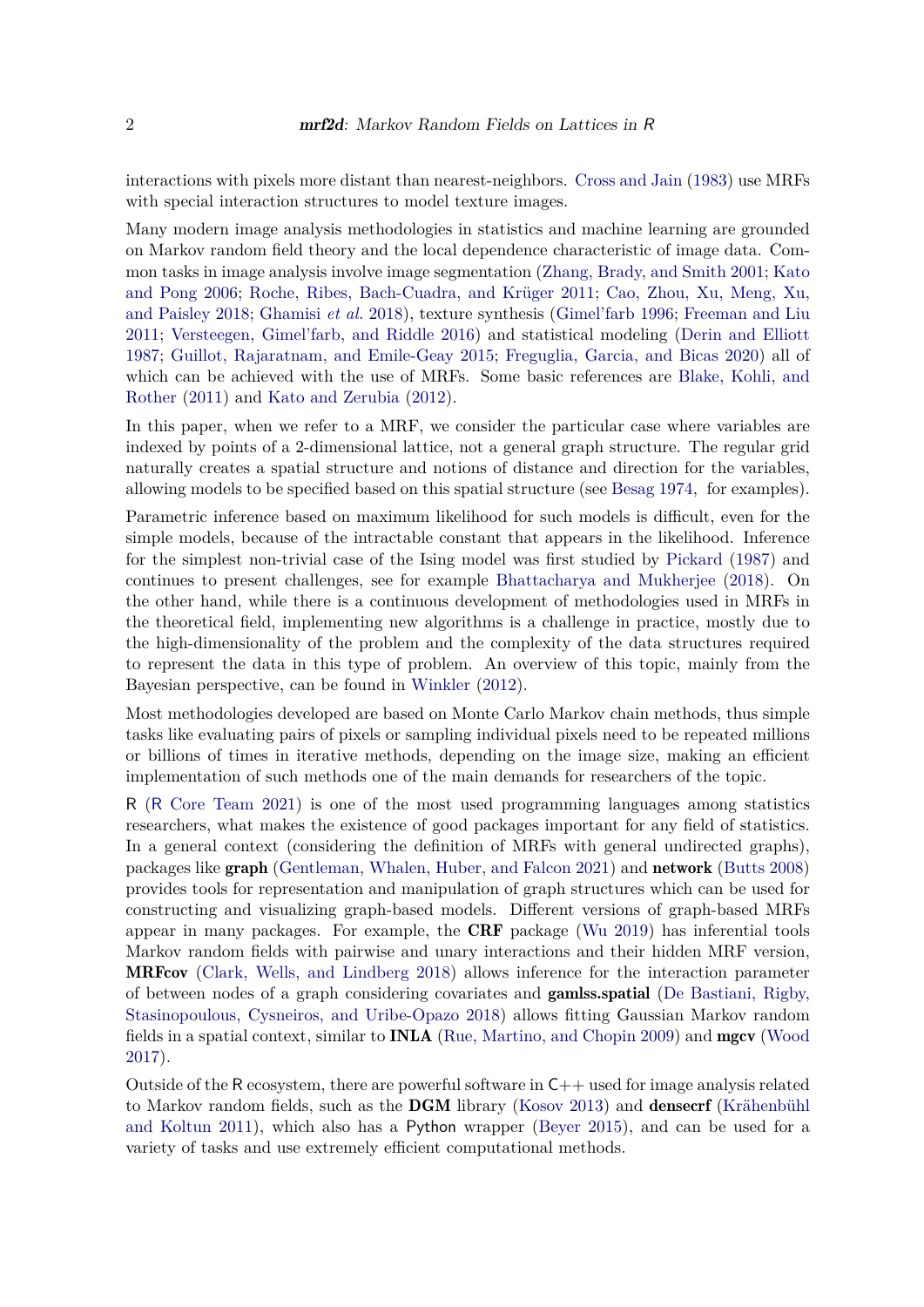For discrete MRFs on lattice data, closer to what is proposed in mrf2d, there are some R packages available. The potts package [\(Geyer and Johnson](#page-29-8) [2020\)](#page-29-8), implements simulation algorithms and parameter estimation via composite-likelihood for a Potts model with nearest-neighbor interactions only. PottsUtils [\(Feng](#page-28-10) [2018\)](#page-28-10) also implements simulation and tools for computing normalization constants in one, two and three-dimensional Potts model. The package bayesImageS [\(Moores, Nicholls, Pettitt, and Mengersen](#page-30-7) [2020\)](#page-30-7) provides Bayesian image segmentation algorithms considering Gaussian mixtures driven by hidden Potts models with slightly more complex interaction neighborhood. **GiRaF** [\(Stoehr, Pudlo, and Friel](#page-30-8) [2020\)](#page-30-8) allows calculation on, and sampling from general homogeneous Potts model. The Pottslab [\(Storath and Weinmann](#page-30-9) [2014\)](#page-30-9) package for MATLAB also provides image segmentation algorithms using the Potts model, including for multivariate-valued data.

Although the available packages for discrete-valued MRFs offer efficient implementations of their methods, they do not provide an interface that allows simple extensions to different cases, for example, different interaction types for different positions and sparse long-range interaction neighborhoods. Some of the algorithms used also rely on specific characteristics of the specific setups they consider and cannot be applied more generally.

The mrf2d package [\(Freguglia](#page-29-9) [2022\)](#page-29-9) provides a complete framework for statistical inference on discrete-valued MRF models on 2-dimensional lattice data, where all the elements used by algorithms (such as conditional probabilities, pseudo-likelihood function, simulation, sufficient statistics and more) are available for the user, as well as many built-in model fitting functions.

The package uses the model described in [Freguglia](#page-29-5) *et al.* [\(2020\)](#page-29-5) as a reference. Many other models, such as the Potts model and auto-models, are particular cases of our model obtained by including restrictions to the parameters or using specific interacting neighborhoods. These neighborhoods can be freely specified within the package and 5 families of parameter restrictions are available to cover the particular cases.

mrf2d [\(Freguglia](#page-29-9) [2022\)](#page-29-9) is available from the Comprehensive R Archive Network (CRAN) at <https://CRAN.R-project.org/package=mrf2d> and can be installed and loaded with

```
R> install.packages("mrf2d")
R> library("mrf2d")
```
The development version is in its GitHub repository and can be installed with

```
R> devtools::install_github("Freguglia/mrf2d")
```
This paper is organized as follows. Section [2](#page-2-0) describes the model considered in **mrf2d**, Section [3](#page-8-0) presents the main functionalities of the package and details of the implementation, which are illustrated by examples in Section [4.](#page-17-0) We finish with a discussion in Section [5.](#page-26-0) All the results of example code in this article were obtained using R version 4.0.2 and mrf2d version 1.0.

## **2. Model description**

<span id="page-2-0"></span>Let  $\mathcal{L} \subset \{\mathbf{i} = (i_1, i_2) \in \mathbb{N}^2\}$  be a finite set of locations in a two-dimensional lattice region and  $\mathbf{Z} = \{Z_i\}_{i \in \mathcal{L}}$  a field of random variables indexed by those locations.

The main purpose of **mrf2d** is to provide a general framework for Markov random field models which satisfy the following assumptions: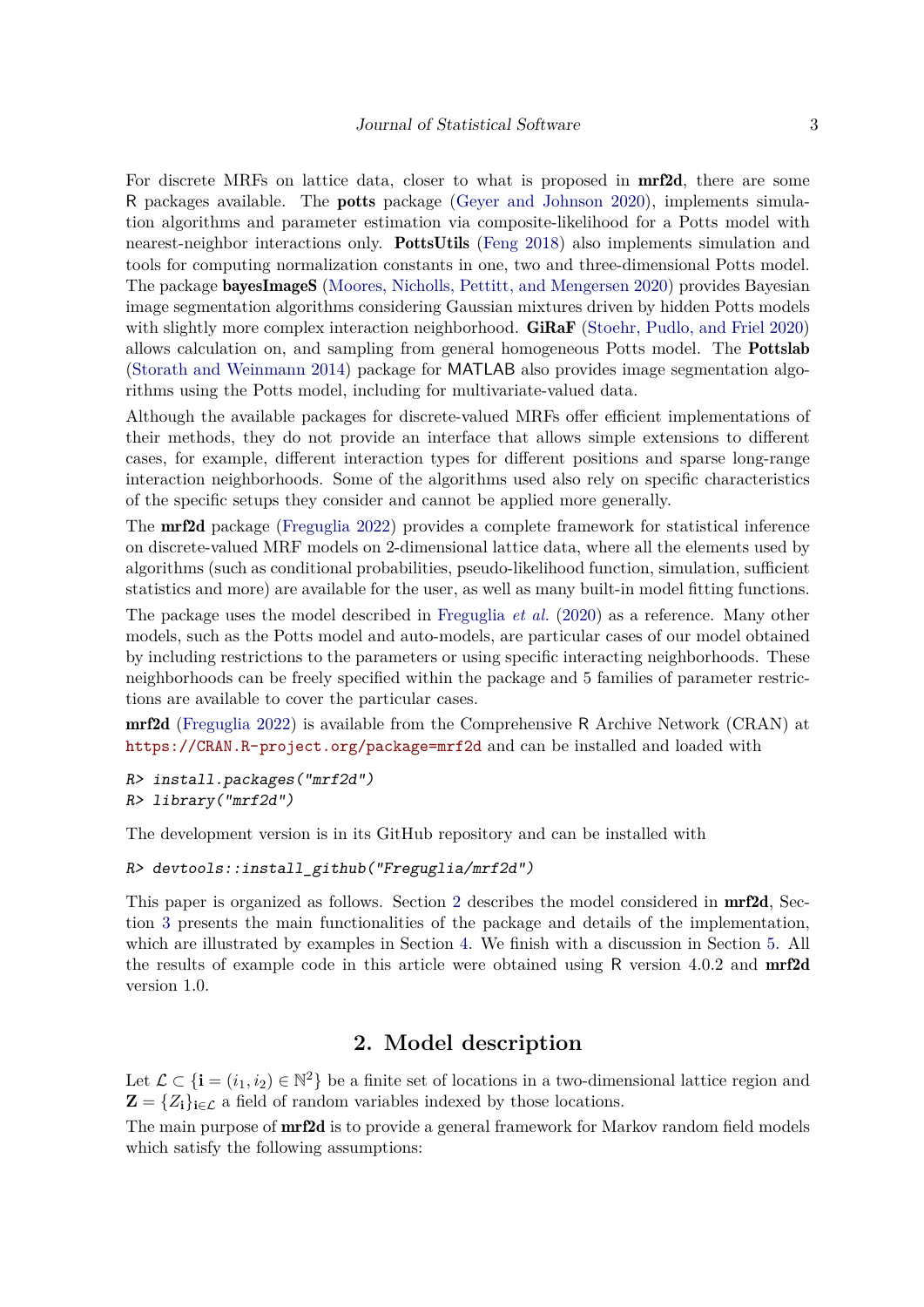- (a) Finite support Each  $Z_i$  can take values in  $\mathcal{Z} = \{0, \ldots, C\}$  for some finite  $C > 0$ .
- **(b) Pairwise interactions** The probability of a complete configuration  $\mathbb{P}(Z = z)$  can be decomposed into a product of functions of the pairs  $(z_i, z_j)$ ,  $i \neq j \in \mathcal{L}$ .
- **(c) Homogeneous interactions** For any two pixels **i** and **j** and any relative position **r**, the interaction between pixels **i** and  $\mathbf{i} + \mathbf{r}$  is the same as for pixels **j** and  $\mathbf{j} + \mathbf{r}$ , i.e., the interaction depends on the relative position of the pair of pixels, not on their position in the lattice.

These assumptions are satisfied by most commonly used models in image processing.

We use the representation in [Freguglia](#page-29-5) *et al.* [\(2020\)](#page-29-5) which expresses the probability distribution of the random field in the form of the exponential family and introduce additional constraints to parameter space and/or different dependence structures to include particular features of the model under study.

#### **2.1. Homogeneous Markov random field with pairwise interactions**

MRF models are characterized by their conditional independence property. Let  $\mathcal N$  be a neighborhood system on  $\mathcal{L}$ , then **Z** is a *Markov random field* with respect to  $\mathcal{N}$  if  $Z_i$  given its neighbors  $\mathbf{Z}_{N_i}$  is conditionally independent from all other variables

$$
\mathbb{P}(Z_{\mathbf{i}} = z_{\mathbf{i}} \mid \mathbf{Z}_{-\mathbf{i}}) = \mathbb{P}(Z_{\mathbf{i}} = z_{\mathbf{i}} \mid \mathbf{Z}_{\mathcal{N}_{\mathbf{i}}}), \qquad \mathbf{i} \in \mathcal{L}, \tag{1}
$$

where  $\mathbf{Z}_{-i}$  denotes the set of variables  $\{Z_j, j \neq i\}$ .

To start defining MRFs in an image processing context, a location of the lattice  $\mathbf{i} \in \mathcal{L}$  will be referred as a *pixel* **i** and an observed value of the variable  $z_i \in \mathcal{Z}$  as *pixel value* or *color*.

We denote by  $\mathcal{R} \subset \mathbb{Z}^2$  a set of interacting relative positions such that, for no pair of elements **r**, **r**<sup> $\prime$ </sup> ∈ R we have **r**<sup> $\prime$ </sup> = −**r** (no position in R is a reflection of another). Based on R, we can construct a neighborhood system (interaction structure)  $\mathcal N$  in such way that the set of neighbors of site **i**,  $\mathcal{N}_i$  can be represented by a graph with vertices  $\mathcal{L}$  where there is an edge connecting **i** and **j** if, and only if,  $\mathbf{j} = \mathbf{i} \pm \mathbf{r}$ . For example, a nearest-neighbor structure corresponds to  $\mathcal{R} = \{(1,0), (0,1)\}.$ 

Given an interaction structure  $\mathcal{R}$ , for any relative position  $\mathbf{r} \in \mathcal{R}$  the interactions associated to that relative position are characterized by a map  $\theta_{\mathbf{r}}(\cdot, \cdot)$ ,  $\theta_{\mathbf{r}} : \mathcal{Z}^2 \to \mathbb{R}$ . For  $a, b \in \mathcal{Z}$ , the value  $\theta_r(a, b)$  is called a potential.

The model in **mrf2d** considers a neighborhood system  $N$  that connects pairs of pixel positions **i**, **j** such that  $\mathbf{i} - \mathbf{j} \in \mathcal{R}$ . Under assumptions (a), (b) and (c), the Hammersley-Clifford theorem [\(Hammersley and Clifford](#page-29-10) [1971\)](#page-29-10) implies that the probability function for **Z** belongs to the exponential family and can be described by a set of natural parameters  $\theta = {\theta_r(a, b), r \in \mathbb{R}^n}$  $\mathcal{R}, a, b, \in \mathcal{Z}\},\$ 

<span id="page-3-0"></span>
$$
\mathbb{P}(\mathbf{Z} = \mathbf{z}) = \frac{1}{\zeta_{\theta}} e^{H(\mathbf{z}, \theta)},
$$
\n(2)

where

$$
H(\mathbf{z}, \boldsymbol{\theta}) = \sum_{\mathbf{r} \in \mathcal{R}} \sum_{\mathbf{i}, \mathbf{j} \in \mathcal{L}} \theta_r(z_{\mathbf{i}}, z_{\mathbf{j}}) \mathbb{1}_{(\mathbf{j} = \mathbf{i} + \mathbf{r})} \text{ and } \zeta_{\theta} = \sum_{\mathbf{z}'} e^{H(\mathbf{z}', \boldsymbol{\theta})}.
$$
 (3)

Figure [1](#page-4-0) illustrates how the function  $H(\mathbf{z}, \boldsymbol{\theta})$  is computed for an example interaction structure R and a field **z**.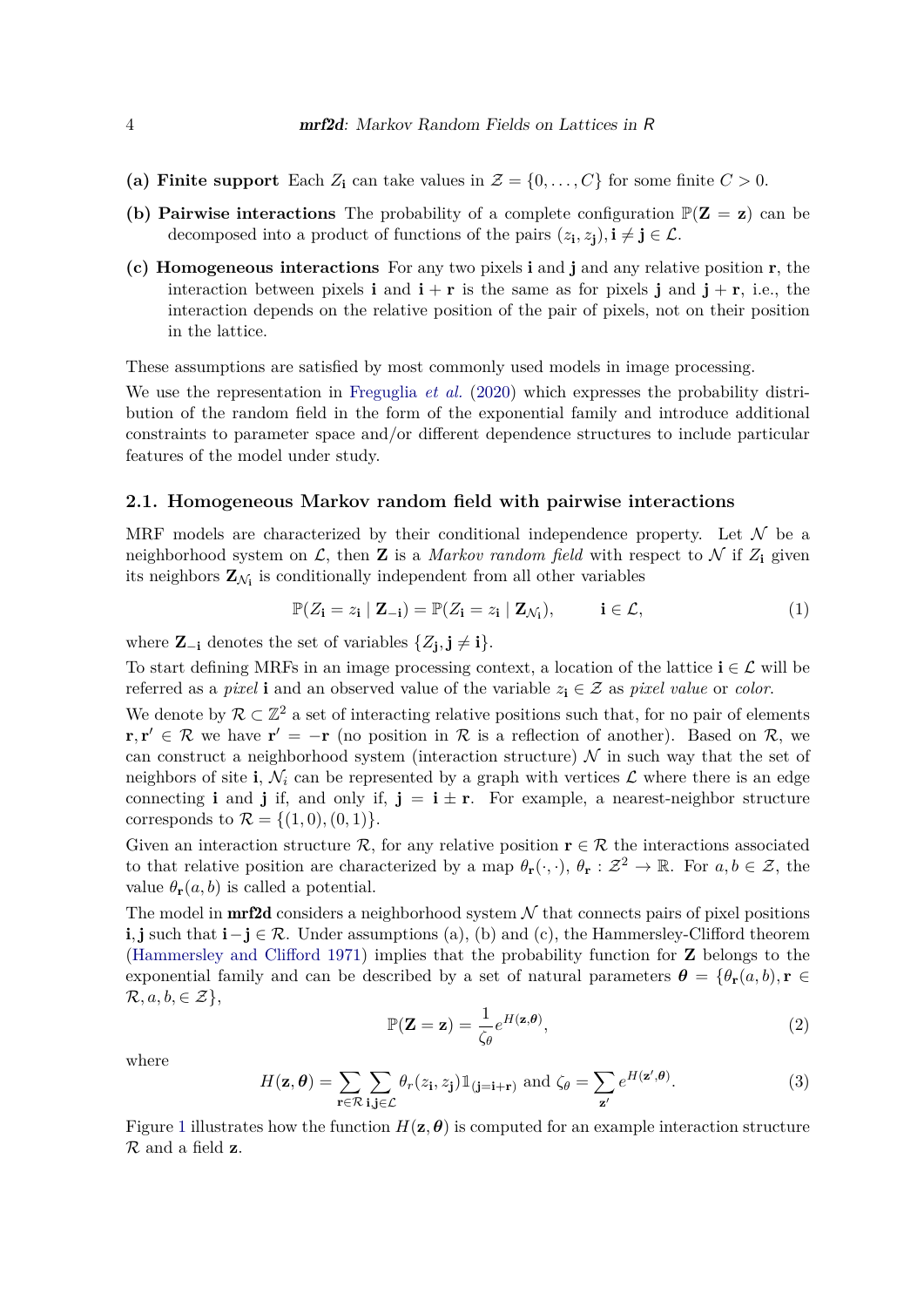

<span id="page-4-0"></span>Figure 1: Example of interaction structure with three relative positions and example field on a 3 by 3 lattice (left) and contributions of each interacting pair to  $H(\mathbf{z}, \boldsymbol{\theta})$ (right).

Note that adding a constant a constant *c***<sup>r</sup>** to the potentials associated with a relative position  $\mathbf{r} \in \mathcal{R}$  results in the same probability because the constant cancels when dividing by  $\zeta_{\theta}$ . Thus, constraints for the potentials  $\theta_r(a, b)$  are necessary to obtain identifiability in the model. We consider  $\theta_r(0,0) = 0$  for all relative positions **r**, which ensures identifiability and also gives an interpretation for interactions in terms of the pair  $(0,0)$ :  $\theta_{\bf r}(a,b) < 0$  (resp.  $> 0$ ) means that the pair  $(a, b)$  is *less* (resp. *more*) likely to appear in a pair with relative position **r** than  $(0, 0)$ .

#### <span id="page-4-2"></span>*Potts model as a particular case*

The Potts model [\(Potts](#page-30-10) [1952\)](#page-30-10) is one of the most important MRF model used in image segmentation because it can assign higher probability for equal-valued pairs of nearest-neighbors, creating large regions of pixels with the same values. The model has a single parameter  $\phi$ that is interpreted as the inverse temperature in a mechanical statistics context.

A standard Potts model can be expressed as Equation [2](#page-3-0) with the function  $H(\mathbf{z}, \boldsymbol{\theta})$  taking the form

<span id="page-4-1"></span>
$$
\sum_{(\mathbf{i},\mathbf{j}):||\mathbf{i}-\mathbf{j}||=1} \phi \mathbb{1}_{(z_{\mathbf{i}}\neq z_{\mathbf{j}})}.\tag{4}
$$

Assumptions (a), (b) and (c) are satisfied, thus, we can rewrite Equation [4](#page-4-1) in terms of an interaction structure  $\mathcal R$  and potentials  $\boldsymbol{\theta}$  by noticing

• The set **i***,***j** : ||**i** − **j**|| = 1 are vertical and horizontal pairs of neighbors, therefore, the interaction structure  $\mathcal R$  is the set  $\{(1,0), (0,1)\}.$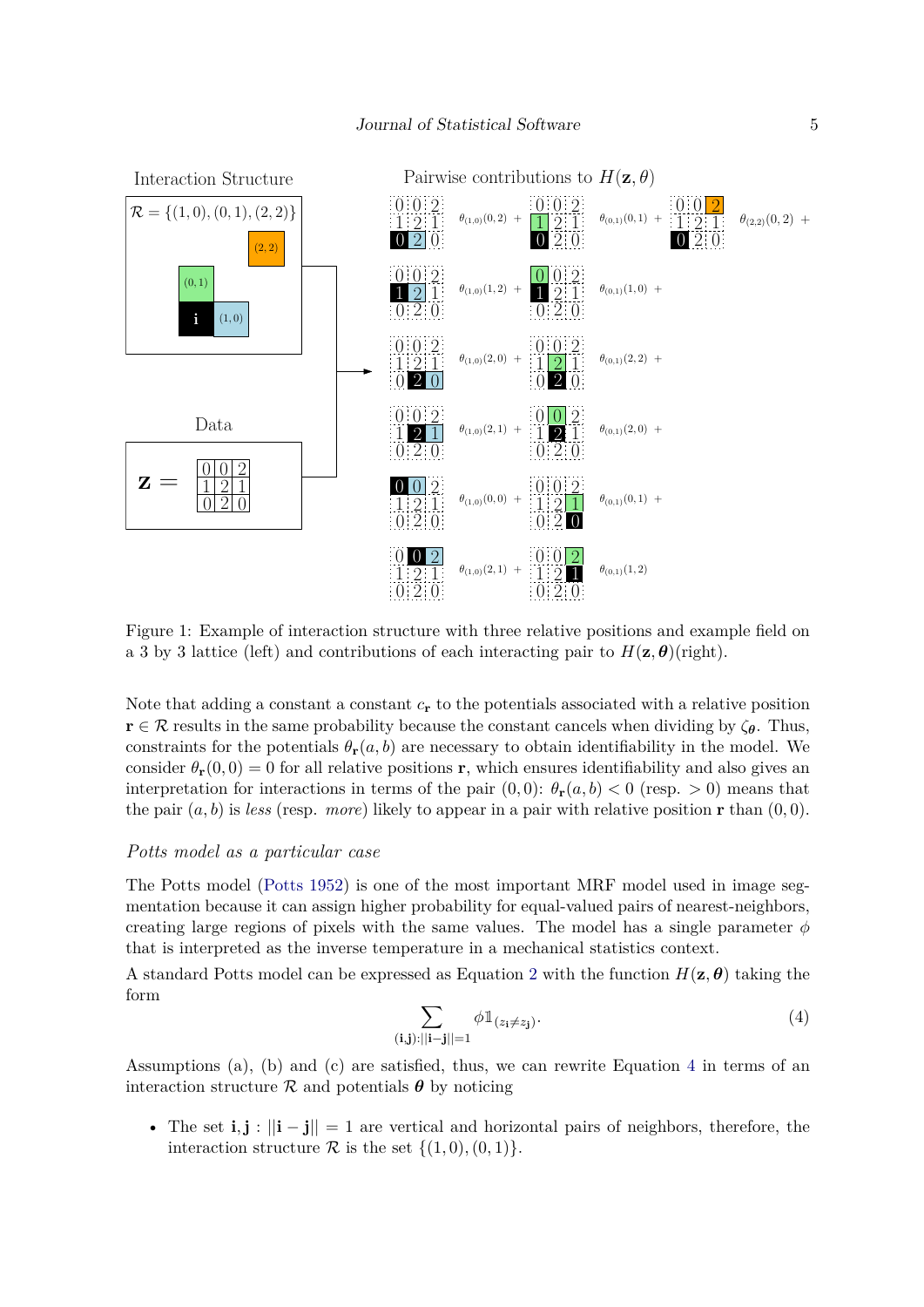• The potential  $\theta_r(a, b)$  is equal to  $\phi$  if  $a \neq b$  and 0 otherwise, regardless of **r**. The constraint  $\theta_{r}(0,0) = 0$  is satisfied in this definition. Therefore, we have the parameter restriction

$$
\theta_{\mathbf{r}}(a,b) = \phi \mathbb{1}_{(a \neq b)}
$$

for all  $\mathbf{r} \in \mathcal{R}$ .

This parameter restriction corresponds to the "onepar" family described in Section [3.2.](#page-10-0)

## **2.2. Important elements of the model**

The main inference challenge for MRFs lies in the normalizing constant  $\zeta_{\theta}$  appearing in Equation [2.](#page-3-0) It cannot be evaluated in practice as it requires summing over  $\mathcal{Z}^{|\mathcal{L}|}$  possible field configurations and there is no analytical expression for it, except for trivial cases, leading to an intractable likelihood.

Being unable to evaluate the likelihood function hinders the use of most statistical methods. Inference under intractable likelihoods have been developed over the years. The main studies involve using conditional probability-based functions, like pseudo-likelihood [\(Jensen and](#page-29-11) [Künsch](#page-29-11) [1994,](#page-29-11) for example) and Monte Carlo methods [\(Geyer and Thompson](#page-29-12) [1992;](#page-29-12) [Møller,](#page-30-11) [Pettitt, Reeves, and Berthelsen](#page-30-11) [2006,](#page-30-11) for example).

Although there is a wide variety of inferential methods available, most of them are built using the same pieces of the model. Thus, having access to each of these pieces is necessary to implement algorithms. We highlight important characteristics of the model available in mrf2d that are used by inference methods.

#### *Conditional probabilities*

A consequence of the Markov property (conditional independence) is a simple expression for conditional probabilities.  $H(\mathbf{z}, \theta)$  is a sum of terms that only depends on pairs of pixel values, which implies that all terms not involving position **i** cancel out when evaluating  $\mathbb{P}(Z_i | \mathbf{Z}_{-i})$ . Define the part of the sum that involves the pixel in position **i** as

$$
h_{\mathbf{i}}(k \mid \mathbf{z}) = \sum_{\mathbf{r} \in \mathcal{R}}^{(\mathbf{i} + \mathbf{r}) \in \mathcal{L}} \theta_{\mathbf{r}}(k, z_{(\mathbf{i} + \mathbf{r})}) + \sum_{\mathbf{r} \in \mathcal{R}}^{(\mathbf{i} - \mathbf{r}) \in \mathcal{L}} \theta_{\mathbf{r}}(z_{(\mathbf{i} - \mathbf{r})}, k).
$$
(5)

The conditional probability of  $Z_i = k$  given all other locations,  $\mathbb{P}(Z_i = k | \mathbf{Z}_{\mathcal{N}_i})$ , is then given by the standard softmax of  $h_i(k \mid \mathbf{z})$ ,

<span id="page-5-0"></span>
$$
\mathbb{P}(Z_{\mathbf{i}} = k \mid \mathbf{Z}_{-\mathbf{i}} = \mathbf{z}_{\mathcal{N}_{\mathbf{i}}}) = \frac{e^{h_{\mathbf{i}}(k|\mathbf{z})}}{\sum_{k'} e^{h_{\mathbf{i}}(k'|\mathbf{z})}}.
$$
(6)

## *Pseudo-likelihood function*

The pseudo-likelihood function [\(Besag](#page-27-0) [1974,](#page-27-0) [1975\)](#page-27-1) is defined as the product of conditional probabilities of each variable given all other variables of a random field,

<span id="page-5-1"></span>
$$
PL(\boldsymbol{\theta}; \mathbf{z}) = \prod_{i \in \mathcal{L}} \mathbb{P}(Z_i = z_i \mid \mathbf{Z}_{-i} = \mathbf{z}_{-i}) = \prod_{i \in \mathcal{L}} \frac{e^{h_i(z_i|\mathbf{z})}}{\sum_{k'} e^{h_i(k'|\mathbf{z})}}.
$$
(7)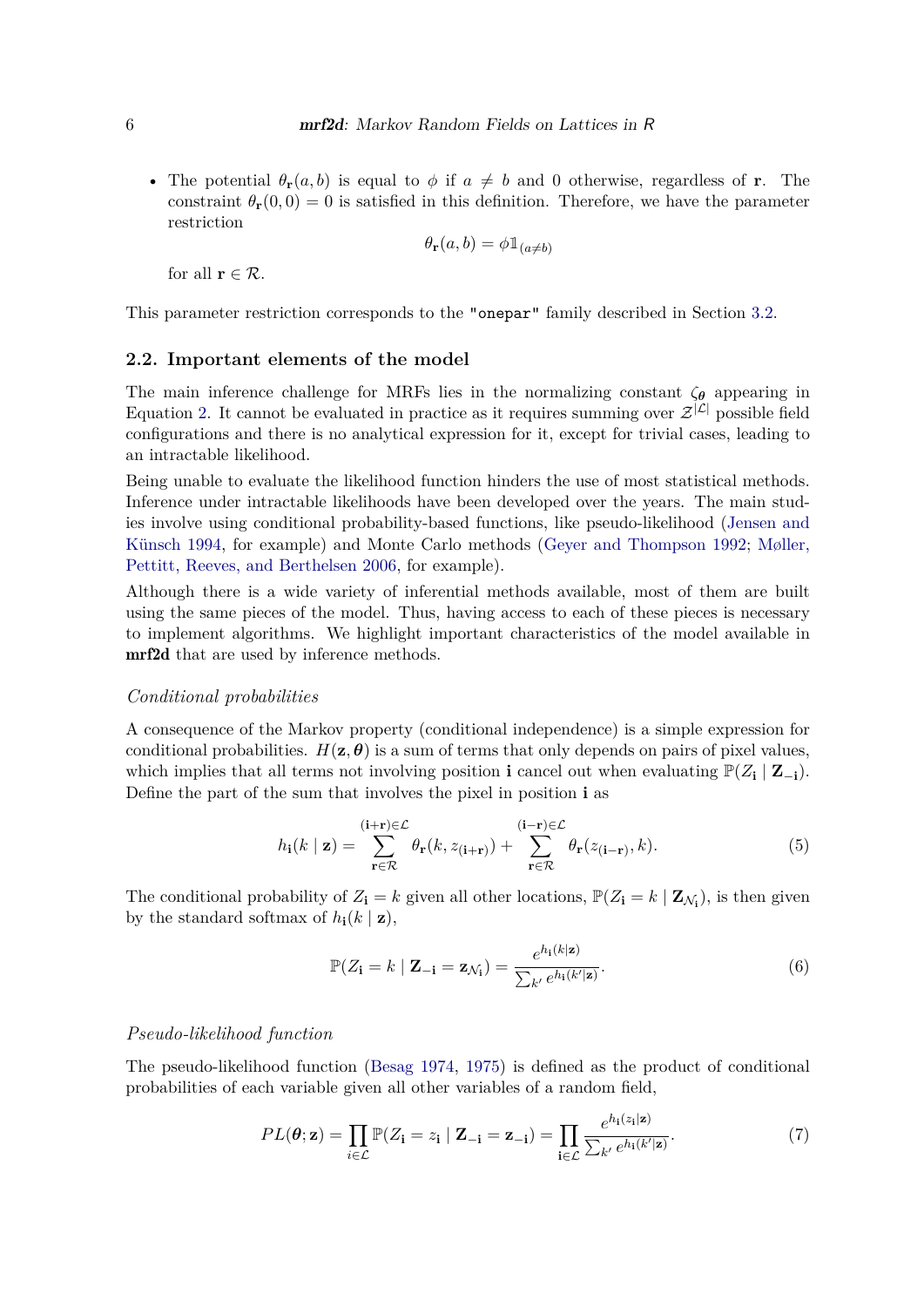**Algorithm 1:** Approximate sampling algorithm for MRFs using *T* steps of Gibbs sampler.

Initialize **z** with a starting configuration  $\mathbf{z} = \mathbf{z}^{(0)}$ ; Initialize the iteration counter  $t = 0$ ; while  $t \leq T$  do Sample  $\{i^{(1)}, i^{(2)}, \ldots, i^{(|\mathcal{L}|)}\}$  a random permutation of the pixel positions  $\mathcal{L}$ ; for  $\ell$  *in* 1, ...,  $|\mathcal{L}|$  do Update  $z_{i^{(\ell)}}$  conditional to the rest of the field  $\mathbf{z}_{-i^{(\ell)}}$  with probabilities from Equation [6;](#page-5-0) **end**  $t = t + 1$ ; **Result:** output the final configuration **z**. **end**

In the special case of an independent field, it is equivalent to the likelihood function. Notice that the pseudo-likelihood function does not depend on the intractable normalizing constant and Equation [7](#page-5-1) is numerically equivalent to a logistic regression problem where each pixel values corresponds to independent observations and the interacting pixel values are covariates with coefficients corresponding to the associated potentials.

## *Generating MRFs via Gibbs sampler*

While exact sampling from dependent and high-dimensional processes is a challenging task overall, the conditional independence of MRFs simplifies the implementation of the Gibbs sampler algorithm [\(Geman and Geman](#page-29-0) [1984\)](#page-29-0). In the Gibbs sampler algorithm, each pixel value is updated conditionally to the current state of its neighbors and a Gibbs sampler *cycle* consists of updating each pixel exactly one time.

To avoid introducing any kind of bias due to updates order, a random permutation of  $\mathcal L$  is drawn to define the order in which pixels are updated at each cycle. After running a suitable number of cycles in Algorithm [1,](#page-6-0) the distribution of the resulting field sampled in the process is approximately the joint distribution of the MRF.

<span id="page-6-0"></span>Sampling a field conditional to a subset of pixel values can be achieved with the same algorithm by skipping the updates for those pixels which are being conditioned on.

There exist faster mixing algorithms for particular cases such as Swendsen-Wang algorithm [\(Wang and Swendsen](#page-31-5) [1990\)](#page-31-5), but they require specific conditions from the model and/or particular implementations to be efficient. Therefore, despite its slower mixing times in some scenarios, we keep the Gibbs sampler as the method of choice in this work due to its generalization ability as it only requires computing conditional distributions.

## *Sufficient statistics*

An important computational consequence of the model assumptions is the fact that, in order to evaluate the probability (or likelihood) function for a particular observed field **z**, it is not necessary to determine the values of each pixel individually, but only the co-occurrence counts for each relative position  $\mathbf{r} \in \mathcal{R}$ .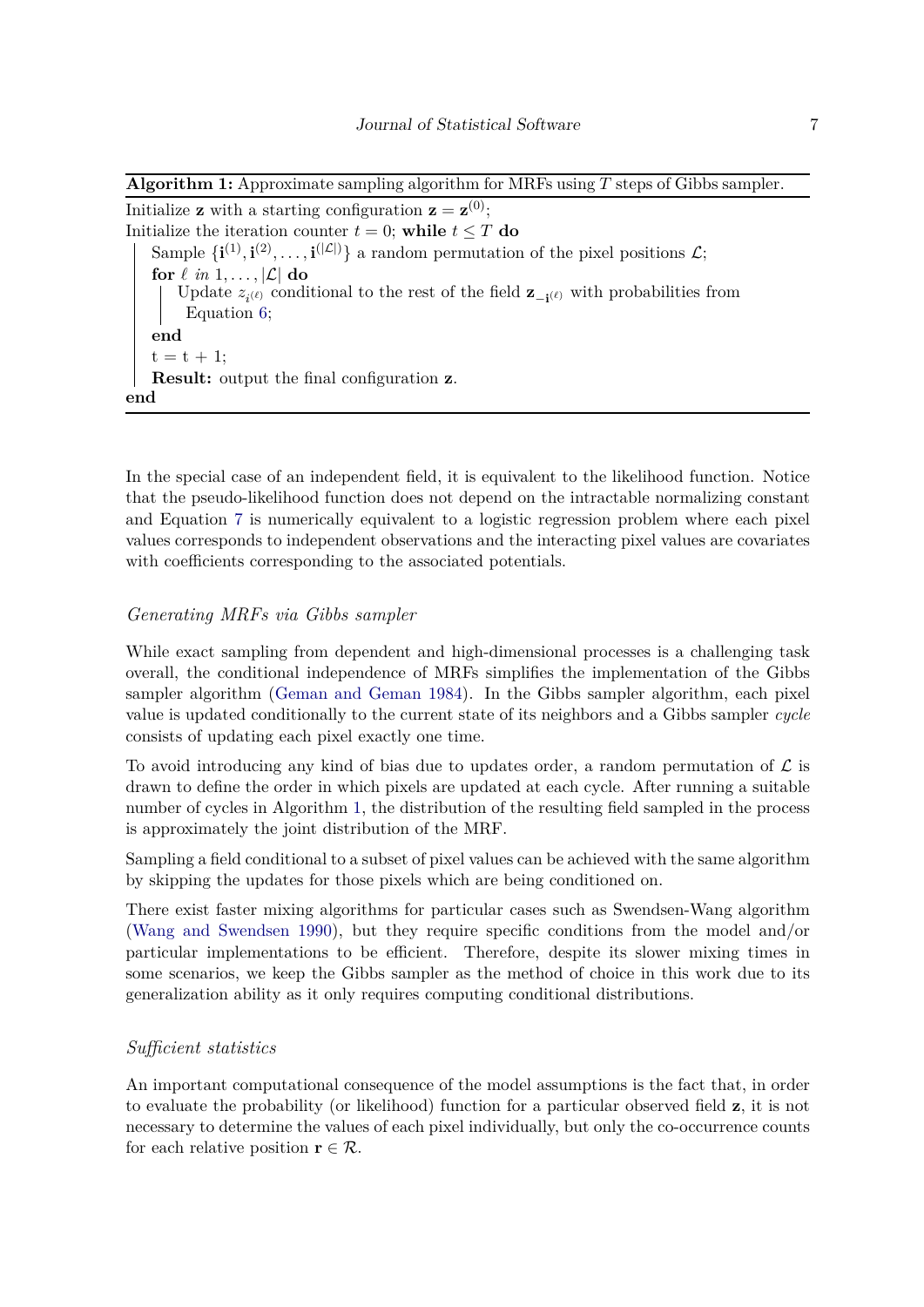The function  $H(\mathbf{z}, \theta)$  can be rewritten as

$$
H(\mathbf{z}, \theta) = \sum_{\mathbf{r} \in \mathcal{R}} \sum_{a=0}^{C} \sum_{b=0}^{C} \theta_{\mathbf{r}}(a, b) n_{a, b, \mathbf{r}}(\mathbf{z}),
$$
\n(8)

where  $n_{a,b,r}(\mathbf{z}) = \sum_{\mathbf{i} \in \mathcal{L}} \mathbb{1}_{(z_{\mathbf{i}}=a,z_{(\mathbf{i}+\mathbf{r})}=b)}$  is the count of occurrences of the pair  $(a,b) \in \mathcal{Z}^2$  in pairs of pixels with relative position **r**. Therefore,

$$
S_{\mathcal{R}}(\mathbf{z}) = \{n_{a,b,\mathbf{r}}(\mathbf{z}), a, b \in \mathcal{Z}, \mathbf{r} \in \mathcal{R}\}
$$

is a vector of sufficient statistics, where each component  $n_{a,b,\mathbf{r}}(\mathbf{z})$  is associated with a corresponding potential  $\theta_r(a, b)$ . [Gimel'farb](#page-29-3) [\(1996\)](#page-29-3) calls this sufficient statistic the *co-occurrence histogram*.

Parameter constraints reduce the dimension of the sufficient statistic. Our identifiability constraint  $\theta_{\bf r}(0,0) = 0$  implies that all  $n_{0,0,\bf r}(\bf z)$  are excluded from  $S_{\cal R}(\bf z)$  and equality constraints require aggregating (sum) co-occurrence counts to match the parameter dimension. We shall keep the same notation for the constrained version of the sufficient statistics  $S_N(\mathbf{z})$ and potentials *θ*.

The main advantages of the representation with sufficient statistics are the reduced memory usage in Monte Carlo methods and a convenient representation of  $H(\mathbf{z}, \boldsymbol{\theta})$  as an inner product that simplifies dealing with likelihood ratios as it is done in [Geyer and Thompson](#page-29-12) [\(1992\)](#page-29-12),

<span id="page-7-1"></span>
$$
H(\mathbf{z}, \boldsymbol{\theta}) = \langle S_{\mathcal{N}}(\mathbf{z}), \boldsymbol{\theta} \rangle. \tag{9}
$$

## <span id="page-7-0"></span>**2.3. Gaussian mixtures driven by hidden MRFs**

Another class of models present in the image processing field are hidden Markov random field models (HMRFs). The hidden version considers a latent (unobserved) process, denoted **Z** and an observed field, denoted **Y**, where **Z** is distributed as a MRF and the distribution of **Y** | **Z** is reasonably simple.

In this type of modeling, **Z** is often considered the "true" image and **Y** is a noisy image. Usually the goal of the analysis in this context is to recover the underlying field. Note that for the models considered in this work, where **Z** has finite support, the hidden field defines a segmentation of the image, making it a suitable approach for image segmentation.

In **mrf2d**, we provide built-in tools for the case where  $\mathbf{Y} \mid \mathbf{Z}$  is a finite Gaussian mixture with mixture components driven by the hidden field. Additional covariates can also be included as fixed effects for the mean,

$$
Y_{\mathbf{i}} \mid Z_{\mathbf{i}} = a \sim N(\mu_a + \mathbf{x}_{\mathbf{i}} \top \boldsymbol{\beta}, \sigma_a^2), \qquad a = 0, 1, \dots, C. \tag{10}
$$

Given the latent field, observed values  $\bf{Y}$  are assumed to be independent leading to the conditional density

$$
f(\mathbf{y} \mid \mathbf{Z} = \mathbf{z}) = \prod_{\mathbf{i} \in \mathcal{L}} \frac{1}{\sqrt{2\pi \sigma_{z_{\mathbf{i}}}^2}} \exp\left(\frac{(y_{\mathbf{i}} - \mu_{z_{\mathbf{i}}} - \mathbf{x}_{\mathbf{i}}^\top \boldsymbol{\beta})}{2\sigma_{z_{\mathbf{i}}}^2}\right)
$$
(11)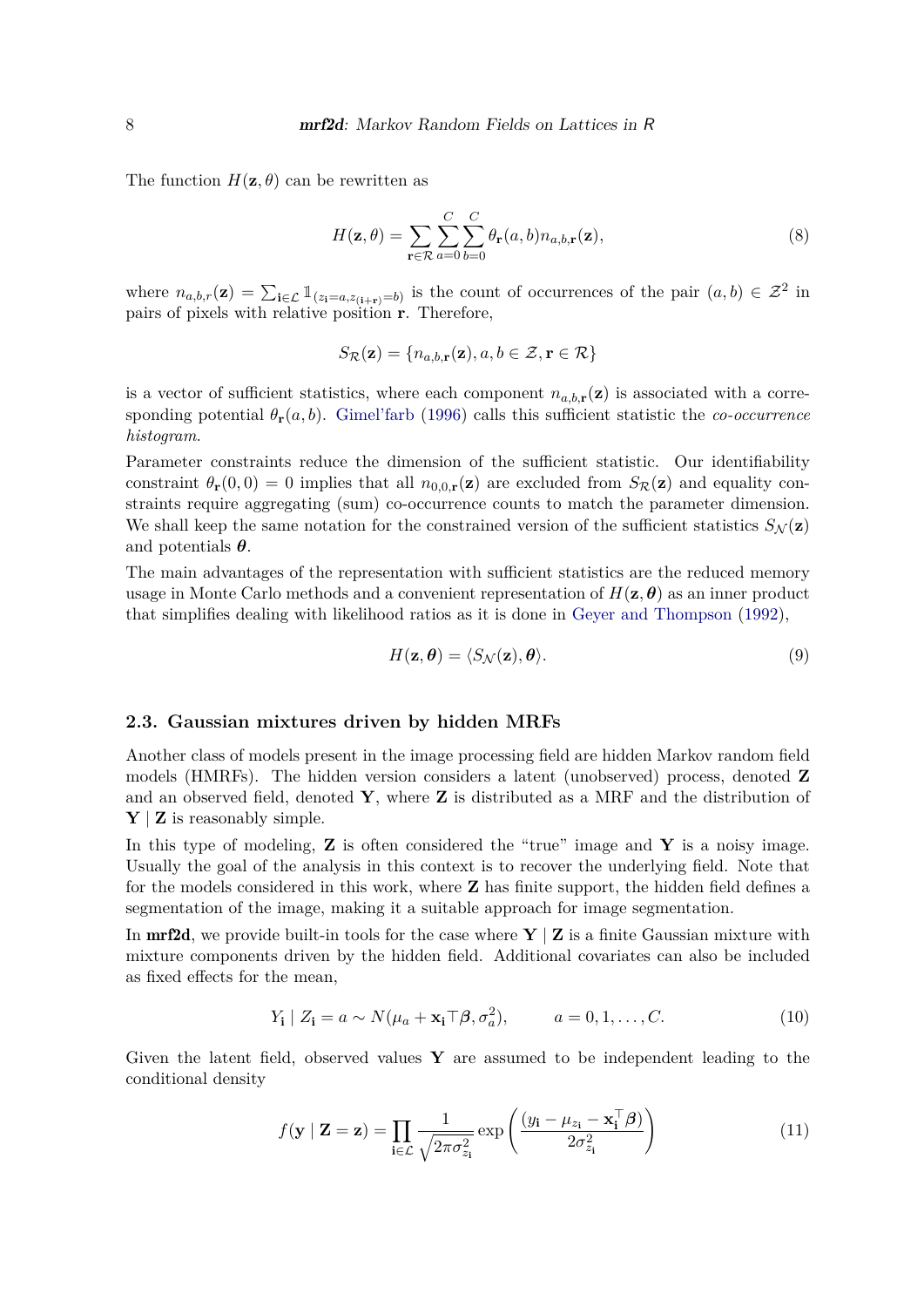and the complete likelihood function

$$
L_{\theta}(\beta, \{(\mu_a, \sigma_a), a = 0, \dots, C\}; \mathbf{y}, \mathbf{z}) = \frac{1}{\zeta_{\theta}} e^{(H(\mathbf{z}, \theta))} \prod_{\mathbf{i} \in \mathcal{L}} \frac{1}{\sqrt{2\pi \sigma_{z_i}^2}} \exp\left(\frac{(y_{\mathbf{i}} - \mu_{z_{\mathbf{i}}} - \mathbf{x}_{\mathbf{i}}^{\top}\boldsymbol{\beta})}{2\sigma_{z_{\mathbf{i}}}^2}\right) (12)
$$

Inference for this models involves estimating the parameters  $(\mu_k, \sigma_k)_{k=0,1,\dots,C}$  and  $\beta$  associated with the Gaussian Mixture and predicting the labels of the latent field **z** simultaneously. Bayesian methods and the EM algorithm are the most common approaches. The parameters of the latent field distribution  $\theta$  are fixed a priori and considered tuning hyper-parameters of the algorithm.

## **3. Using the package**

## <span id="page-8-0"></span>**3.1. Model representation**

The model described in Section [2](#page-2-0) can be completely characterized by three components: the random field **z**, the interaction structure  $\mathcal{R}$  and the potentials  $\theta$ . Additionally, **y** and the mixture parameters  $(\mu_k, \sigma_k^2)_{k=0,\dots,C}$  are included in hidden MRFs.

A consistent representation of each component is provided in the package so that inputs and outputs of built-in functions, as well as methods the user may implement, are compatible and usable in the analysis pipeline. Representations are described in Table [1.](#page-8-1)

## *Random fields* **z** *and* **y***.*

Realizations of a random fields **z** and **y** are represented by simple matrix objects with dimension  $N \times M$ , where  $N \ge \max_{i_1}(i_1, i_2) \in \mathcal{L}$  and  $M \ge \max_{i_2}(i_1, i_2) \in \mathcal{L}$ , i.e., the maximal

| Model<br>component                              | Function<br>argument | Representation in mrf2d                                                                                                                                                                                                                                                                |
|-------------------------------------------------|----------------------|----------------------------------------------------------------------------------------------------------------------------------------------------------------------------------------------------------------------------------------------------------------------------------------|
| Discrete-<br>$\mathbf{z}$ :<br>valued field     | 7.                   | A matrix object with values in $\{0,\ldots,C\}$ , where $Z[w,q]$<br>represents the pixel value in position $(w, q)$ of the lattice. NA<br>values are used for positions that do not belong to $\mathcal L$ when it<br>is not a rectangular region.                                     |
| $\mathbf{y}$ : Continuous- Y<br>valued field    |                      | A matrix object with real values, where $Y[u, v]$ represents<br>the pixel value in position $(u, v)$ of the lattice. NA values are<br>used for positions that do not belong to $\mathcal L$ when it is not a<br>rectangular region.                                                    |
| $\mathcal{R}$ : Interaction<br>structure        | mrfi                 | An object of the S4 class 'mrfi'. It can be created with the<br>$mrfi()$ and rpositions() functions.                                                                                                                                                                                   |
| $\theta_{\bf r}(a, b)$ : Array<br>of potentials | theta                | A three-dimensional array object with dimensions $(C+1) \times$<br>$(C+1) \times  \mathcal{R} $ . For a pair of values $(a, b)$ and the s-th inter-<br>acting relative position $\mathbf{r}_s$ of $\mathcal{R}$ , the corresponding potential<br>is mapped at the ta $[a+1, b+1, s]$ . |

<span id="page-8-1"></span>Table 1: Model representation summary.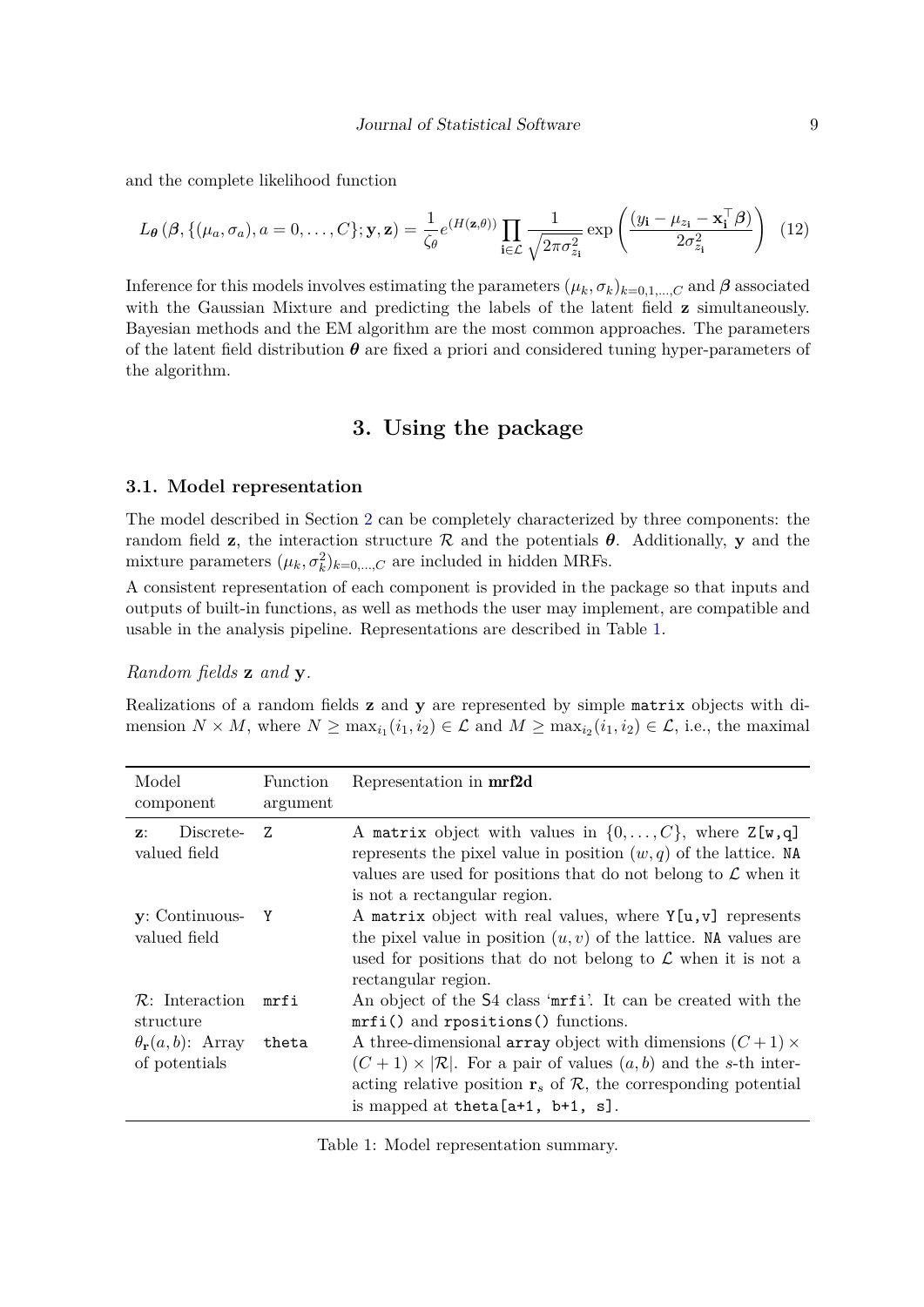coordinates. This matrix represents a rectangular set of pixels that contains  $\mathcal{L}$ . The value in row  $i_1$  and column  $i_2$  represents the observed value of the random field in position  $(i_1, i_2)$ : an integer in  $\{0, 1, \ldots, C\}$  for **z** or a real number for **y**.

We do not require  $\mathcal L$  to be a complete rectangular region. Pixels which position does not belong to  $\mathcal L$  are assigned the NA value.

Two functions are available for visualizing random fields: dplot() and cplot(). dplot() should be used for **d**iscrete-valued fields **z** while cplot() is used for **c**ontinuous-valued matrices **y**. These functions provide an alternative to base R image() function, producing elegant images in the form of ggplot objects. The main advantage is that they allow the use of the ggplot2 package [\(Wickham](#page-31-6) [2016\)](#page-31-6) to customize the image using the grammar of graphics. Details and examples of customization of the images produced using ggplot2 can be found in Appendix [A.](#page-32-0)

#### *Interaction structures* R

Interaction structures are represented by objects of the S4 class 'mrfi' implemented in mrf2d. These objects can be created with the  $mrfi()$  or rpositions() functions, which have arguments max\_norm, norm\_type and positions. In mrfi(), the interaction structure created will include all relative positions which satisfy  $||(i_1, i_2)|| \leq \max$  norm for the specified norm type. positions can be passed as a list containing length 2 integer vectors with relative positions to include when using rpositions(). The function automatically checks for repeated and opposite relative positions to ensure the structure is valid.

norm\_type options are the same as R built-in norm() function, mainly, "1", "2" and "m" are used for  $\ell_1$ ,  $\ell_2$  and the maximum norm, respectively. The default is  $\ell_1$  norm.

An algebra of mrfi objects is implemented for manipulating these objects. + is used to perform union of two mrfi objects or a mrfi object and a numeric vector with 2 integers can be used to add a single interacting position to an existing mrfi object. Similarly, the - operator can be used to perform set difference between two mrfi objects or to remove a single position if a vector with 2 integers is used in the right-hand-side.

Some examples for creating different  $R$  are detailed below.

- mrfi(max norm = 1) creates an interaction structure with all positions with  $||(i_1, i_2)||_1 <$ 1, which corresponds to a nearest-neighbor structure  $\mathcal{R} = \{(1,0), (0,1)\}.$
- rpositions(positions = list(c(1,0), c(0,1))) is an alternative way of specifying the same structure of the previous example.
- mrfi(max\_norm = 1) + rpositions(positions = list(c(2,0))) results in the interaction structure  $\mathcal{R} = \{(1,0), (0,1), (2,0)\}.$
- mrfi(max norm = 1) + rpositions(positions = list(c(-1,0))) results in  $\mathcal{R} =$  $\{(0,1), (-1,0)\}.$  The norm-based and position-based positions had an intersection (reflected position at (−1*,* 0)), so the redundant position (1*,* 0) was removed. In case of opposite directions being added together, right-hand size argument is prioritized.

Additionally, conversion of mrfi objects to list is implemented in the as.list() method. Subsetting methods are also available with the "[]" and "[[]]" operators. These methods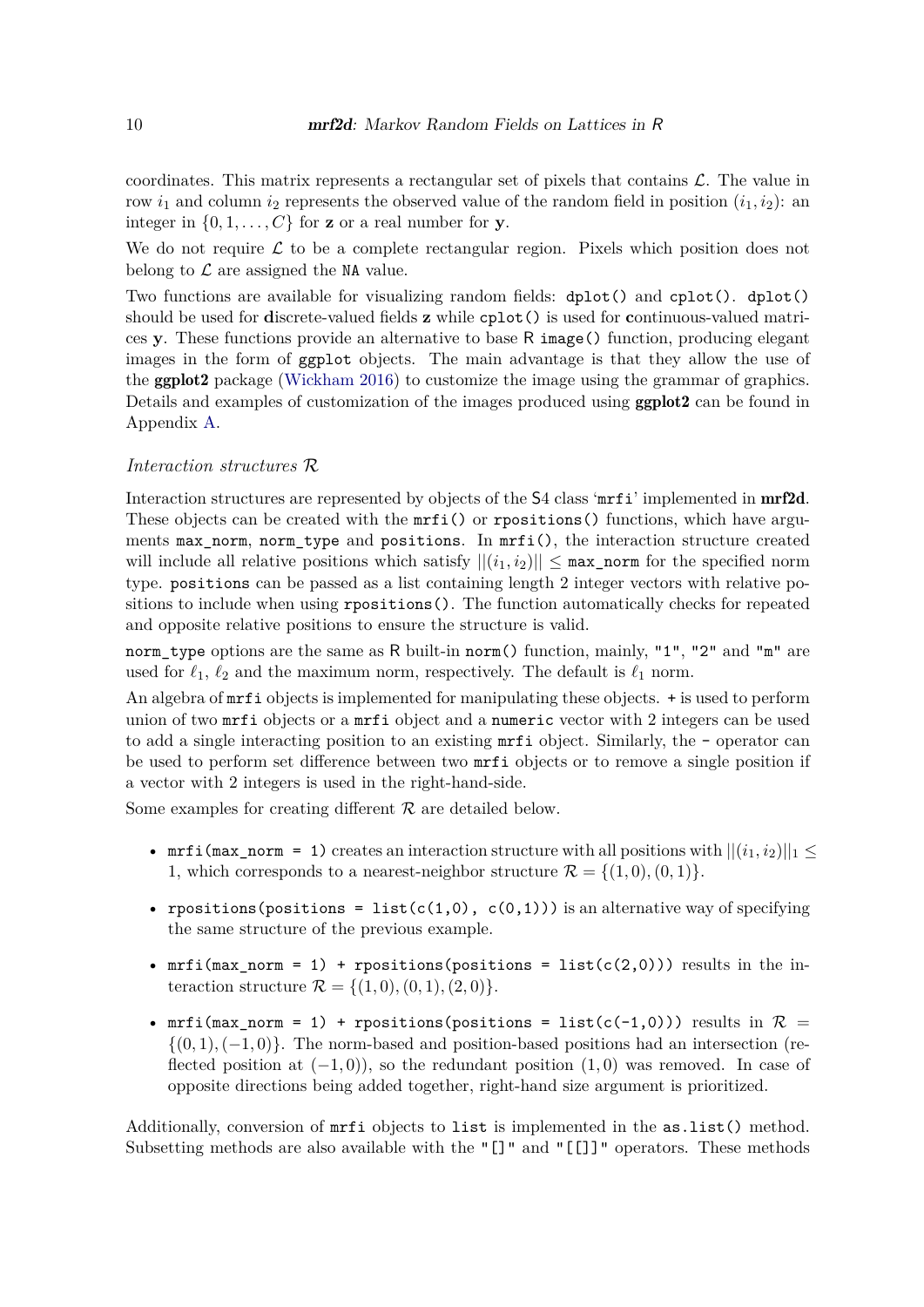

<span id="page-10-1"></span>Figure 2: Examples of interaction structures  $R$  created and their visualization.

are particularly important for model selection algorithms, as many distinct sparse interaction structures can be obtained by using different subsets of a large reference base structure.

A plot method is available for mrfi objects. The code chunk below exemplifies the usage of plotting functions and manipulation of mrfi objects. The resulting plots are presented in Figure [2.](#page-10-1) The black square represents the origin position (0*,* 0), positions included in the interaction structure  $\mathcal R$  are represented by the dark-gray squares with black borders, while their opposite directions are the light-gray squares.

```
R> plot(mrfi(max_norm = 1))
R> plot(mrfi(max\_norm = 2, norm_type = "m") + c(4, 0))R> plot(mrfi(4) - mrfi(2))R > plot(mrfi(6, norm_type = "m")[c(1, 2, 6, 9, 19, 41)])
```
## *Potentials array θ*

The collection of potentials,  $\theta_r(a, b)$ , is represented by an array object with dimensions (*C* + 1)  $\times$  (C + 1)  $\times$  |R|. Rows and columns are used to map *a* and *b*, respectively, while slices are used to map relative positions **r**. A set of potentials  $\{\theta_{\bf r}(a, b), a, b \in \mathcal{Z}, {\bf r} \in \mathcal{R}\}\)$  is always related to an interaction structure  $\mathcal{R} = {\mathbf{r}_1, \mathbf{r}_2, \dots, \mathbf{r}_{|\mathcal{R}|}}$ . Since the *i*-th slice maps the *i*-th relative position of  $\mathcal{R}$ ,  $\mathbf{r}_i$ , this is the minimal representation required to store all parameters required by the model.

An important detail is that array indices in R start at 1, while we consider our set of possible values  $\mathcal{Z} = \{0, 1, \ldots, C\}$ , therefore we need to shift *a* and *b* by one position when accessing their value in the R array. Figure [3](#page-11-0) illustrates how potentials can be represented as an array in R in the  $C = 2$  case. Two elements are highlighted and the associated indices used to access them are shown as examples.

#### <span id="page-10-0"></span>**3.2. Parameter restriction families**

Parameter restrictions play an important role in the inference process of our Markov random field models. **mrf2d** functions support 5 families of parameter restrictions for the array of potentials to be considered in inference algorithms. They are specified by the family argument of functions to ensure the resulting output array (theta) respects those constraints. A brief description of each interaction structure is given next. Table [2](#page-11-1) presents the mathematical definitions, number of free parameters and an example of a slice of the array of potentials for the case with  $C = 2$  in each family.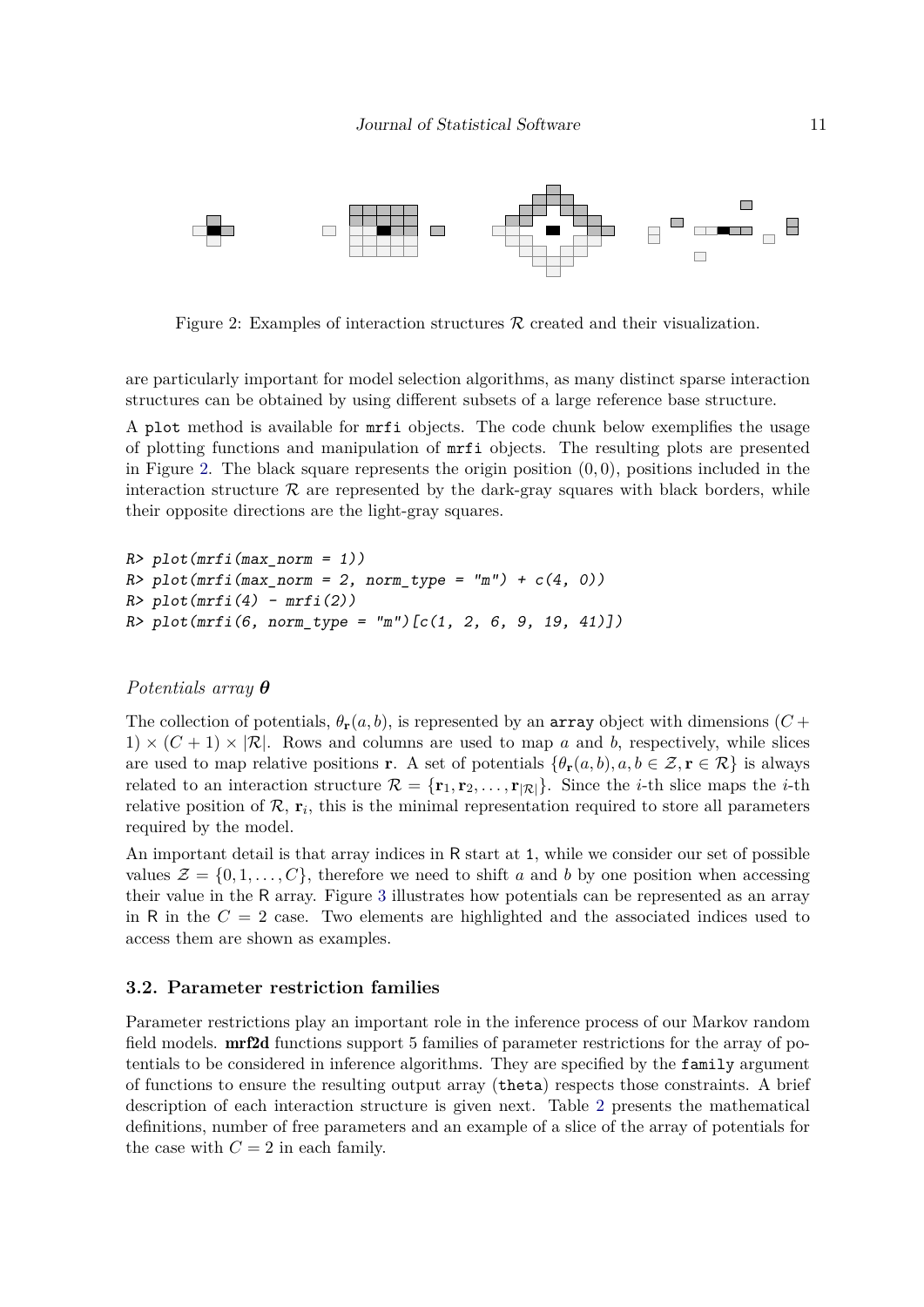

<span id="page-11-0"></span>Figure 3: Left: Example of array representation of potentials with  $C = 2$  for a generic interaction structure  $R$ . Right: Array representation of potentials for the example from Figure [1.](#page-4-0)

| Family   | Restriction                                                                                   | Free parameters Example slice |                                                                                                                                                                                                                                                                                                                                                                                                                                                        |
|----------|-----------------------------------------------------------------------------------------------|-------------------------------|--------------------------------------------------------------------------------------------------------------------------------------------------------------------------------------------------------------------------------------------------------------------------------------------------------------------------------------------------------------------------------------------------------------------------------------------------------|
|          | "onepar" $\theta_{\bf r}(a,b) = \phi \mathbbm{1}_{(a \neq b)}$                                | $\mathbf{1}$                  | $\begin{bmatrix} 0 & \phi & \phi \\ \phi & 0 & \phi \\ \phi & \phi & 0 \end{bmatrix} \ \begin{bmatrix} 0 & \phi_{\mathbf{r}} & \phi_{\mathbf{r}} \\ \phi_{\mathbf{r}} & 0 & \phi_{\mathbf{r}} \\ \phi_{\mathbf{r}} & 0 & \phi_{\mathbf{r}} \\ \phi_{\mathbf{r}} & \phi_{\mathbf{r}} & 0 \end{bmatrix} \ \begin{bmatrix} 0 & \phi_{\mathbf{r}}, 1 & \phi_{\mathbf{r}, 2} \\ 0 & \phi_{\mathbf{r}, 1} & 0 & \phi_{\mathbf{r}, 1} \\ \phi_{\mathbf{r}, 2$ |
|          | "oneeach" $\theta_{\mathbf{r}}(a,b) = \phi_{\mathbf{r}} \mathbb{1}_{(a \neq b)}$              | $ \mathcal{R} $               |                                                                                                                                                                                                                                                                                                                                                                                                                                                        |
| "absdif" | $\theta_{\mathbf{r}}(a,b) = \sum_{d=1}^{C} \phi_{\mathbf{r},d} \mathbb{1}_{( b-a =d)}$        | $ \mathcal{R} C$              |                                                                                                                                                                                                                                                                                                                                                                                                                                                        |
| "dif"    | $\theta_{\mathbf{r}}(a,b) = \sum_{d=-C,d\neq 0}^{C} \phi_{\mathbf{r},d} \mathbb{1}_{(b-a=d)}$ | $\mathcal{R}$  2C             |                                                                                                                                                                                                                                                                                                                                                                                                                                                        |
| "free"   | $\theta_{\mathbf{r}}(0,0)=0$                                                                  | $ \mathcal{R} (C^2-1)$        |                                                                                                                                                                                                                                                                                                                                                                                                                                                        |

<span id="page-11-1"></span>Table 2: Description of parameter restriction families.

- "onepar" A single-parameter (*ϕ*) model, where interactions depend only on the fact that values are equal or different, regardless of their relative position. This restriction corresponds to the classical Ising and Potts model.
- "oneeach" The same interaction type as "onepar", but allowing different values *ϕ***<sup>r</sup>** for different interacting positions **r**  $\in \mathcal{R}$ .
- "absdif" For each  $\mathbf{r} \in \mathcal{R}$ , the potentials  $\theta_{\mathbf{r}}(a, b)$  depend only on the absolute differences of their pixel values  $d = |b - a|$ . Note that "absdif" is equivalent to "oneeach" when  $C = 1$ .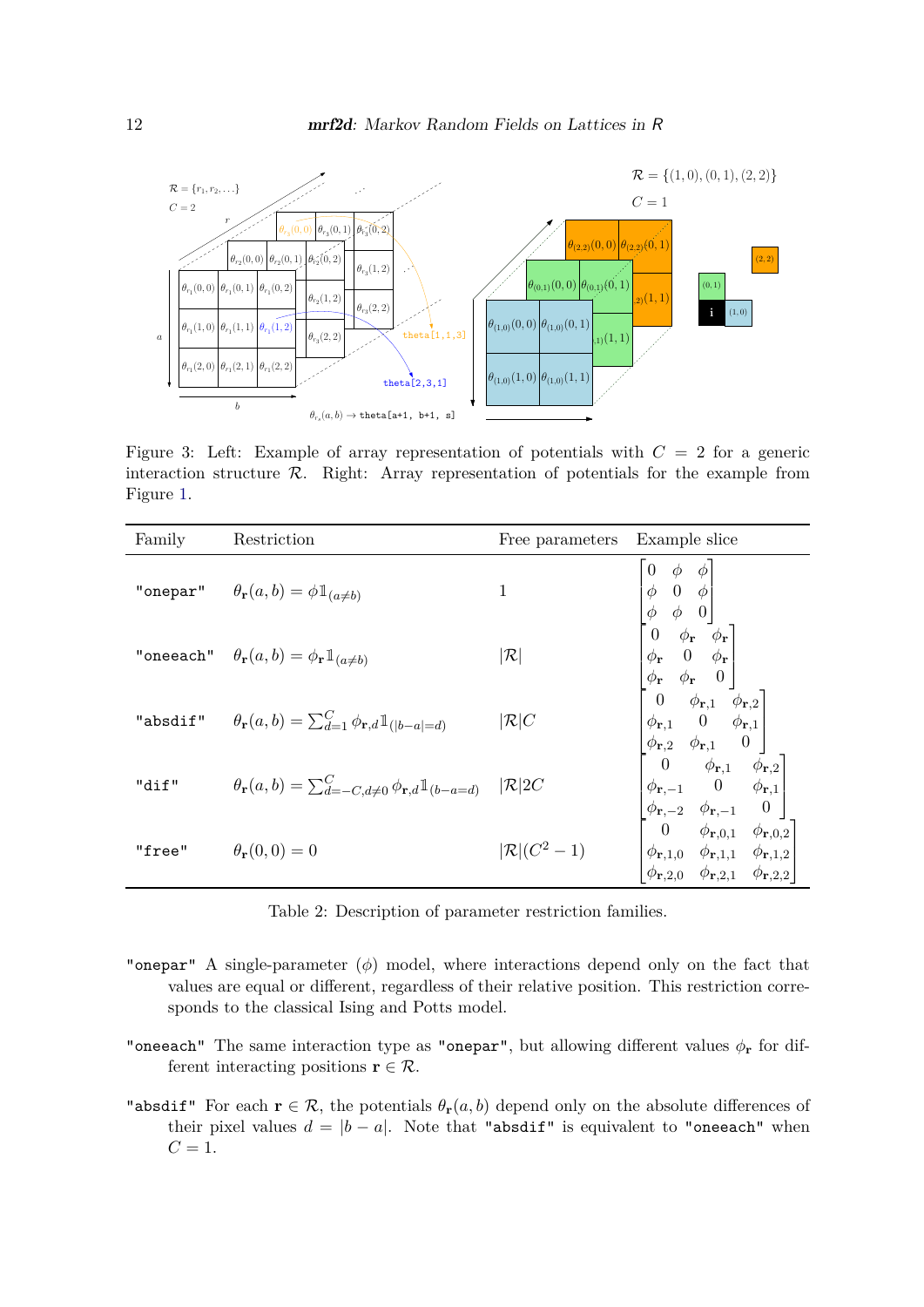- "dif" Generalizes the "absdif" family allowing opposite signal differences to have different interactions.
- "free" No restrictions, except for the identifiability constraint  $\theta_r(0,0) = 0$ .

Families "dif" and "absdif" should only be used when pixel values represent quantities and their differences are well-defined, for instance, in grayscale images with few levels, as in the example analysed in [Gimel'farb](#page-29-3) [\(1996\)](#page-29-3). If relabeling the values does not change the interpretation of the problem, then these restrictions are probably not suitable.

The function smr\_array(theta, family) can be used to transform a parameter array into a vector of appropriate length containing only the free parameters corresponding to the provided array (theta) and the restriction family. The opposite operation is also available as the expand\_array(theta\_vec, family, mrfi, C) function. These transformations use a simpler and less memory consuming structure so they are particularly useful for optimization problems as most functions, for example R built-in optim function, require a vector of parameters. Also, they are convenient for storing multiple vectors, for example in Monte Carlo methods.

## **3.3. Random field sampler**

Being able to sample observations of Markov random fields is a key component of many inference methods that aim to avoid the intractable normalizing constant. In  $\text{mrf2d}$ , a complete and efficient routine to sample fields using the Gibbs sampler algorithm described in Algorithm [1](#page-6-0) is provided by the rmrf2d() function. Its arguments are:

- init\_Z: The initial field configuration, or a length-2 vector with the dimensions of the field to be sampled. If the dimensions are provided, the initial configuration is randomly sampled from independent discrete uniform distributions.
- mrfi: A mrfi object representing the interaction structure  $\mathcal{R}$ .
- theta: An array of potentials.
- cycles: The number of Gibbs sampler cycles.
- sub\_region: Optional argument used for non-rectangular images when init\_Z is a vector holding the dimensions. A logical matrix with the same dimensions as specified in init Z. Pixels with FALSE value are not included in the image.
- fixed\_region: Optional. A matrix with logical values. Pixel positions with TRUE value are conditioned on their initial configuration (init\_Z) value and are not updated.

We illustrate below the use of the sampling function on two fields: a  $200 \times 200$  field (z\_sample) without conditioning on any pixel (nothing specified in fixed region) and a  $100 \times 100$  field (z\_border) conditioning on the boundary values being fixed as 0, sampled from a random initial configuration. The resulting images are presented in Figure [4.](#page-13-0)

```
R> th <- expand_array(-1, family = "onepar", mrfi(1), C = 1)
R> z_sample <- rrrf2d(int_Z = c(200, 200), mrfi = mrfi(1), theta = th)
```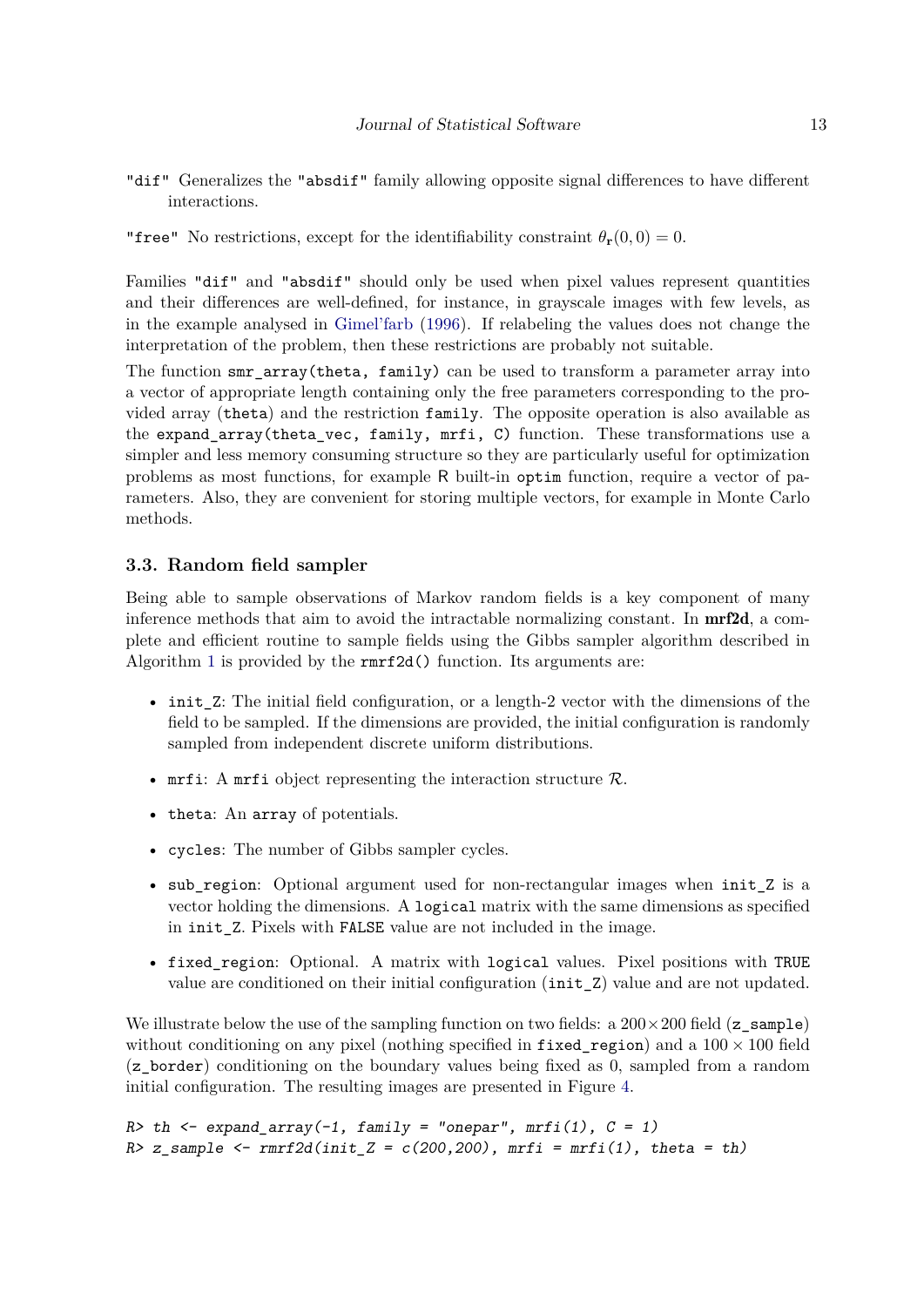

<span id="page-13-0"></span>Figure 4: Simulated random fields from a nearest-neighbor structure. Left: no boundary conditions. Right: conditional to all border values being 0 (black).

```
R> border <- matrix(FALSE, nrow = 100, ncol = 100)
R> border[1, ] <- border[100, ] <- border[, 1] <- border[, 100] <- TRUE
R> initial <- matrix(sample(0:1, 100*100, replace = TRUE),
+ nrow = 100, ncol = 100)
R> initial[border] <- 0
R > z_b and \leq \leq \leq \leq \leq \leq \leq \leq \leq \leq \leq \leq \leq \leq \leq \leq \leq \leq \leq \leq \leq \leq \leq \leq \leq \leq \leq \leq \leq \leq \leq \leq \leq \leq \leq 
+ fixed_region = border)
```
Non-rectangular fields can be sampled either by passing a non-rectangular field as the init\_Z argument or by using the sub\_region argument and specifying the dimensions of the sampled field.

Another important feature is conditioning on a subset of pixel values. There are many situations where keeping a subset of pixels fixed during the sampling process can be useful, for example, filling a region of missing pixel values via simulation, defining boundary conditions (our model corresponds to a free boundary condition, but other types such as fixed or periodic boundary can be sampled with proper manipulation of the initial configuration and conditioning region) or performing block-wise updates of the data using conditionally independent blocks (for parallelization of algorithms).

Since the Gibbs sampler algorithm updates each pixel value multiple times, performance is one of our main implementation concerns. To improve the performance and speed up computations considerably, the internals of the sampling function, as well as most other computationally intensive functions are written in  $C++$  with the use of **Rcpp** [\(Eddelbuettel](#page-28-11) [and François](#page-28-11) [2011\)](#page-28-11) and RcppArmadillo [\(Eddelbuettel and Sanderson](#page-28-12) [2014\)](#page-28-12) packages.

## <span id="page-13-1"></span>**3.4. Statistical inference in** mrf2d

Inference methods for MRF models are diverse and their suitability highly depend on the type of data being analyzed. The framework provided by mrf2d can be used to implement all sorts of algorithms that are built from a common stack of components: simulation, conditional probabilities and sufficient statistics. It also provides complete built-in routines for some estimation algorithms.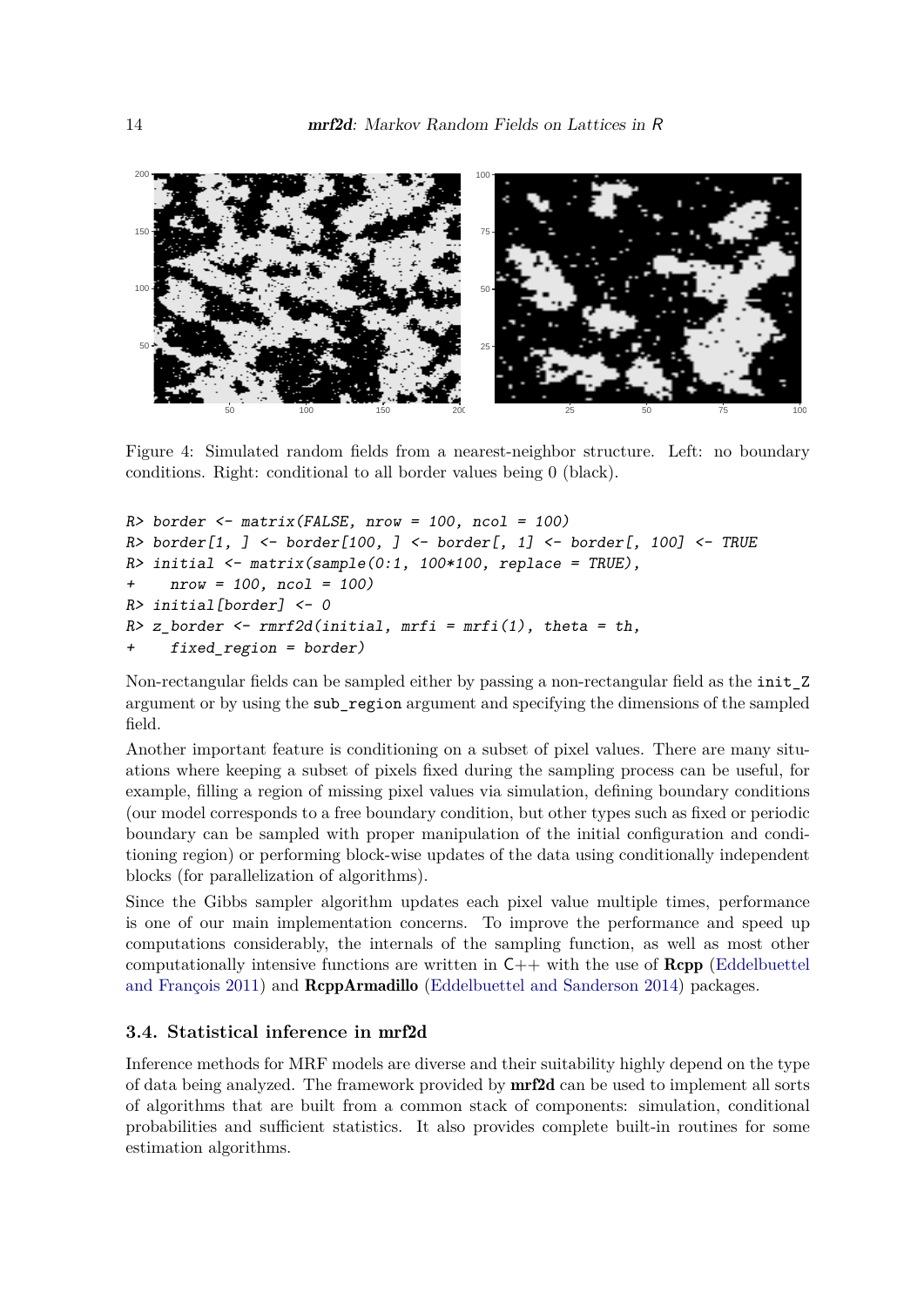| Function                      | Use                                                                                                                                                                                                                                                                                                    |  |  |  |
|-------------------------------|--------------------------------------------------------------------------------------------------------------------------------------------------------------------------------------------------------------------------------------------------------------------------------------------------------|--|--|--|
| Miscellaneous                 |                                                                                                                                                                                                                                                                                                        |  |  |  |
| rmrf2d                        | Generates samples of a MRF via Gibbs sampler. Used for Monte Carlo<br>based methods.                                                                                                                                                                                                                   |  |  |  |
| cp_mrf2d                      | Computes the conditional probabilities for a pixel position given its neigh-<br>bors.                                                                                                                                                                                                                  |  |  |  |
| pl_mrf2d                      | Computes pseudo-likelihood value for an observed field considering inter-<br>action structure mrfi and array of potentials theta.                                                                                                                                                                      |  |  |  |
| cohist                        | Creates the co-occurrence histogram of an observed field given an in-<br>teraction structure. Can be converted to a vector of sufficient statistics<br>given a restriction family with the smr_stat function.                                                                                          |  |  |  |
| smr_array and<br>expand_array | Conversions between array and vector representation of potentials given<br>a parameter restriction family.                                                                                                                                                                                             |  |  |  |
| Built-in inference algorithms |                                                                                                                                                                                                                                                                                                        |  |  |  |
| fit_pl                        | Estimates the parameter array given an observed field via pseudo-<br>likelihood optimization. Returns a mrfout object.                                                                                                                                                                                 |  |  |  |
| fit_sa                        | Estimates the parameter array given an observed field via stochastic ap-<br>proximation algorithm. Returns a mrfout object.                                                                                                                                                                            |  |  |  |
| fit_ghm                       | Fits a Gaussian mixture driven by a given hidden MRF model using the<br>EM algorithm from Zhang et al. (2001). polynomial_2d and fourier_2d<br>can be used to create polynomial and 2-dimensional Fourier basis func-<br>tions, respectively, to be used as a fixed effect. Returns a hunriout object. |  |  |  |

Table 3: List of available functions used for inference in **mrf2d** with a brief description of each one.

Table [3.4](#page-13-1) presents a list of functions available in the package that can be used to construct inference algorithms, as well as built-in functions for parameter estimation for MRF and for the hidden MRF models defined in Section [2.3](#page-7-0) that we describe next. The built-in inference functions return objects of class 'mrfout' (MRF data) or 'hmrfout' (hidden MRF models), which contains the information about the fitted model, as well as summary and plot methods associated for interpretation of the results.

#### *Maximum pseudo-likelihood estimation*

The pseudo-likelihood function in Equation [7](#page-5-1) can be evaluated efficiently because it does not depend on the intractable normalizing constant. A common estimation procedure for intractable likelihood problems is optimizing the pseudo-likelihood with respect to the parameters. The pseudo-likelihood estimator is given by

$$
\hat{\theta}_{PL} = \arg\max_{\theta} PL(\theta; \mathbf{z}).
$$
\n(13)

The function  $fit$  pl() from  $mr2d$  implements an optimization of the pseudo-likelihood function using R built-in optim() function. It handles the conversions between array and vector representation of potentials automatically, respecting the restriction family selected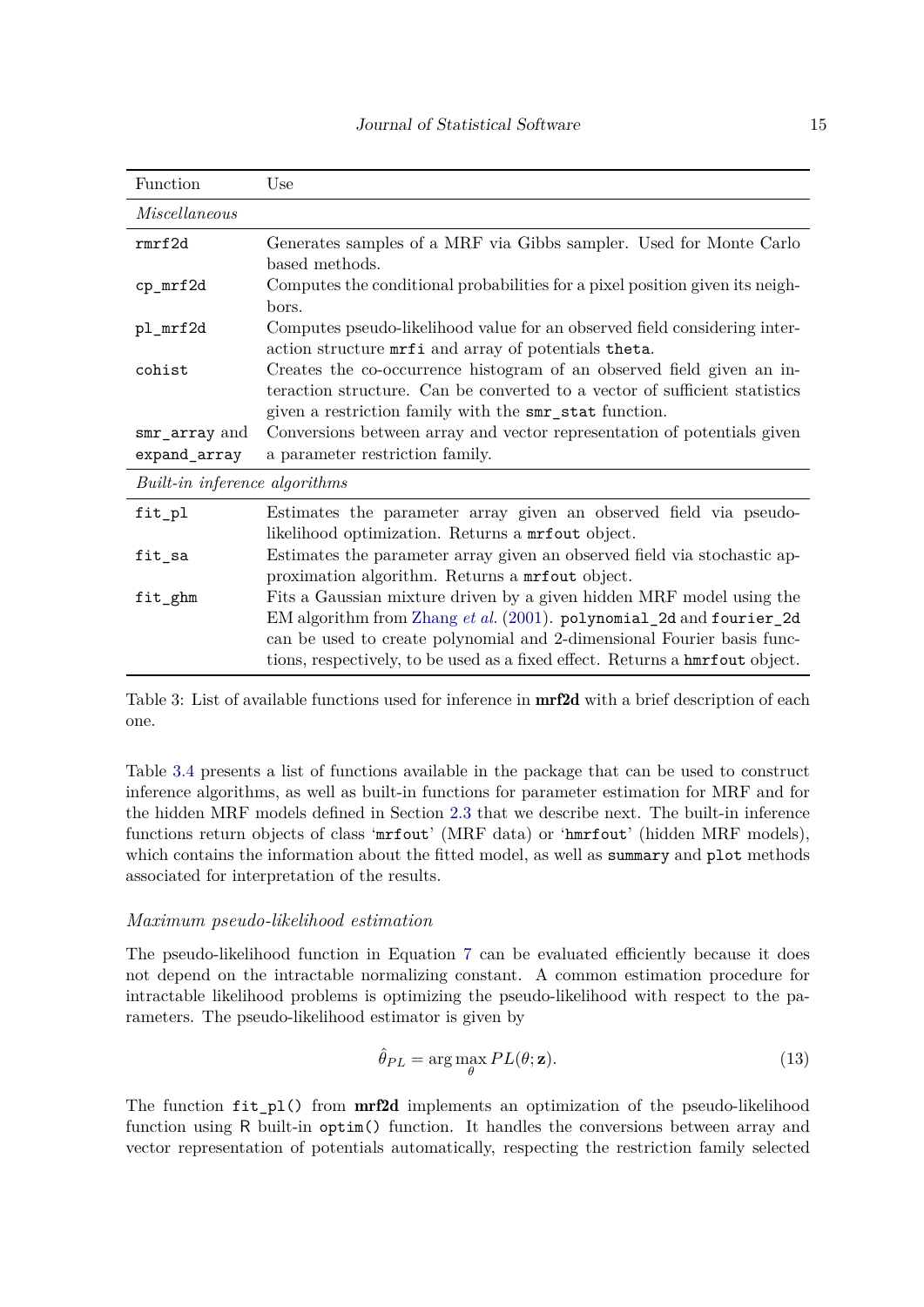and returns the estimated array of potentials and maximum value of the pseudo-likelihood in logarithmic scale. The arguments of fit\_pl are:

- Z: The observed random field **z**.
- mrfi: A mrfi representing an interaction structure  $\mathcal{R}$ .
- family: A parameter restriction family.
- init: An array with the initial configuration used in the optimization. 0 can be used to start from the independent model.
- optim\_args: A named list with additional arguments passed to the optim() function call.

## *Stochastic approximation algorithm*

Given an observed field  $\mathbf{z}^{(0)}$ , the stochastic approximation algorithm [\(Robbins and Monro](#page-30-12) [1951\)](#page-30-12) seeks to create a Markov chain of parameter vectors  ${\{\theta^{(t)}\}}_{t\geq1}$  that converges to the maximum likelihood estimate of  $\theta$ , which is the solution of the zero gradient condition  $\mathbb{E}_{\theta}(S_{\mathcal{R}}(\mathbf{Z})) = S_{\mathcal{R}}(\mathbf{z}^{(0)}),$  derived from Equation [9.](#page-7-1)

The algorithm is defined by the recurrence

$$
\boldsymbol{\theta}^{(t+1)} = \boldsymbol{\theta}^{(t)} + \gamma^{(t)}(S_{\mathcal{R}}(\mathbf{z}^{(0)}) - S_{\mathcal{R}}(\mathbf{z}^{(t)})),
$$
\n(14)

where  $\mathbf{z}^{(t)}$  is a field sampled using  $\boldsymbol{\theta}^{(t)}$  and  $\gamma^{(t)}$  is a sequence of positive constants that satisfies  $\sum_{t=1}^{\infty} \gamma^{(t)} = \infty$  and  $\sum_{t=1}^{\infty} (\gamma^{(t)})^2 < \infty$ .

Stochastic approximation is implemented in mrf2d as the fit\_sa() function. It samples **z**<sup>(**t**)</sup> via Gibbs sampler considering the previous field **z**<sup>(*t*−1)</sup> as the initial configuration. Periodically, the field samples are refreshed, starting from an independent discrete uniform distribution and running a greater number of Gibbs sampler cycles, this procedure prevents the algorithms from getting stuck in problematic field samples. Its arguments are:

- Z: The observed field  $\mathbf{z}^{(0)}$ .
- mrfi: The interaction structure  $\mathcal{R}$ .
- family: The family of parameter restrictions considered when converting the potentials array to a vector.
- gamma\_seq: A sequence of step size values to be used as  $\gamma^{(t)}$ . These values are divided by the number of pixels  $|\mathcal{L}|$  internally to be invariant with respect to the image size. The typical sequence recommended is seq(from = M, to = 0, length.out = B), with M ranging from 0*.*5 to 2 and large number of iterations (B).
- init: The initial array of parameters or the value 0 to start from the independent model.
- cycles: Number of Gibbs sampler ran between iterations.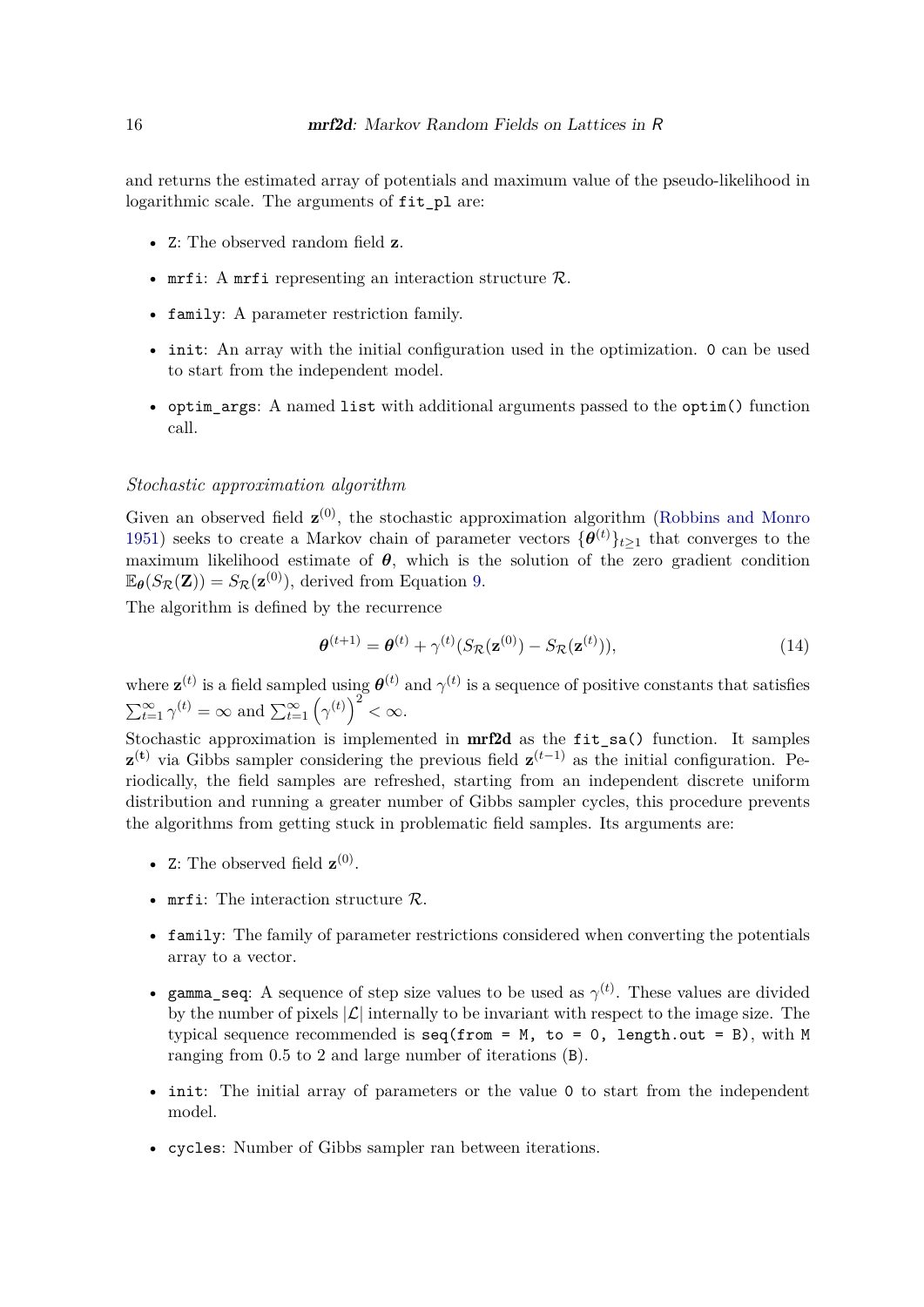- refresh\_each: Restarts the sample  $z^{(t)}$  from a random configuration each refresh\_each iterations.
- refresh\_cycles: When a refresh happens, how many Gibbs sampler cycles are ran in the current parameter configuration.

Among the elements of the returned mrfout object, theta contains the estimated potential array and metrics a data frame with the Euclidean distances between  $S_{\cal R}({\bf z}^{(0)})$  and  $S_{\cal R}({\bf z}^{(t)})$ for each iteration. This sequence of distances is used to monitor the convergence of the algorithm as a form of diagnostics analysis.

## *EM algorithm for HMRF models*

Gaussian Mixtures driven by hidden MRFs can be fitted in mrf2d with an extension of the EM algorithm from [Zhang](#page-31-0) *et al.* [\(2001\)](#page-31-0) to include a fixed effect (see [Freguglia](#page-29-5) *et al.* [2020,](#page-29-5) for details). The probabilities computed for the latent label of each pixel in the E-step are conditioned on the global maximum probability configuration of its neighbors, obtained via iterated conditional modes (ICM) algorithm at each iteration [\(Besag](#page-28-13) [1986\)](#page-28-13).

The complete algorithm is available in the fit\_ghm function. Its main arguments are

- Y: The observed continuous-valued field **y**.
- mrfi: Interaction structure of the latent field  $\mathcal{R}_a$ .
- theta: The array of potentials that defines the latent field distribution.
- fixed\_fn: A list of functions of pixel positions  $f(i_1, i_2)$  to be used as fixed effect. Constructors for 2-dimensional polynomials and Fourier basis are available in the functions polynomial\_2d and fourier\_2d, respectively.
- equal vars: A logical value indicating if mixture components are forced to have equal variances.
- init\_mus and init\_sigmas: Optional initial values of  $(\mu_a, \sigma_a)_{a=0,\ldots,C}$ . If none is passed, an independent Gaussian mixture is fitted with initial values based on quantiles and the estimates of this fitted model are used as (often good) starting values in the main procedure.
- maxiter: Maximum number of iterations before stopping.
- max\_dist: Defines a stopping condition for the EM algorithm. For consecutive iterations *t* and *t*+1, the absolute difference in each parameter,  $|\mu_k^{(t)} - \mu_k^{(t+1)}|$  $|\kappa_k^{(t+1)}|$  and  $|\sigma_k^{(t)} - \sigma_k^{(t+1)}|$  $\binom{l+1}{k}$ are computed for  $k = 0, 1, \ldots, C$ . The algorithms stops if all differences are less than max\_dist.
- icm\_cycles: Number of cycles of Iterated Conditional Modes algorithm executed in each iteration.

fit  $ghm()$  returns a hmrfout object represented by a data.frame containing par – the estimates of the mixture parameters  $\{(\hat{\mu}_a, \hat{\sigma}_a), a = 0, 1, \ldots, C\}$ , Z\_pred – the highest probability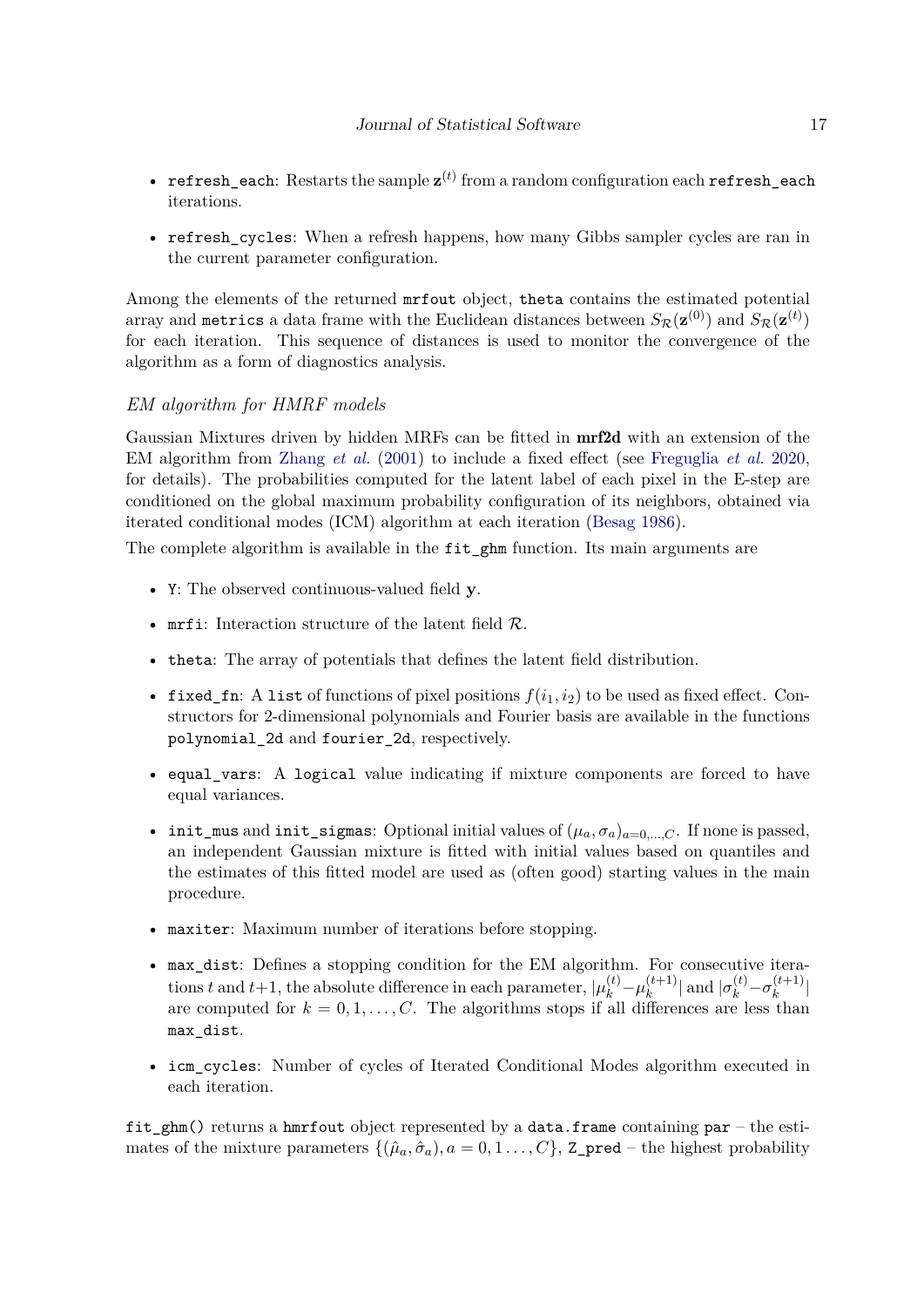

<span id="page-17-1"></span>Figure 5: Visualization of field1.

configuration of the latent field computed via ICM algorithm  $\hat{z}$ , fixed – a matrix with the estimated fixed effects  $\left(\mathbf{x}_i^{\top}\hat{\boldsymbol{\beta}}\right)$  for each pixel, and  $\texttt{predicted}$  – a matrix with the predicted mean for each pixel  $(\mathbf{x_i^T}\hat{\beta} + \hat{\mu}_{\hat{z_i}})$ .

## **4. Data analysis using** mrf2d

## <span id="page-17-0"></span>**4.1. Example 1: A binary image with texture-like pattern**

#### *Description*

To illustrate the usage of mrf2d for finite-valued images, we use the object field1 available in the package, which contains a binary field with anisotropic pattern as seen in Figure [5.](#page-17-1) It is a synthetic texture image of the same type as the binary texture data presented in [Cross](#page-28-0) [and Jain](#page-28-0) [\(1983\)](#page-28-0). The data can be loaded and viewed using the code chunk below.

## $R$ > data("field1", package = "mrf2d") R> dplot(field1, legend = TRUE)

Our goal is to fit a MRF model to this data and sample images from the fitted model to evaluate if the patterns achieved in the generated data are similar to the original data. This is the typical setup of a texture synthesis problem with finite-valued images.

This analysis involves three main stages: Specifying the model (interaction structure and parameter restrictions), estimating the parameters and evaluating the fitted model. All of the run times described in this section were obtained using an Intel Core i7-7500U 2.70GHz CPU processor.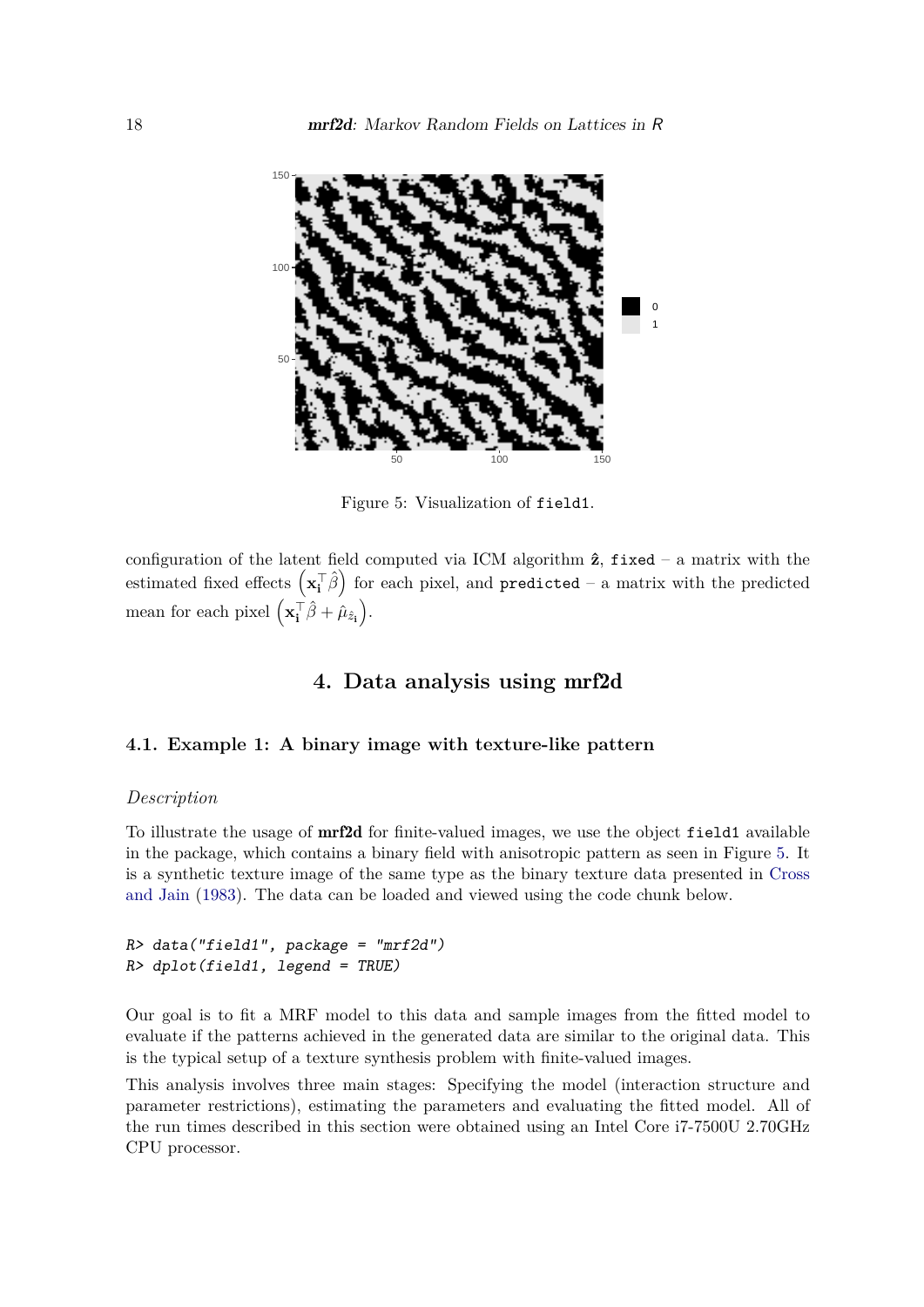## *Specifying* R *and parameter family*

Model selection under intractability is a challenging problem because most algorithms require comparing (maximum) likelihood functions for different models, what cannot be done exactly and/or have a high computational cost for MRF models.

The main routes in the model specification stage are: using prior information of the data or problem to select what type of restrictions and interaction structure are best suited, using the most general model (e.g., no restrictions and a complex interaction structure) as in [Freguglia](#page-29-5) *[et al.](#page-29-5)* [\(2020\)](#page-29-5) or using some estimation technique.

This image presents a diagonal pattern what indicates a nearest-neighbor interaction structure may not be appropriate to capture all the dependence present in the field. We first choose what kind of parameter restriction family will be considered by checking that relabeling the values Z does not change the patterns in the image indicating symmetric potentials should be suited for this image, and there is a clear difference in the interactions when considering pixels in different directions, what indicates we need different types of interaction for different relative positions. These characteristics match the "oneeach" family that will be used in this example.

In order to estimate the set of interacting positions  $R$ , we use use a naive algorithm which consists of performing 300 steps of stochastic approximation considering a large set of candidate interacting positions (all positions with maximum norm less or equal 6, 84 positions total) and then select the positions with absolute value of the associated potential higher than a threshold value. This is a strategy similar to the heuristic search algorithm from [Gimel'farb](#page-29-3) [\(1996\)](#page-29-3). Stochastic approximation was preferred over maximum pseudo-likelihood, for example, because it is computationally more suited for high-dimensional situations and we are not requiring a very accurate estimation at this point, so we can use a reasonably low number of iterations.

The code below implements this naive interaction selection algorithm in a few lines using the tools available in mrf2d considering a threshold value of 0*.*10. A large set of interaction position (candidates) is defined and the stochastic approximation algorithm is executed based on this complete interaction structure, obtaining complete\_sa, then a selection based on thresholding absolute values of interactions is performed (selected).

```
R> candidates <- mrfi(6, norm_type = "m")R> set.seed(1)
R> complete_sa <- fit_sa(field1, candidates, family = "oneeach",
+ gamma_seq = seq(from = 1, to = 0, length.out = 300),
+ cycles = 2, refresh each = 301)
```
The complete stochastic approximation procedure in the fit\_sa() call took 168 seconds to complete in total.

```
R> plot(complete_sa)
R> thr_value <- 0.1
R theta_vec \leq smr_array(complete_sa$theta, "oneeach")
R> selected \leq which(abs(theta_vec) > thr_value)
R> R1 <- candidates[selected]
R> R1
```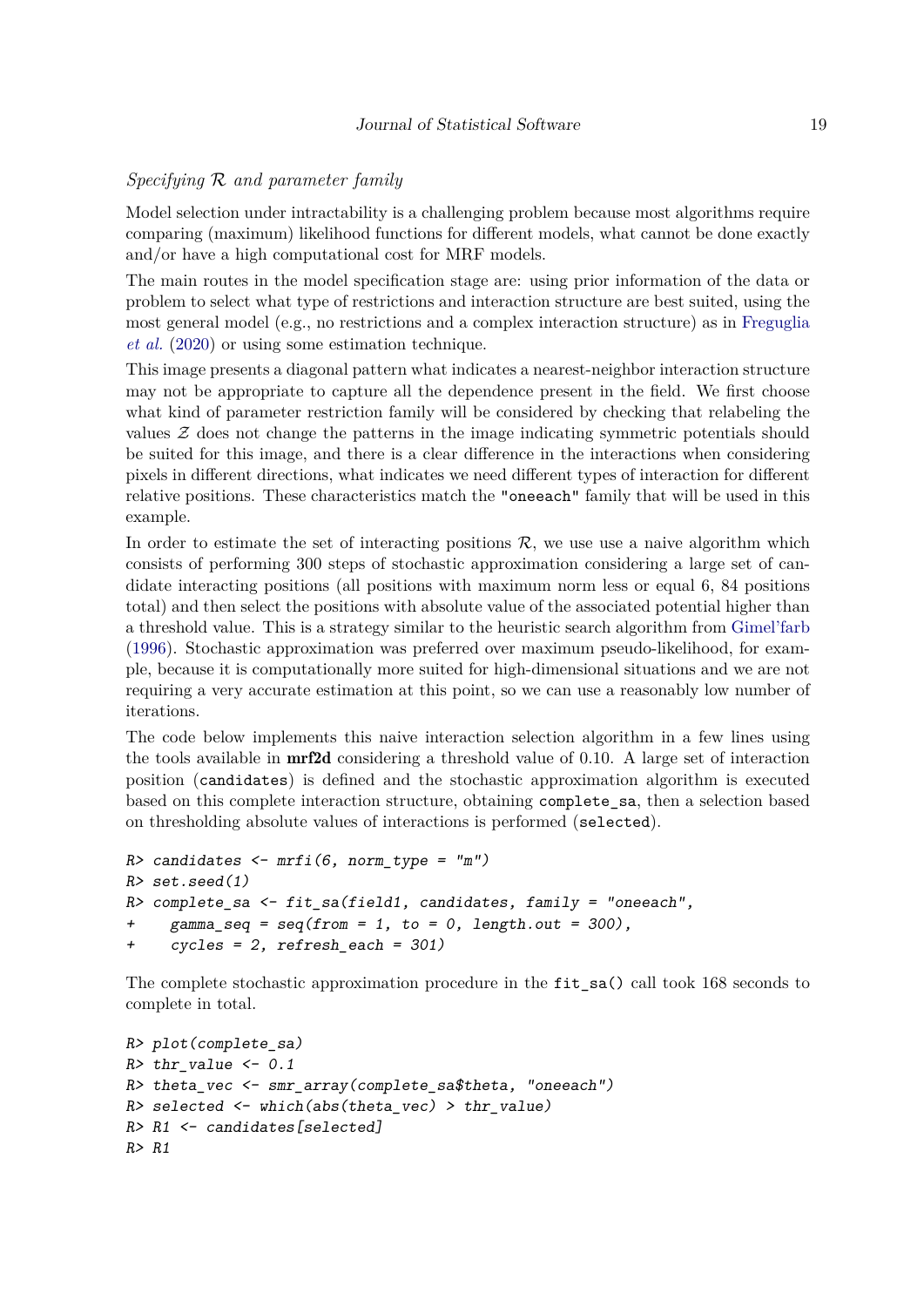

Figure 6: Plot of the complete sa object. Nearest-neighbor positions have strong interactions (with negative potential) for different-valued pairs, while position (4*,* 4) has a weaker positive potential. This can be interpreted as nearest-neighbors having more weight when they are equal, while pixel with relative position (4*,* 4) have more weight when they are different.



Figure 7: Candidate positions for the interaction structure (left) and selected positions (right).

```
3 interacting positions.
```

| rx | ry |
|----|----|
| 1  | 0  |
| 0  | 1  |
| 4  | 4  |

## *Estimating θ*

Considering the parameter restriction family "onepar" and the selected interaction structure  $\mathcal{R} = \{(1,0), (0,1), (4,4)\}\,$ , we have a model with 3 free parameters. A 3-dimensional optimization problem is simple enough to be solved using the built-in pseudo-likelihood optimization function. We also fit the model via stochastic approximation, now only considering the selected interaction structure, for comparison. The results are compared with the summary() method for the 'mrfout' class and presented below.

 $R > p1$  <- fit\_pl(field1, R1, family = "oneeach")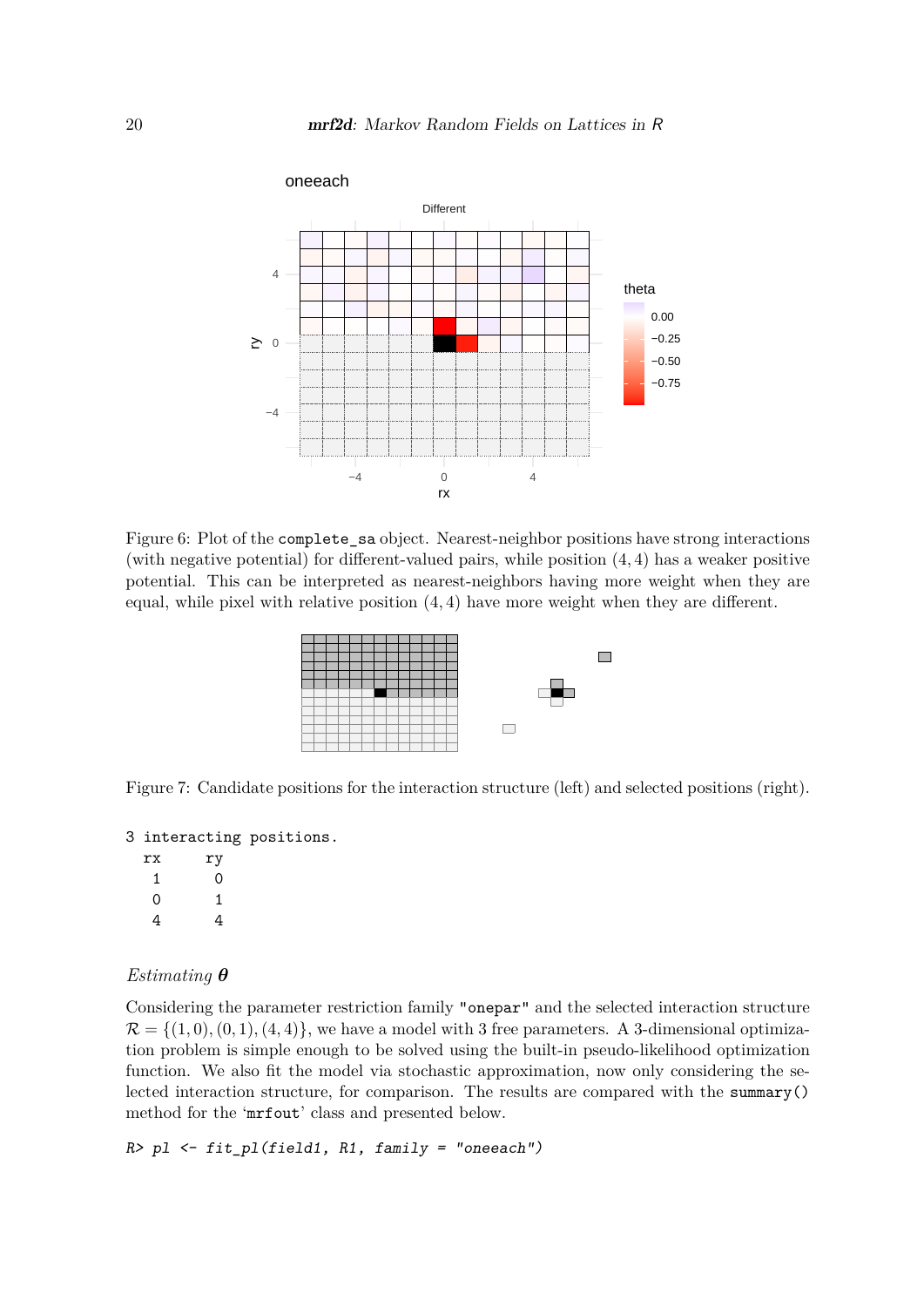```
R> summary(pl)
Model adjusted via Pseudolikelihood
Image dimension: 150 150
2 colors, distributed as:
     0 1
 11083 11417
Interactions for different-valued pairs:
Position| Value Rel. Contribution
   (1,0)| -0.993 1.000 ***
   (0,1)| -1.021 0.995 ***
   (4,4)| 0.183 0.735 **
R> sa \leq fit_sa(field1, R1, family = "oneeach",
+ gamma_seq = seq(from = 1, to = 0, length.out = 300))
R> summary(sa)
Model adjusted via Stochastic Approximation
Image dimension: 150 150
2 colors, distributed as:
     0 1
 11083 11417
Interactions for different-valued pairs:
Position| Value Rel. Contribution
   (1,0)| -0.964 1.000 ***
   (0,1)| -0.983 0.987 ***
   (4,4)| 0.183 0.756 ***
```
The resulting estimates were roughly the same using the two functions. The fit\_pl call ran in 2*.*371 seconds while the fit\_sa call took 56*.*627 seconds to complete. The optimization process from maximum pseudo-likelihood estimation was substantially faster, mainly due to the low-dimensionality of the problem, than running a satisfactory number of stochastic approximation steps to achieve reasonable precision.

## *Evaluating the fitted model*

To evaluate how well the estimated parameters fit the data, we generate a new sample from the fitted model. Figure [8](#page-21-0) shows the original image and the image simulated from the fitted model for comparison. The patterns created are visually very similar. Therefore the fitted MRF model successfully describes the characteristics of the data and is capable of synthesizing new images with the same texture pattern.

R> z\_sim <- rmrf2d(dim(field1), R1, pl\$theta)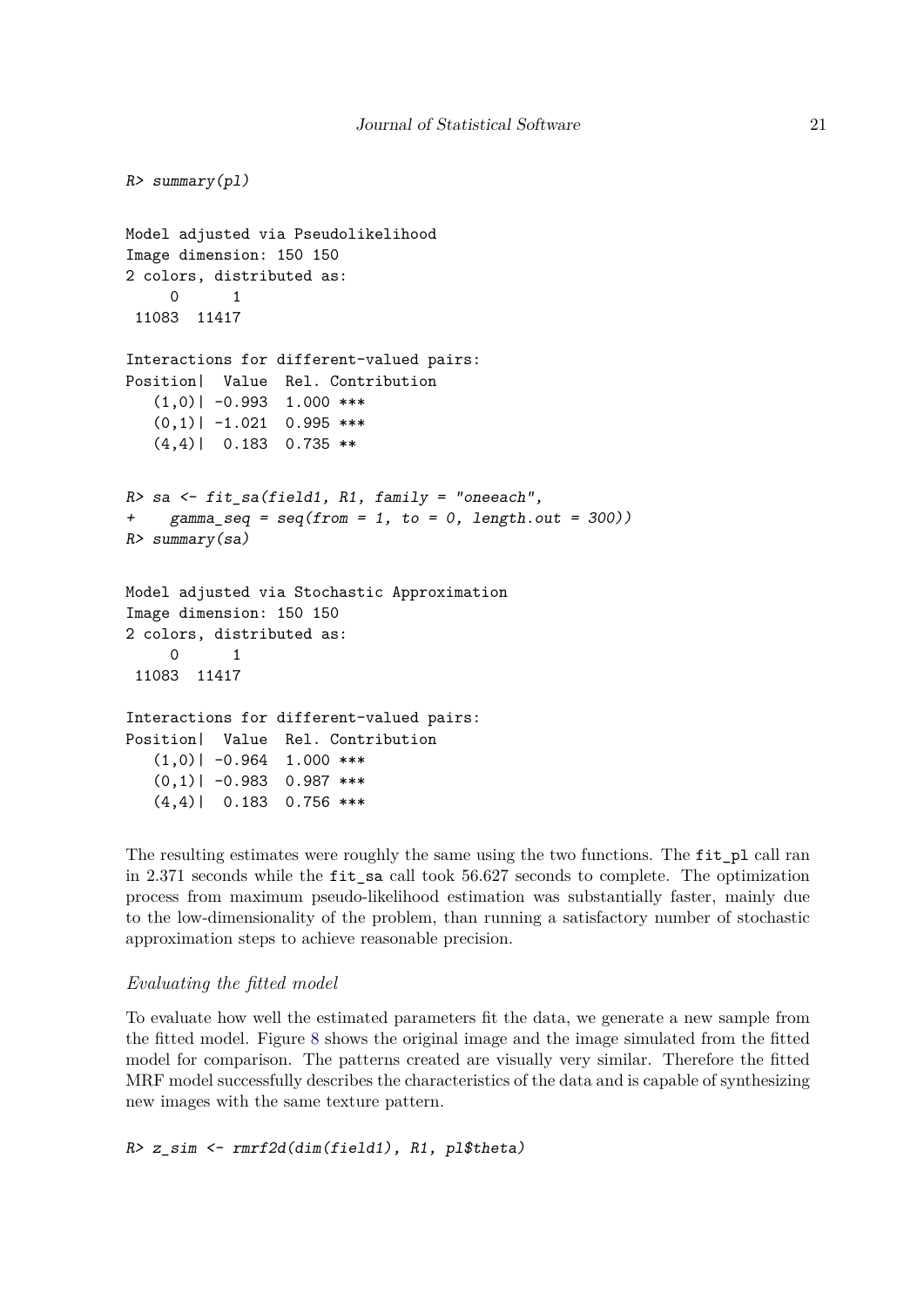

<span id="page-21-0"></span>Figure 8: Original data (left) and random field simulated from the fitted model (right).

## **4.2. Example 2: Image segmentation of a hidden MRF**

## *Description*

The data available in the object hfield1 in the package will be used to illustrate the use of mrf2d for Gaussian mixtures driven by hidden MRFs. It consists of an image with continuousvalued pixels ranging from 0*.*3 to 15*.*2. A pattern similar to the previous example can be observed with the addition of a continuous noise.

```
R> data("hfield1", package = "mrf2d")
R> cplot(hfield1)
```
We consider an image composed by a latent (hidden) MRF plus a random noise whose distribution for each pixel may depend on the pixel value in the latent field. The main goal for this type of data is to recover the segmentation of the underlying pixel labels, an image segmentation problem [\(Li, Wu, and Zhang](#page-30-13) [2009;](#page-30-13) [Shah and Chauhan](#page-30-14) [2015,](#page-30-14) for example). This is a typical problem where Gaussian mixtures driven by hidden Markov random fields are well suited.

## *Fitting a hidden MRF with no fixed effect*

The built-in function for fitting hidden MRFs (fit\_ghm()), like most algorithms used for Gaussian mixtures driven by HMRFs, considers the distribution of the underlying field as a hyper-parameter specified a priori. In this example, since we observe an underlying pattern similar to one in Example 1, we will reuse the model estimated by penalized likelihood as the MRF distribution.

We fit a HMRF model to the data using the fit\_ghm function. The mixture parameters estimates are shown below and the resulting segmentation is presented in Figure [10\(](#page-23-0)b).

```
R> hmrf_nofixed <- fit_ghm(hfield1, mrfi = R1, theta = pl$theta)
R> summary(hmrf_nofixed)
```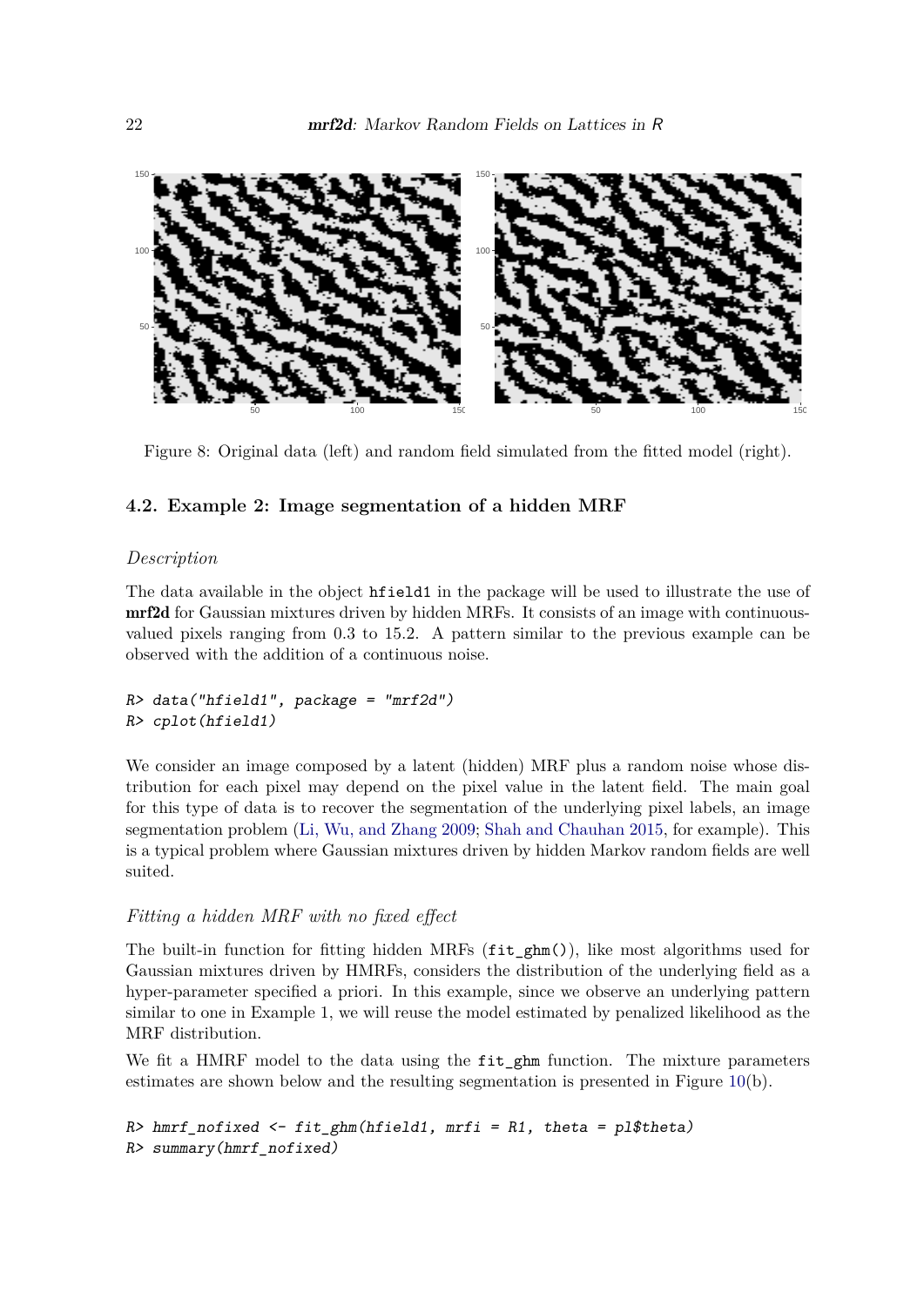

<span id="page-22-0"></span>Figure 9: Image data for hfield1.

```
Gaussian mixture model driven by Hidden MRF fitted by EM-algorithm.
Image dimensions: 150 150
Predicted mixture component table:
     0 1
 10988 11512
Number of covariates (or basis functions): 0
Interaction structure considered: (1,0) (0,1) (4,4)
Mixture parameters:
 Component mu sigma
         0 5.29 1.39
         1 9.19 1.46
Model fitted in 4 iterations.
```
The labels in the segmentation follow the expected pattern only in the middle part of the image. Two large clusters without the pattern appear at the upper and lower parts of the image, what indicates there might be some missing spatial information not included in the model.

#### *Adding a polynomial trend as fixed effect*

A HMRF model without covariates has an intrinsic assumption that the mean values of pixel intensities, given their labels, are homogeneous along the image region. This is not the case for the data in Figure [9,](#page-22-0) as a vertical gradient effect can be observed.

In order to incorporate this spatial effect not captured in the model, we include spatial covariates, in the form of polynomial functions of pixel positions  $(i_1, i_2)$  as a fixed effect. These covariates can be specified in fixed\_fn argument of the function and a (centered) polynomial can be created with the polynomial\_2d() function from mrf2d.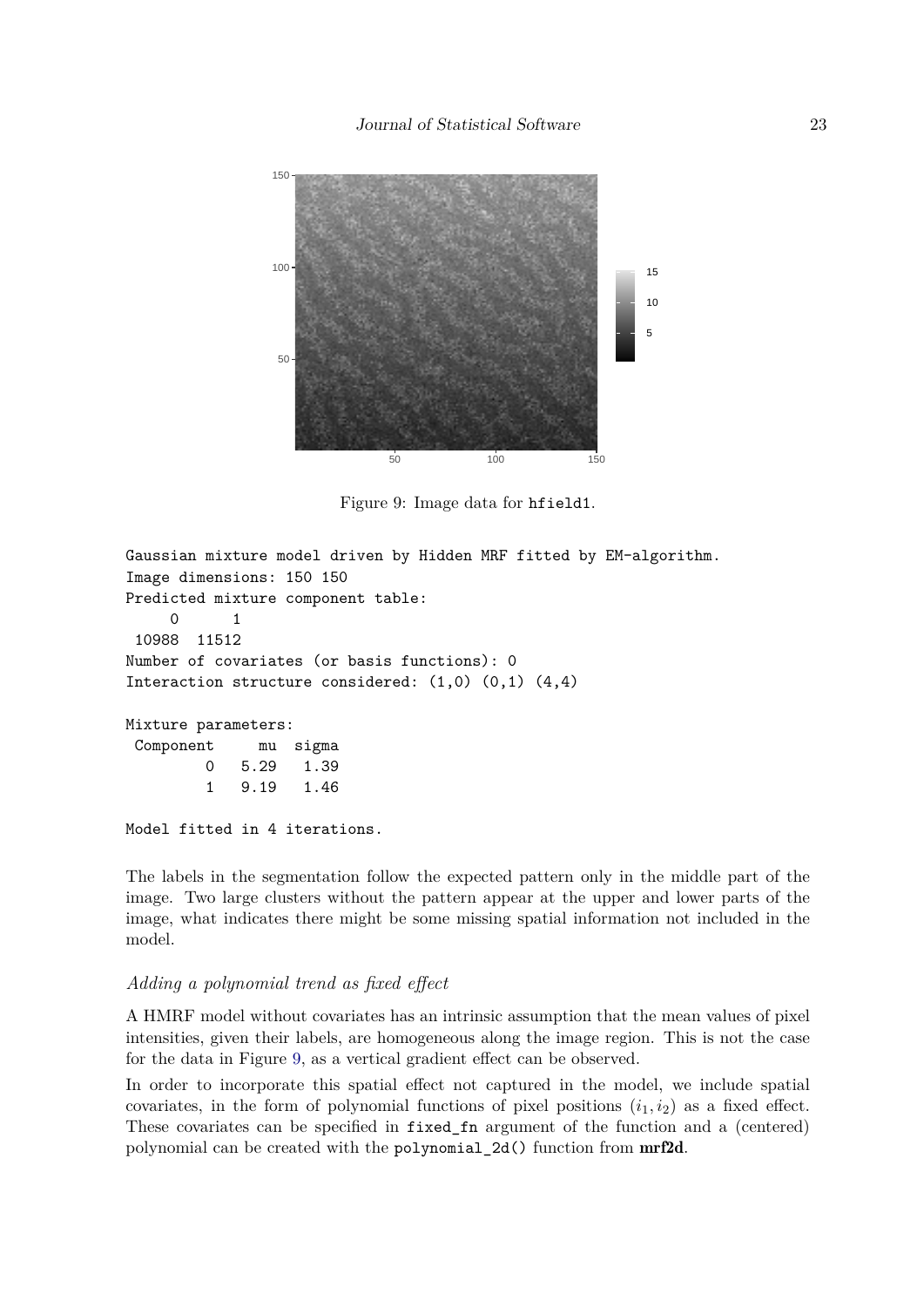

<span id="page-23-0"></span>Figure 10: Results from the hidden MRF fits: (a) the original image data, (b) segmentation obtained without adding a polynomial effect, (c) polynomial fitted as a fixed effect, (d) image segmentation when the polynomial effect is included.

In this example, we include all terms of a two-dimensional centered cubic polynomial, that is,

$$
p(i_1, i_2) = \sum_{d_1=0}^{3} \sum_{d_2=0}^{3} \beta_{i_1, i_2} (i_1 - c_1)^{d_1} (i_2 - c_2)^{d_2}, \qquad (15)
$$

where the centering position  $(c_1, c_2)$  is the middle pixel position of the image.

```
R> hmrf_poly <- fit_ghm(hfield1, mrfi = R1, theta = pl$theta,
+ fixed_fn = polynomial_2d(c(3, 3), dim(hfield1)))
R> summary(hmrf_poly)
```

```
Gaussian mixture model driven by Hidden MRF fitted by EM-algorithm.
Image dimensions: 150 150
Predicted mixture component table:
     0 1
 11718 10782
Number of covariates (or basis functions): 15
Interaction structure considered: (1,0) (0,1) (4,4)
```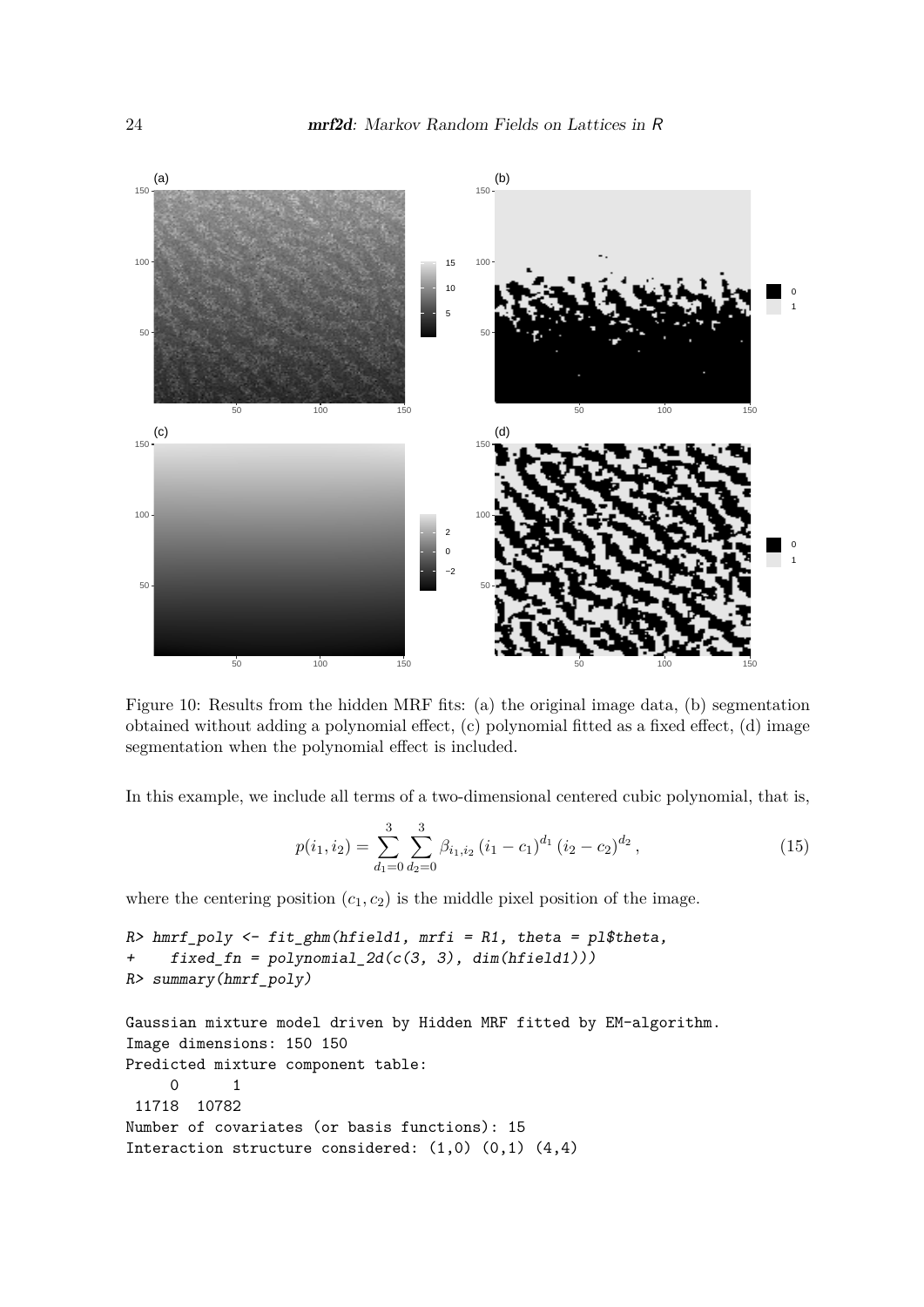```
Mixture parameters:
 Component mu sigma
        0 6.79 0.62
        1 7.82 1.20
```

```
Model fitted in 4 iterations.
```
The code chunk below illustrates how the resulting fields available in the function output can be visualized. The results are presented in Figure [10.](#page-23-0)

```
R> cplot(hfield1)
R> dplot(hmrf_nofixed$Z_pred, legend = TRUE)
R> cplot(hmrf_poly$fixed)
R> dplot(hmrf_poly$Z_pred, legend = TRUE)
```
This example highlights two features of mrf2d that are not available in other packages: The possibility to specify a distribution for the underlying field that is more flexible than a simple Potts model and the option to include covariates (in this example, the polynomial trend) that are estimated simultaneously to the mixture parameters, preventing undesired effects in the segmentation results.

## **4.3. Example 3: Neuroimaging segmentation with BOLD5000 data**

Neuroimaging is one of the most frequent applications of HMRF models [\(Zhang](#page-31-0) *et al.* [2001;](#page-31-0) [Shah and Chauhan](#page-30-14) [2015\)](#page-30-14). We illustrate a brain magnetic resonance image segmentation using a sample of the BOLD5000 dataset [\(Chang, Pyles, Marcus, Gupta, Tarr, and Aminoff](#page-28-14) [2019\)](#page-28-14) available in the bold5000 object in the package.

```
R> data("bold5000", package = "mrf2d")
R> cplot(bold5000)
```
Our main goal in this problem is to segment the brain image into large regions corresponding to different elements, like a background, bones, fat, grey matter, white matter, etc.

The most common approach for the segmentation using HMRFs is to consider a simple Potts model (nearest-neighbor interaction structure  $\mathcal{R} = \{(1,0), (0,1)\}\$  and the "onepar" parameter restriction family. The potential associated with different-valued pairs controls, as well as the number of components are considered fixed a priori and will not be discussed in this paper. For the purpose of illustration, we use 4 components  $(C = 3)$  and the value  $-1$  for the potentials of different-valued pairs.

```
R> Rnn \leq mrfi(1)R> theta_nn <- expand_array(-1, family = "onepar", C = 3, mrfi = Rnn)
```
We add a constraint that all variance parameters of the mixture components must be equal by setting the equal\_vars parameter to TRUE. This improves the results in this problem by preventing some of the mixture components to be estimated with too high variance, what may causes pixels with large and small values to be predicted in the same class with high probability.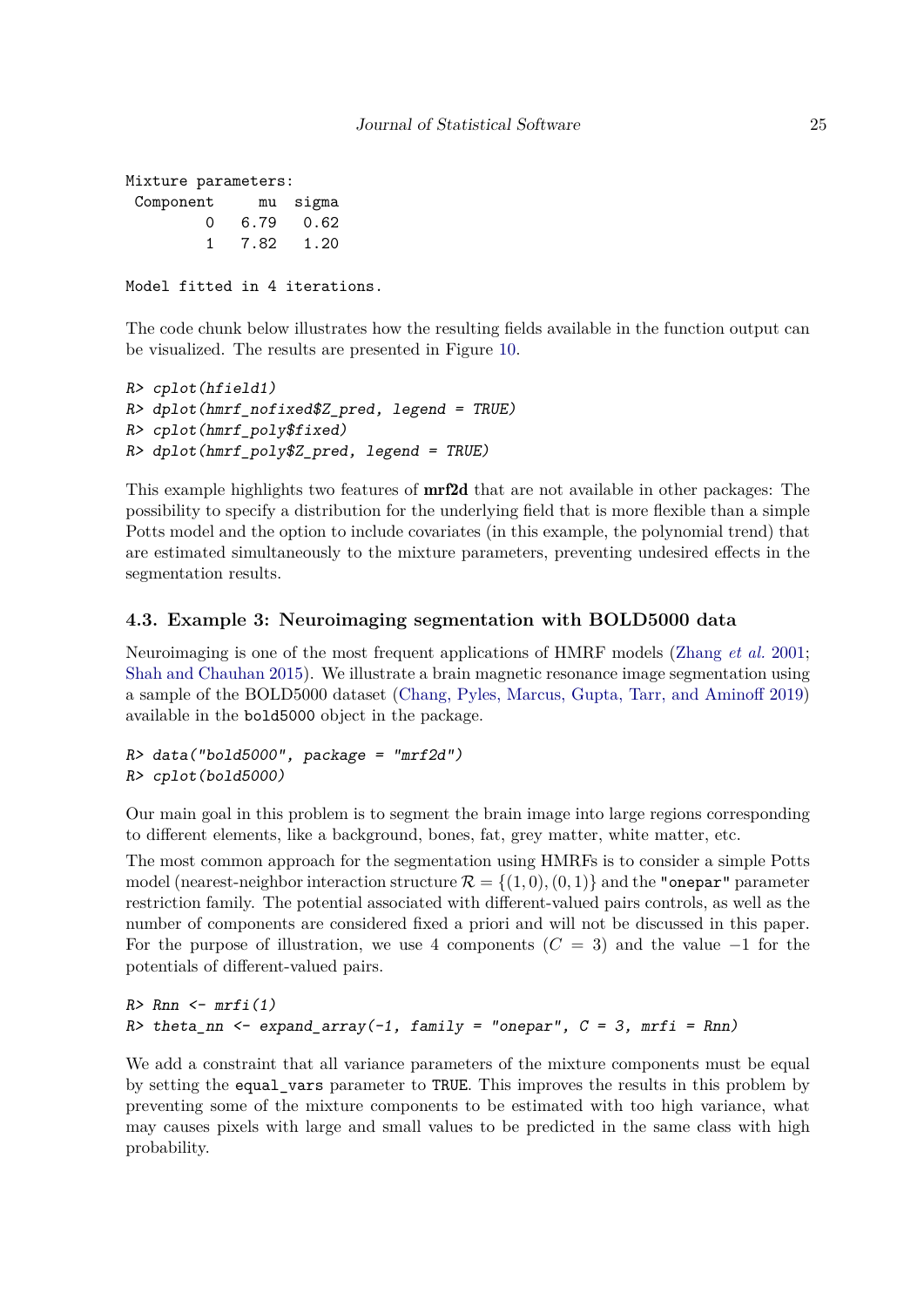

Figure 11: Brain magnetic resonance image in bold5000 data.

We also fit an independent Gaussian mixture (by multiplying all potentials by zero) for a comparison with the HMRF model. Segmentation results are presented in Figure [12](#page-26-1) and the parameter estimates are shown below.

```
R> set.seed(1)
R> fit_brain <- fit_ghm(bold5000, Rnn, theta_nn, equal_vars = TRUE)
R> fit_brain_ind <- fit_ghm(bold5000, Rnn, theta_nn*0, equal_vars = TRUE)
R> summary(fit_brain)
Gaussian mixture model driven by Hidden MRF fitted by EM-algorithm.
Image dimensions: 176 256
Predicted mixture component table:
     0 1 2 3
 22921 6829 7305 8001
Number of covariates (or basis functions): 0
Interaction structure considered: (1,0) (0,1)
Mixture parameters:
 Component mu sigma
        0 7.23 28.78
        1 128.90 28.78
        2 207.53 28.78
        3 294.71 28.78
Model fitted in 11 iterations.
R> summary(fit_brain_ind)
```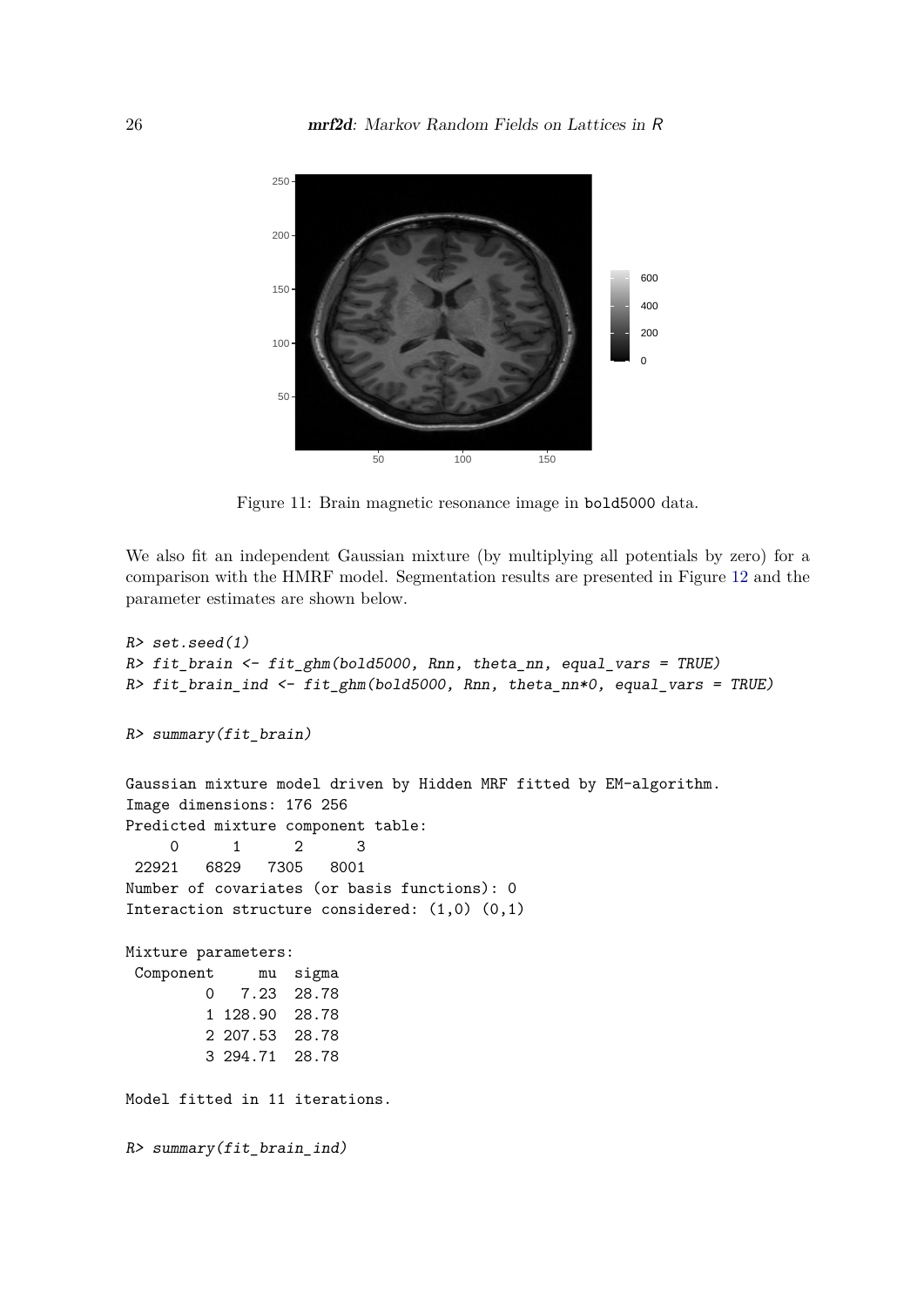

<span id="page-26-1"></span>Figure 12: Image segmentation predicted by the hidden MRF fitted (left) and the independent mixture model (right).

```
Gaussian mixture model driven by Hidden MRF fitted by EM-algorithm.
Image dimensions: 176 256
Predicted mixture component table:
     0 1 2 3
 23013 7021 7065 7957
Number of covariates (or basis functions): 0
Interaction structure considered: (1,0) (0,1)
Mixture parameters:
 Component mu sigma
        0 7.51 30.23
        1 133.10 30.23
        2 211.72 30.23
        3 295.33 30.23
Model fitted in 4 iterations.
```
The resulting parameter estimates are not much different when comparing the independent mixture model and the HMRF and both ran in approximately 85 seconds, but the segmentation is cleaner when using the HMRF model, without sparse different-labeled pixels inside regions.

```
R> dplot(fit brain$Z pred, legend = TRUE)
R> dplot(fit brain ind$Z pred, legend = TRUE)
```
## **5. Discussion**

<span id="page-26-0"></span>mrf2d provides a consistent programming interface for statistical inference in a large class of discrete Markov random field models defined on 2-dimensional lattices. It has an efficient and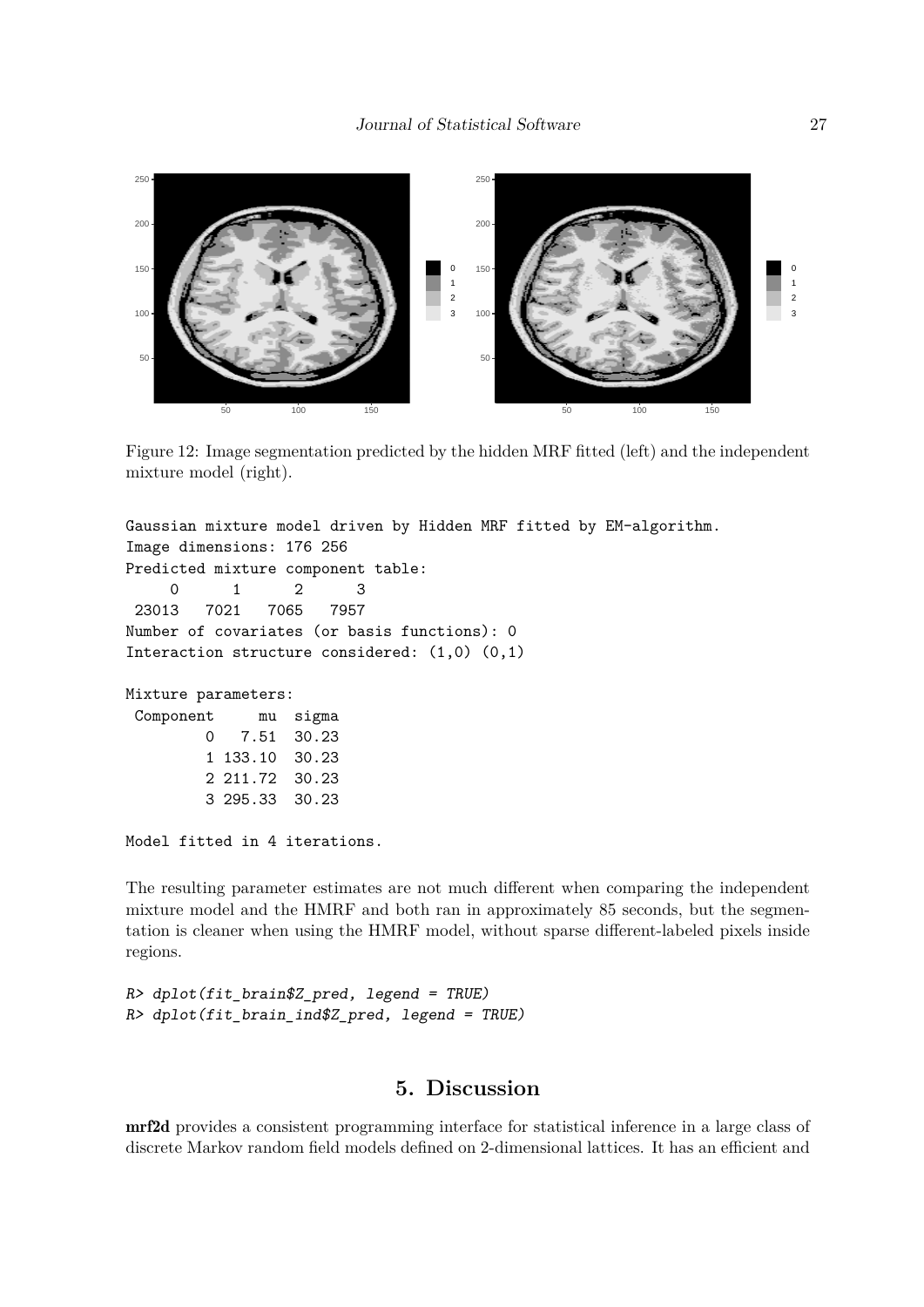simple to use implementation of the main stack of computations used by most of inference algorithms, as well as complete routines for some commonly used and more complex estimation methods. The objects used for representing each model component have been carefully designed and tuned over several iterations to achieve a balance between performance and usability in the stable version.

The model featured in the package generalizes Potts model from other available packages in different ways, such as allowing a flexible definition of interacting pixel positions and interaction types, with the drawback that it cannot take advantage of algorithms that require the setup of a Potts model to improve their efficiency.

The versatility from the non-parametric model behind **mrf2d** and the flexible representation proposed in the package allows us to create special 2-dimensional structures that are equivalent to 3-dimensional representations of data. This can make mrf2d also an interesting option for applications with 3-dimensional data where the assumptions of the model also hold. A vignette is available with a deeper explanation on how to reshape 3-dimensional problems for the mrf2d framework and it can be viewed by using the vignette() function.

## R> vignette("three-dimensions-on-mrf2d", package = "mrf2d")

We currently have over 160 unit tests supported by the **test that** package [\(Wickham](#page-31-7) [2011\)](#page-31-7) and more than 90% of the code covered in the tests. These tests were designed to verify mathematical correctness of functions, the behavior of functions with unexpected input and the consistency of error messages. The package is in constant development and new tests are added whenever new functionalities are implemented to ensure its reliability over time.

For these reasons, mrf2d is an important tool for making statistical inference in images using Markov random fields more accessible, allowing researchers to perform data analysis and implement new algorithms in R with a simple and consistent framework.

## **Acknowledgments**

This work was funded by Fundação de Amparo à Pesquisa do Estado de São Paulo – FAPESP grant 2017/25469-2 and by Coordenação de Aperfeiçoamento de Pessoal de Nível Superior – Brasil (CAPES) – Finance Code 001.

We are thankful to the editors and reviewers for their valuable comments that were essential to improve the manuscript, especially the anonymous referee who commented on 3-dimensional applications that motivated us to add the new vignette.

## **References**

<span id="page-27-0"></span>Besag J (1974). "Spatial Interaction and the Statistical Analysis of Lattice Systems." *Journal of the Royal Statistical Society B*, **36**(2), 192–225. [doi:10.1111/j.2517-6161.1974.](https://doi.org/10.1111/j.2517-6161.1974.tb00999.x) [tb00999.x](https://doi.org/10.1111/j.2517-6161.1974.tb00999.x).

<span id="page-27-1"></span>Besag J (1975). "Statistical Analysis of Non-Lattice Data." *Journal of the Royal Statistical Society D*, **24**(3), 179–195. [doi:10.2307/2987782](https://doi.org/10.2307/2987782).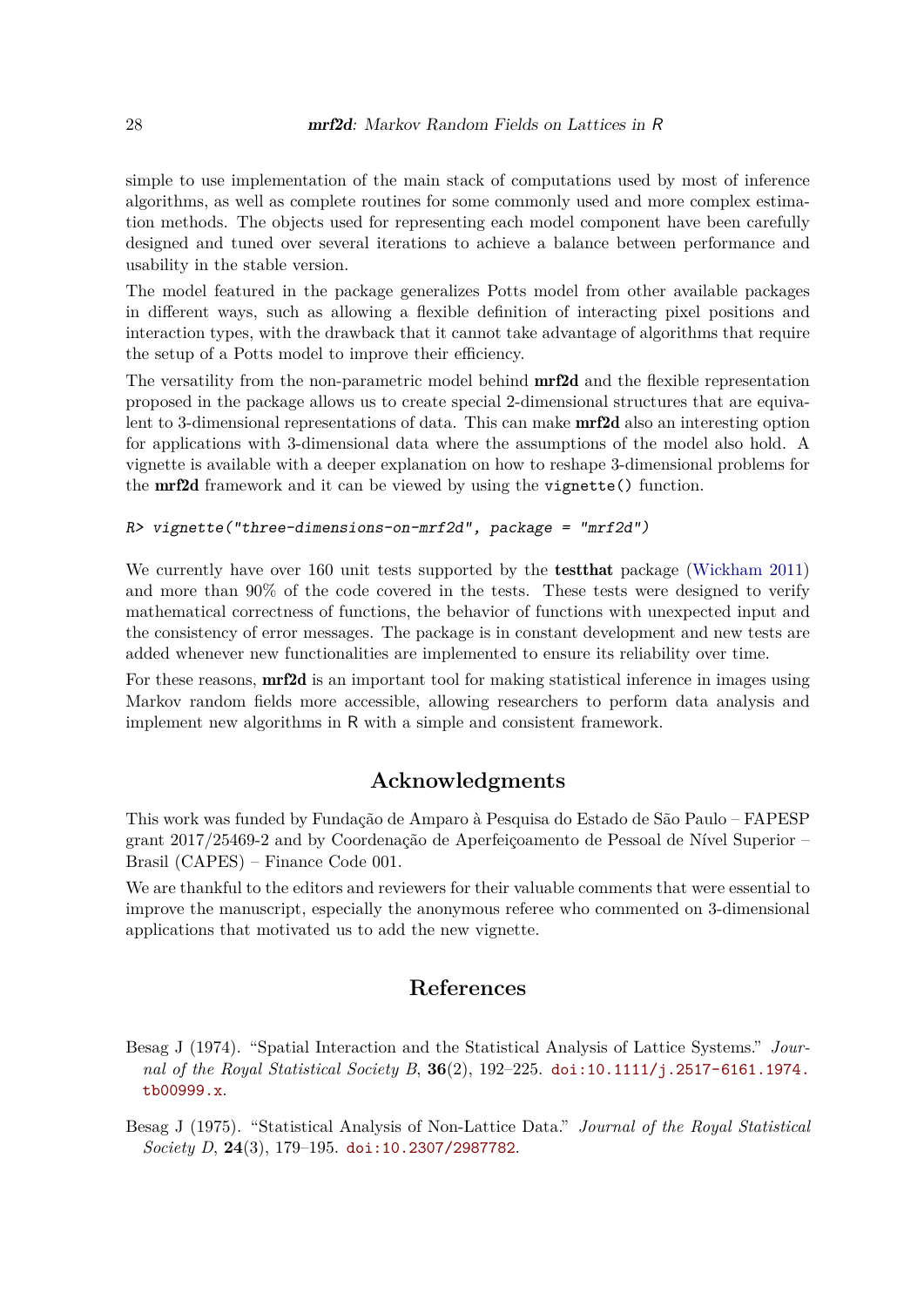- <span id="page-28-13"></span>Besag J (1986). "On the Statistical Analysis of Dirty Pictures." *Journal of the Royal Statistical Society B*, **48**(3), 259–279. [doi:10.1111/j.2517-6161.1986.tb01412.x](https://doi.org/10.1111/j.2517-6161.1986.tb01412.x).
- <span id="page-28-9"></span>Beyer L (2015). "PyDenseCRF." URL <https://github.com/uzeful/pydensecrf>.
- <span id="page-28-5"></span>Bhattacharya BB, Mukherjee S (2018). "Inference in Ising Models." *Bernoulli*, **24**(1), 493–525. [doi:10.3150/16-bej886](https://doi.org/10.3150/16-bej886).
- <span id="page-28-4"></span>Blake A, Kohli P, Rother C (2011). *Markov Random Fields for Vision and Image Processing*. MIT Press. [doi:10.7551/mitpress/8579.001.0001](https://doi.org/10.7551/mitpress/8579.001.0001).
- <span id="page-28-6"></span>Butts CT (2008). "network: A Package for Managing Relational Data in R." *Journal of Statistical Software*, **24**(2). [doi:10.18637/jss.v024.i02](https://doi.org/10.18637/jss.v024.i02).
- <span id="page-28-1"></span>Cao X, Zhou F, Xu L, Meng D, Xu Z, Paisley J (2018). "Hyperspectral Image Classification with Markov Random Fields and a Convolutional Neural Network." *IEEE Transactions on Image Processing*, **27**(5), 2354–2367. [doi:10.1109/tip.2018.2799324](https://doi.org/10.1109/tip.2018.2799324).
- <span id="page-28-14"></span>Chang N, Pyles JA, Marcus A, Gupta A, Tarr MJ, Aminoff EM (2019). "BOLD5000, a Public fMRI Dataset While Viewing 5000 Visual Images." *Scientific Data*, **6**(1), 1–18. [doi:10.1038/s41597-019-0052-3](https://doi.org/10.1038/s41597-019-0052-3).
- <span id="page-28-7"></span>Clark NJ, Wells K, Lindberg O (2018). "Unravelling Changing Interspecific Interactions Across Environmental Gradients Using Markov Random Fields." *Ecology*, **99**(6), 1277– 1283. [doi:10.1002/ecy.2221](https://doi.org/10.1002/ecy.2221).
- <span id="page-28-0"></span>Cross GR, Jain AK (1983). "Markov Random Field Texture Models." *IEEE Transactions on Pattern Analysis and Machine Intelligence*, **5**(1), 25–39. [doi:10.1109/tpami.1983.](https://doi.org/10.1109/tpami.1983.4767341) [4767341](https://doi.org/10.1109/tpami.1983.4767341).
- <span id="page-28-8"></span>De Bastiani F, Rigby RA, Stasinopoulous DM, Cysneiros AH, Uribe-Opazo MA (2018). "Gaussian Markov Random Field Spatial Models in GAMLSS." *Journal of Applied Statistics*, **45**(1), 168–186. [doi:10.1080/02664763.2016.1269728](https://doi.org/10.1080/02664763.2016.1269728).
- <span id="page-28-3"></span>Derin H, Elliott H (1987). "Modeling and Segmentation of Noisy and Textured Images Using Gibbs Random Fields." *IEEE Transactions on Pattern Analysis and Machine Intelligence*, **9**(1), 39–55. [doi:10.1109/tpami.1987.4767871](https://doi.org/10.1109/tpami.1987.4767871).
- <span id="page-28-11"></span>Eddelbuettel D, François R (2011). "Rcpp: Seamless R and C++ Integration." *Journal of Statistical Software*, **40**(8), 1–18. [doi:10.18637/jss.v040.i08](https://doi.org/10.18637/jss.v040.i08).
- <span id="page-28-12"></span>Eddelbuettel D, Sanderson C (2014). "RcppArmadillo: Accelerating R with High-Performance C++ Linear Algebra." *Computational Statistics & Data Analysis*, **71**, 1054–1063. [doi:](https://doi.org/10.1016/j.csda.2013.02.005) [10.1016/j.csda.2013.02.005](https://doi.org/10.1016/j.csda.2013.02.005).
- <span id="page-28-10"></span>Feng D (2018). PottsUtils*: Utility Functions of the Potts Models*. R package version 0.3-3, URL <https://CRAN.R-project.org/package=PottsUtils>.
- <span id="page-28-2"></span>Freeman WT, Liu C (2011). "Markov Random Fields for Super-Resolution and Texture Synthesis." In *Advances in Markov Random Fields for Vision and Image Processing*. MIT Press.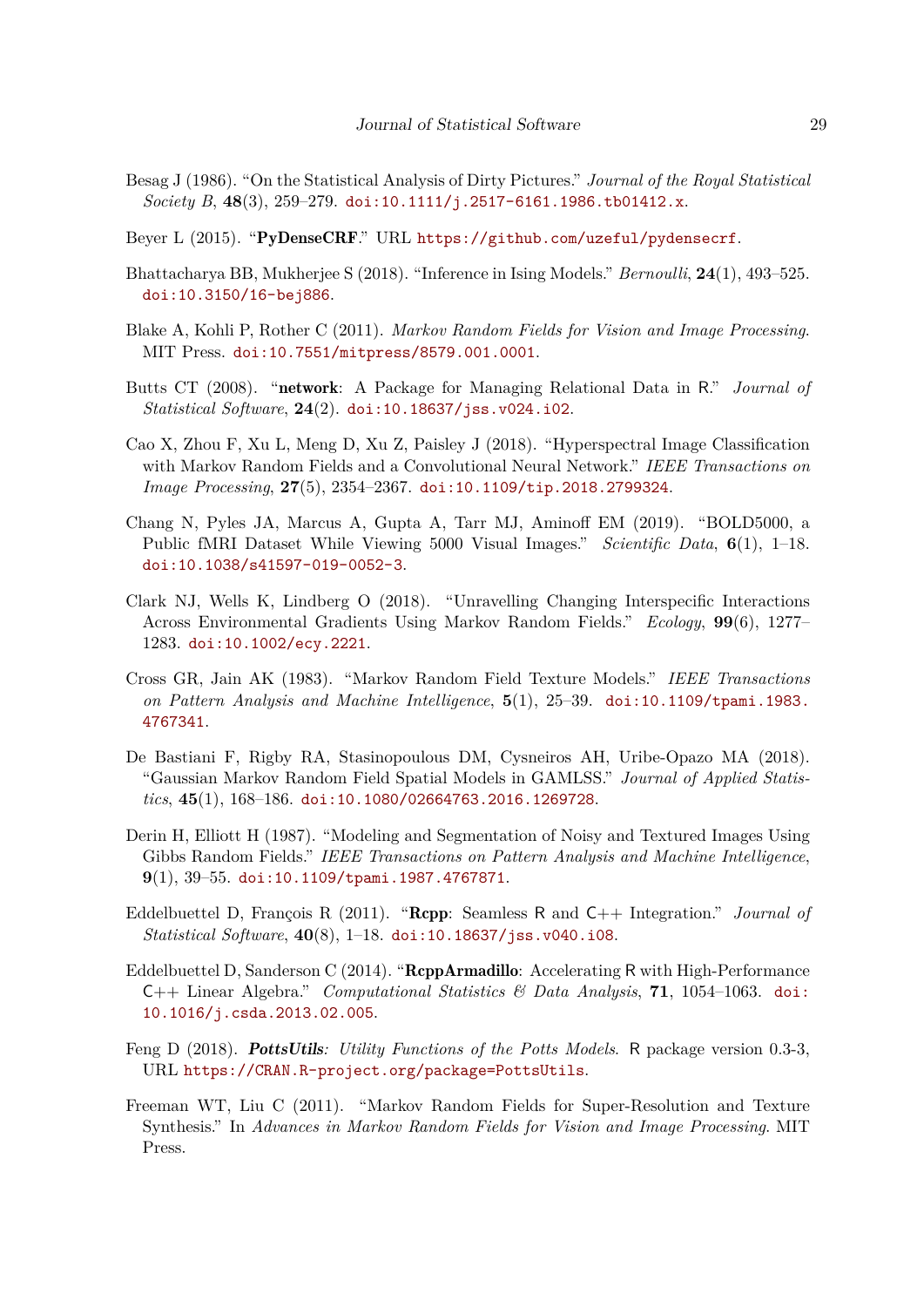- <span id="page-29-9"></span>Freguglia V (2022). mrf2d*: Markov Random Field Models for Image Analysis*. R package version 1.0, URL <https://CRAN.R-project.org/package=mrf2d>.
- <span id="page-29-5"></span>Freguglia V, Garcia NL, Bicas JL (2020). "Hidden Markov Random Field Models Applied to Color Homogeneity Evaluation in Dyed Textile Images." *Environmetrics*, **31**(4), e2613. [doi:10.1002/env.2613](https://doi.org/10.1002/env.2613).
- <span id="page-29-0"></span>Geman S, Geman D (1984). "Stochastic Relaxation, Gibbs Distributions, and the Bayesian Restoration of Images." *IEEE Transactions on Pattern Analysis and Machine Intelligence*, **6**(6), 721–741. [doi:10.1109/tpami.1984.4767596](https://doi.org/10.1109/tpami.1984.4767596).
- <span id="page-29-7"></span>Gentleman R, Whalen E, Huber W, Falcon S (2021). graph*: A Package to Handle Graph Data Structures*. R package version 1.72.0, URL [https://bioconductor.org/packages/](https://bioconductor.org/packages/graph/) [graph/](https://bioconductor.org/packages/graph/).
- <span id="page-29-8"></span>Geyer CJ, Johnson L (2020). potts*: Markov Chain Monte Carlo for Potts Models*. R package version 0.5-9, URL <https://CRAN.R-project.org/package=potts>.
- <span id="page-29-12"></span>Geyer CJ, Thompson EA (1992). "Constrained Monte Carlo Maximum Likelihood for Dependent Data." *Journal of the Royal Statistical Society B*, **54**(3), 657–683. [doi:](https://doi.org/10.1111/j.2517-6161.1992.tb01443.x) [10.1111/j.2517-6161.1992.tb01443.x](https://doi.org/10.1111/j.2517-6161.1992.tb01443.x).
- <span id="page-29-2"></span>Ghamisi P, Maggiori E, Li S, Souza R, Tarablaka Y, Moser G, De Giorgi A, Fang L, Chen Y, Chi M, Serpico SB, Benediktsson JA (2018). "New Frontiers in Spectral-Spatial Hyperspectral Image Classification: The Latest Advances Based on Mathematical Morphology, Markov Random Fields, Segmentation, Sparse Representation, and Deep Learning." *IEEE Geoscience and Remote Sensing Magazine*, **6**(3), 10–43. [doi:](https://doi.org/10.1109/mgrs.2018.2854840) [10.1109/mgrs.2018.2854840](https://doi.org/10.1109/mgrs.2018.2854840).
- <span id="page-29-3"></span>Gimel'farb GL (1996). "Texture Modeling by Multiple Pairwise Pixel Interactions." *IEEE Transactions on Pattern Analysis and Machine Intelligence*, **18**(11), 1110–1114. [doi:10.](https://doi.org/10.1109/34.544081) [1109/34.544081](https://doi.org/10.1109/34.544081).
- <span id="page-29-4"></span>Guillot D, Rajaratnam B, Emile-Geay J (2015). "Statistical Paleoclimate Reconstructions via Markov Random Fields." *The Annals of Applied Statistics*, **9**(1), 324–352. [doi:10.1214/](https://doi.org/10.1214/14-aoas794) [14-aoas794](https://doi.org/10.1214/14-aoas794).
- <span id="page-29-10"></span>Hammersley JM, Clifford P (1971). "Markov Fields on Finite Graphs and Lattices." Unpublished Manuscript.
- <span id="page-29-11"></span>Jensen JL, Künsch HR (1994). "On Asymptotic Normality of Pseudo Likelihood Estimates for Pairwise Interaction Processes." *Annals of the Institute of Statistical Mathematics*, **46**(3), 475–486. URL <https://link.springer.com/article/10.1007/BF00773511>.
- <span id="page-29-1"></span>Kato Z, Pong TC (2006). "A Markov Random Field Image Segmentation Model for Color Textured Images." *Image and Vision Computing*, **24**(10), 1103–1114. [doi:10.1016/j.](https://doi.org/10.1016/j.imavis.2006.03.005) [imavis.2006.03.005](https://doi.org/10.1016/j.imavis.2006.03.005).
- <span id="page-29-6"></span>Kato Z, Zerubia J (2012). "Markov Random Fields in Image Segmentation." *Foundations and Trends in Signal Processing*, **5**(1–2), 1–155. [doi:10.1561/2000000035](https://doi.org/10.1561/2000000035).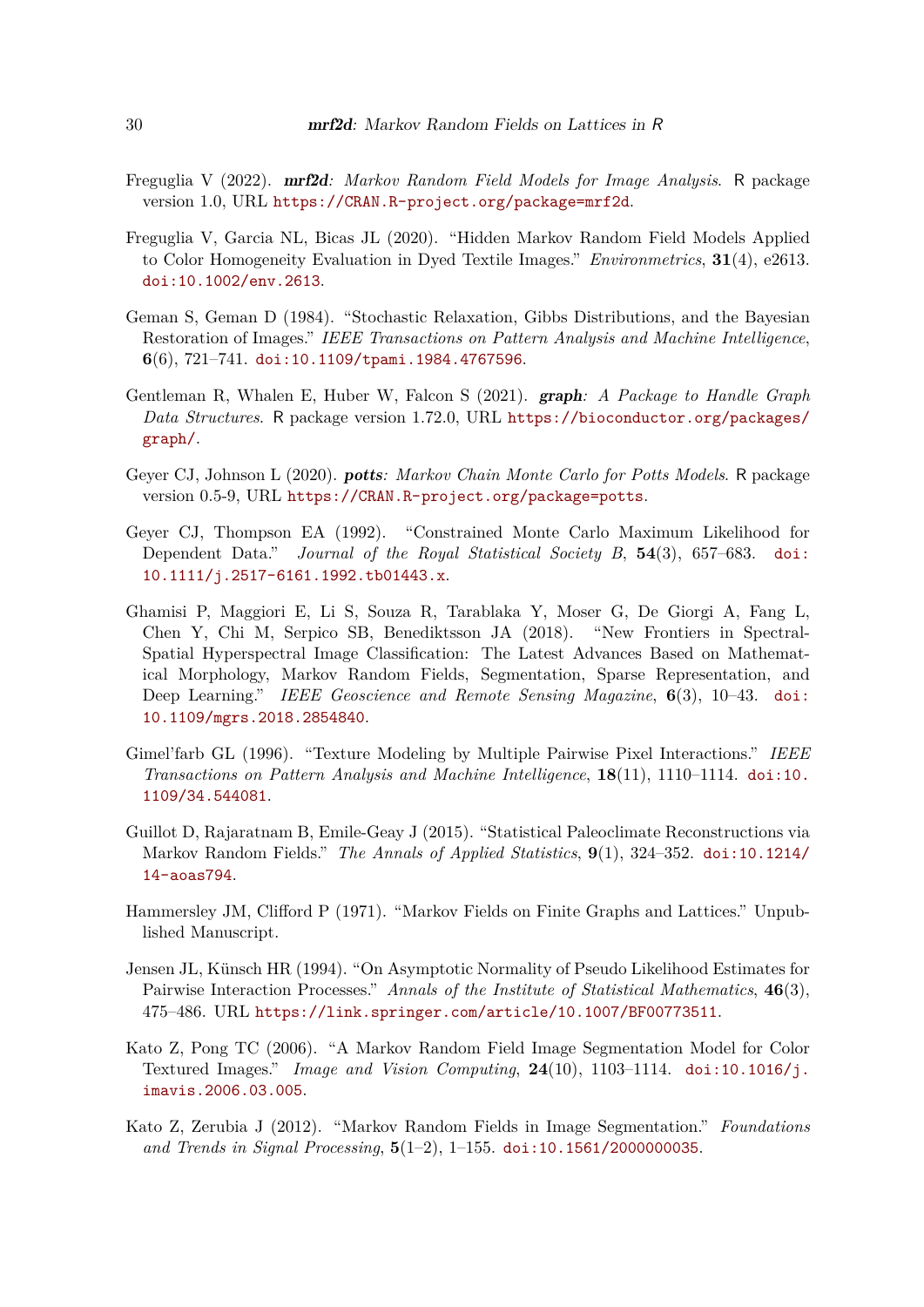- <span id="page-30-5"></span>Kosov S (2013). "Direct Graphical Models C++ Library." URL [http://research.](http://research.project-10.de/dgm/) [project-10.de/dgm/](http://research.project-10.de/dgm/).
- <span id="page-30-6"></span>Krähenbühl P, Koltun V (2011). "Efficient Inference in Fully Connected CRFs with Gaussian Edge Potentials." In *Advances in Neural Information Processing Systems*, pp. 109–117.
- <span id="page-30-13"></span>Li M, Wu Y, Zhang Q (2009). "SAR Image Segmentation Based on Mixture Context and Wavelet Hidden-Class-Label Markov Random Field." *Computers & Mathematics with Applications*, **57**(6), 961–969. [doi:10.1016/j.camwa.2008.10.042](https://doi.org/10.1016/j.camwa.2008.10.042).
- <span id="page-30-0"></span>Liggett TM (2012). *Interacting Particle Systems*, volume 276. Springer-Verlag.
- <span id="page-30-11"></span>Møller J, Pettitt AN, Reeves R, Berthelsen KK (2006). "An Efficient Markov Chain Monte Carlo Method for Distributions with Intractable Normalising Constants." *Biometrika*, **93**(2), 451–458. [doi:10.1093/biomet/93.2.451](https://doi.org/10.1093/biomet/93.2.451).
- <span id="page-30-7"></span>Moores M, Nicholls G, Pettitt A, Mengersen K (2020). "Scalable Bayesian Inference for the Inverse Temperature of a Hidden Potts Model." *Bayesian Analysis*, **15**(1), 1–27. [doi:](https://doi.org/10.1214/18-ba1130) [10.1214/18-ba1130](https://doi.org/10.1214/18-ba1130).
- <span id="page-30-2"></span>Pickard DK (1987). "Inference for Discrete Markov Fields: The Simplest Nontrivial Case." *Journal of the American Statistical Association*, **82**(397), 90–96. [doi:10.1080/01621459.](https://doi.org/10.1080/01621459.1987.10478394) [1987.10478394](https://doi.org/10.1080/01621459.1987.10478394).
- <span id="page-30-10"></span>Potts RB (1952). "Some Generalized Order-Disorder Transformations." In *Mathematical Proceedings of the Cambridge Philosophical Society*, volume 48, pp. 106–109. Cambridge University Press.
- <span id="page-30-3"></span>R Core Team (2021). R*: A Language and Environment for Statistical Computing*. R Foundation for Statistical Computing, Vienna, Austria. URL <https://www.R-project.org/>.
- <span id="page-30-12"></span>Robbins H, Monro S (1951). "A Stochastic Approximation Method." *The Annals of Mathematical Statistics*, pp. 400–407. [doi:10.1214/aoms/1177729586](https://doi.org/10.1214/aoms/1177729586).
- <span id="page-30-1"></span>Roche A, Ribes D, Bach-Cuadra M, Krüger G (2011). "On the Convergence of EM-Like Algorithms for Image Segmentation Using Markov Random Fields." *Medical Image Analysis*, **15**(6), 830–839. [doi:10.1016/j.media.2011.05.002](https://doi.org/10.1016/j.media.2011.05.002).
- <span id="page-30-4"></span>Rue H, Martino S, Chopin N (2009). "Approximate Bayesian Inference for Latent Gaussian Models by Using Integrated Nested Laplace Approximations." *Journal of the Royal Statistical Society B*, **71**(2), 319–392. [doi:10.1111/j.1467-9868.2008.00700.x](https://doi.org/10.1111/j.1467-9868.2008.00700.x).
- <span id="page-30-14"></span>Shah SA, Chauhan NC (2015). "An Automated Approach for Segmentation of Brain MR Images Using Gaussian Mixture Model Based Hidden Markov Random Field with Expectation Maximization." *Journal of Biomedical Engineering and Medical Imaging*, **2**(4), 57–57. [doi:10.14738/jbemi.24.1411](https://doi.org/10.14738/jbemi.24.1411).
- <span id="page-30-8"></span>Stoehr J, Pudlo P, Friel N (2020). GiRaF*: A Toolbox for Gibbs Random Fields Analysis*. R package version 1.0.1, URL <https://CRAN.R-project.org/package=GiRaF>.
- <span id="page-30-9"></span>Storath M, Weinmann A (2014). "Fast Partitioning of Vector-Valued Images." *SIAM Journal on Imaging Sciences*, **7**(3), 1826–1852. [doi:10.1137/130950367](https://doi.org/10.1137/130950367).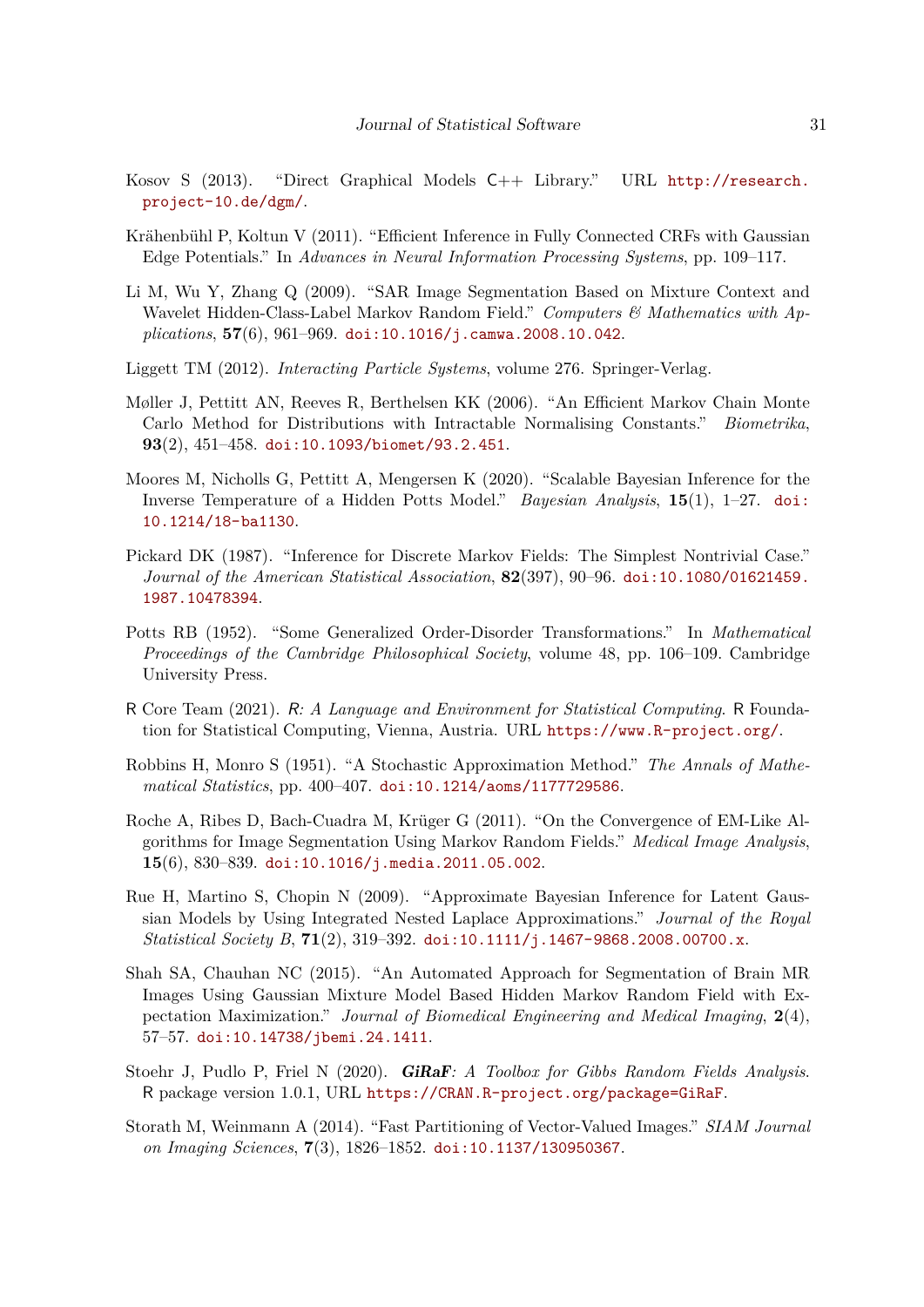- <span id="page-31-1"></span>Versteegen R, Gimel'farb G, Riddle P (2016). "Texture Modelling with Nested High-Order Markov-Gibbs Random Fields." *Computer Vision and Image Understanding*, **143**, 120–134. [doi:10.1016/j.cviu.2015.11.003](https://doi.org/10.1016/j.cviu.2015.11.003).
- <span id="page-31-5"></span>Wang JS, Swendsen RH (1990). "Cluster Monte Carlo Algorithms." *Physica A: Statistical Mechanics and Its Applications*, **167**(3), 565–579. [doi:10.1016/0378-4371\(90\)90275-w](https://doi.org/10.1016/0378-4371(90)90275-w).
- <span id="page-31-7"></span>Wickham H (2011). "testthat: Get Started with Testing." *The* R *Journal*, **3**, 5–10. [doi:](https://doi.org/10.32614/rj-2011-002) [10.32614/rj-2011-002](https://doi.org/10.32614/rj-2011-002).
- <span id="page-31-6"></span>Wickham H (2016). ggplot2*: Elegant Graphics for Data Analysis*. Springer-Verlag, New York.
- <span id="page-31-2"></span>Winkler G (2012). *Image Analysis, Random Fields and Markov Chain Monte Carlo Methods: A Mathematical Introduction*, volume 27. Springer-Verlag.
- <span id="page-31-4"></span>Wood SN (2017). *Generalized Additive Models: An Introduction with* R. 2nd edition. Chapman & Hall/CRC.
- <span id="page-31-3"></span>Wu LY (2019). CRF*: Conditional Random Fields*. R package version 0.4-3, URL [https:](https://CRAN.R-project.org/package=CRF) [//CRAN.R-project.org/package=CRF](https://CRAN.R-project.org/package=CRF).
- <span id="page-31-0"></span>Zhang Y, Brady M, Smith S (2001). "Segmentation of Brain MR Images through a Hidden Markov Random Field Model and the Expectation-Maximization Algorithm." *IEEE Transactions on Medical Imaging*, **20**(1), 45–57. [doi:10.1109/42.906424](https://doi.org/10.1109/42.906424).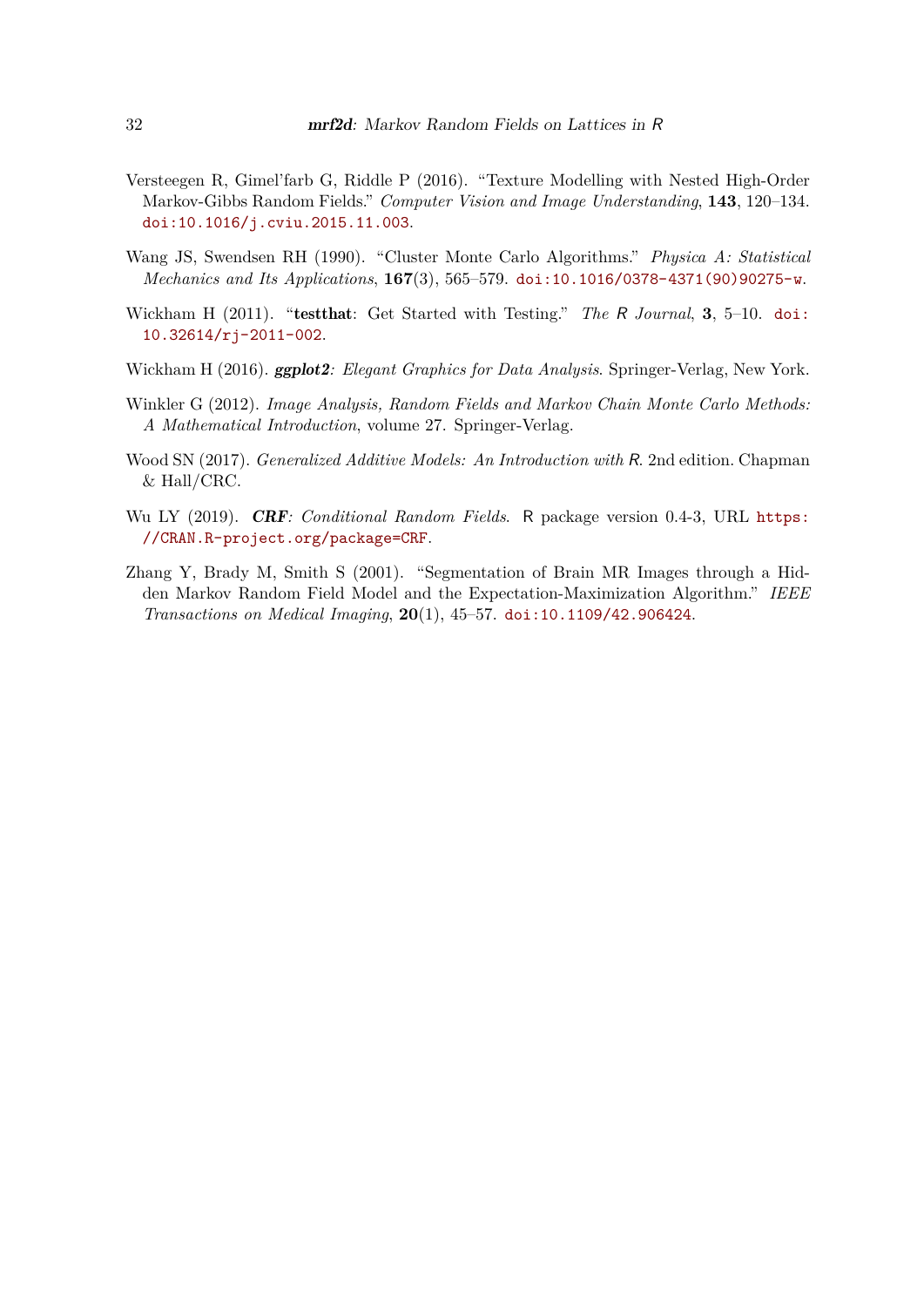## **A. Customizing visualizations with** ggplot2

## <span id="page-32-0"></span>**A.1. Random field visualization**

The two plotting functions dplot() and cplot() return an object of the 'ggplot' class, what allows users to produce customized visualizations by changing scales, legend characteristics, titles, themes and much more by using the grammar of graphics from the ggplot2 package [\(Wickham](#page-31-6) [2016\)](#page-31-6).

Random fields (represented by matrix objects) are transformed into a data.frame structure with columns  $x$ ,  $y$  and value.  $x$  and  $y$  are the indices of the matrix object while value maps the pixel-value in that position  $(Z[x,y])$ .

The plots are constructed using a tile plane with rectangles (geom\_tile() from ggplot2) with the value column map to the fill aesthetics. In dplot(), which is used for finite-valued fields, value is treated as a factor, while in cplot() it is a continuous numeric. This is the only difference between the functions and it should be kept in mind when defining custom color scales.

Figure [13](#page-33-0) created with the code chunk below shows examples of customized versions of a random field visualization built from the same base dplot() result. Modifications include adding a title, removing all scale-related information (keeping only the actual image), using a custom color-scale and changing the legend position, respectively.

```
R> library("ggplot2")
R> base_plot <- dplot(field1, legend = TRUE)
R> base_plot + ggtitle("This is a custom title")
R> base_plot + theme_void() + theme(legend.position = "none")
R> base_plot + scale_fill_manual(values = c("red", "blue"))
R> base_plot + theme(legend.position = "bottom")
```
## **A.2. Interaction structure visualization**

Similarly to the functions used to visualize random fields, a plot() method is available for mrfi objects. A data.frame with columns named rx and ry is created internally with the coordinates of each interacting relative position. These columns are mapped to the x and y axis, respectively and a geom\_tile is used to produce the plot. The reverse positions are included automatically with a light-gray color, but this can be prevented by setting include\_opposite = FALSE in the plot call. It also returns a ggplot object that can be customized. The code chunk next presents examples of how plots can be customized by adding custom colors, text labels to the interacting positions and a custom title.

```
R> mrfi_plot \leftarrow plot(mrfi(3) + c(5,1))R> mrfi_plot + geom_tile(fill = "orange", color = "blue")
R> mrfi_plot + geom_text(aes(label = paste0("(", rx, ",", ry, ")")))
R> mrfi_plot + ggtitle("Add a custom title") +
     theme(plot.title = element_text(hjust = 0.5, size = 24))
```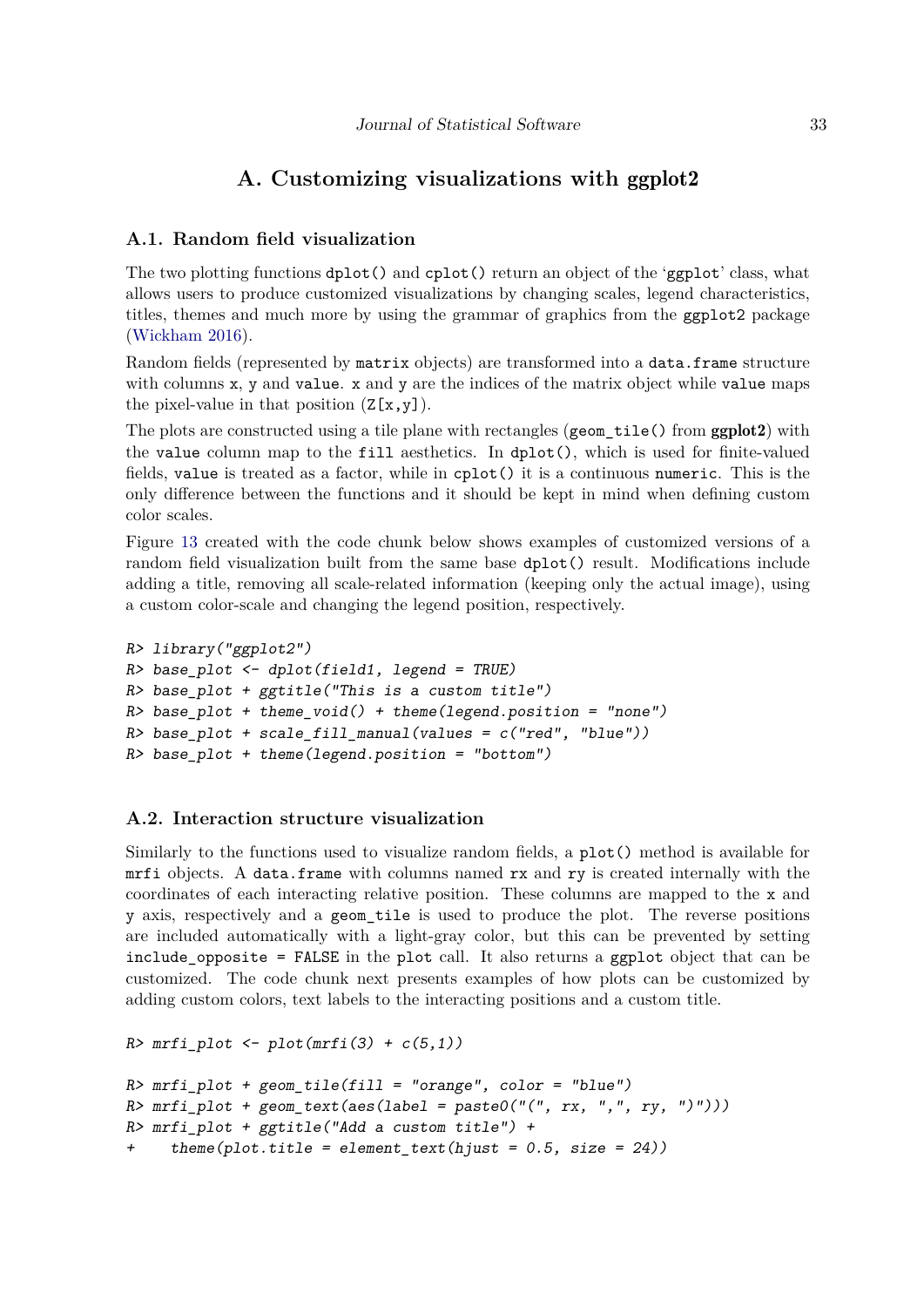

<span id="page-33-0"></span>Figure 13: Four examples of field visualizations achieved by adding ggplot2 layers to a base plot produced in mrf2d.



Figure 14: Examples of customized visualizations of mrfi objects.

## **B. Comparing methods between packages for a Potts model**

One of the most important particular cases for the model presented in Section [2.1.1](#page-4-2) is the Potts model, which is used in the theory supporting many available packages. In particular, the potts package [\(Geyer and Johnson](#page-29-8) [2020\)](#page-29-8) provides functionalities similar to some of the ones implemented in mrf2d, mainly random sampling and computing the composite likelihood (comparable to the pseudo-likelihood function). The main difference between the packages is that mrf2d uses a Gibbs sampler scheme, with sequential updates of individual pixel while potts uses the Swendsen-Wang algorithm [\(Wang and Swendsen](#page-31-5) [1990\)](#page-31-5), that updates blocks of pixels at each iteration.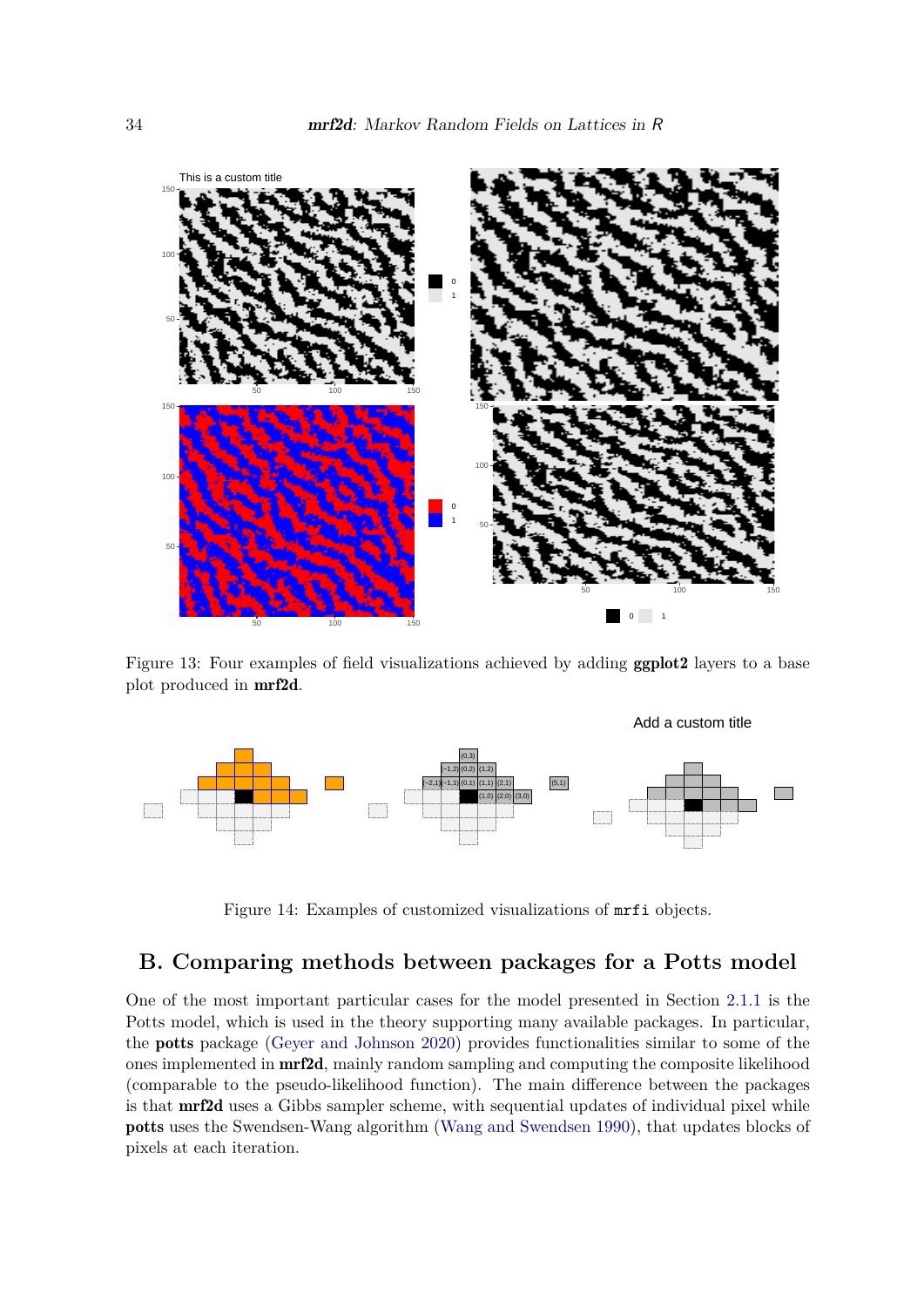

<span id="page-34-0"></span>Figure 15: Sufficient statistics for 100 simulated realizations of the Potts Model with varying number of iterations using both **mrf2d** and **potts** packages.

We conducted a simulation study in order to compare  $\mathrm{mr}2d$  and the **potts** package version 0.5-9 with respect to the Potts model simulation algorithms. Our goal was not to compare implementations as the algorithms are different, but to check whether the simulated fields are comparable between packages as a form of validation and understanding the behavior of our simulation method with respect to the number of Gibbs sampler cycles.

Considering the parametrization of the Potts model in Equation [4,](#page-4-1) 100 realizations of a threecolor  $(C = 2)$  Potts model with parameter  $\phi = -1$  (corresponds +1 in the parametrization used in the potts package) were simulated considering number of iterations equal to 5, 15, 25, 35, 45, 55, 65 and 75 in each package. We use the term iteration referring to the cycles parameter in **mrf2d** and **nspace** in **potts**. For each simulated field, we computed the sufficient statistics  $T(\mathbf{z}) = \sum_{\|\mathbf{i}-\mathbf{j}\| = 1} \mathbb{1}_{(z_i \neq z_j)}$ . The results are presented in Figure [15](#page-34-0) and the code for the simulations is available in the replication script for this article.

We can consider the algorithms achieved equilibrium when executing more iterations do not change the distribution of the samples, which we summarize by the distribution of their sufficient statistics. In this case, the Gibbs sampler from **mrf2d** seems to achieve equilibrium within 35 to 45 cycles while roughly a value of 25 for the **nspace** parameter of **potts** seems to be enough to achieve equilibrium in the Swendsen-Wang algorithm. Finally, we verify that the distribution of the sufficient statistics after reaching an equilibrium state is approximately the same in both packages and we conclude that even though potts uses the more specialized and efficient Swendsen-Wang algorithm, mrf2d with a Gibbs sampler provides a valid alternative simulation tool for the model that can also be extended, even within the scope of the Potts model, to cases such as positive  $\phi$ , not covered by the Swendsen-Wang algorithm.

We also compare estimation algorithms in both packages for the maximum pseudo-likelihood method, which is a particular case of composite likelihood, thus available in potts. We simulated 100 realizations of a 3 color Potts model in a  $64 \times 64$  lattice again with the parameter  $\phi = -1$ . For each realization, we computed maximum pseudo-likelihood estimates using mrf2d and potts to compare the results. Results are presented in Figure [16.](#page-35-0) In our comparison, estimates obtained with potts were consistently greater (smaller absolute value) than